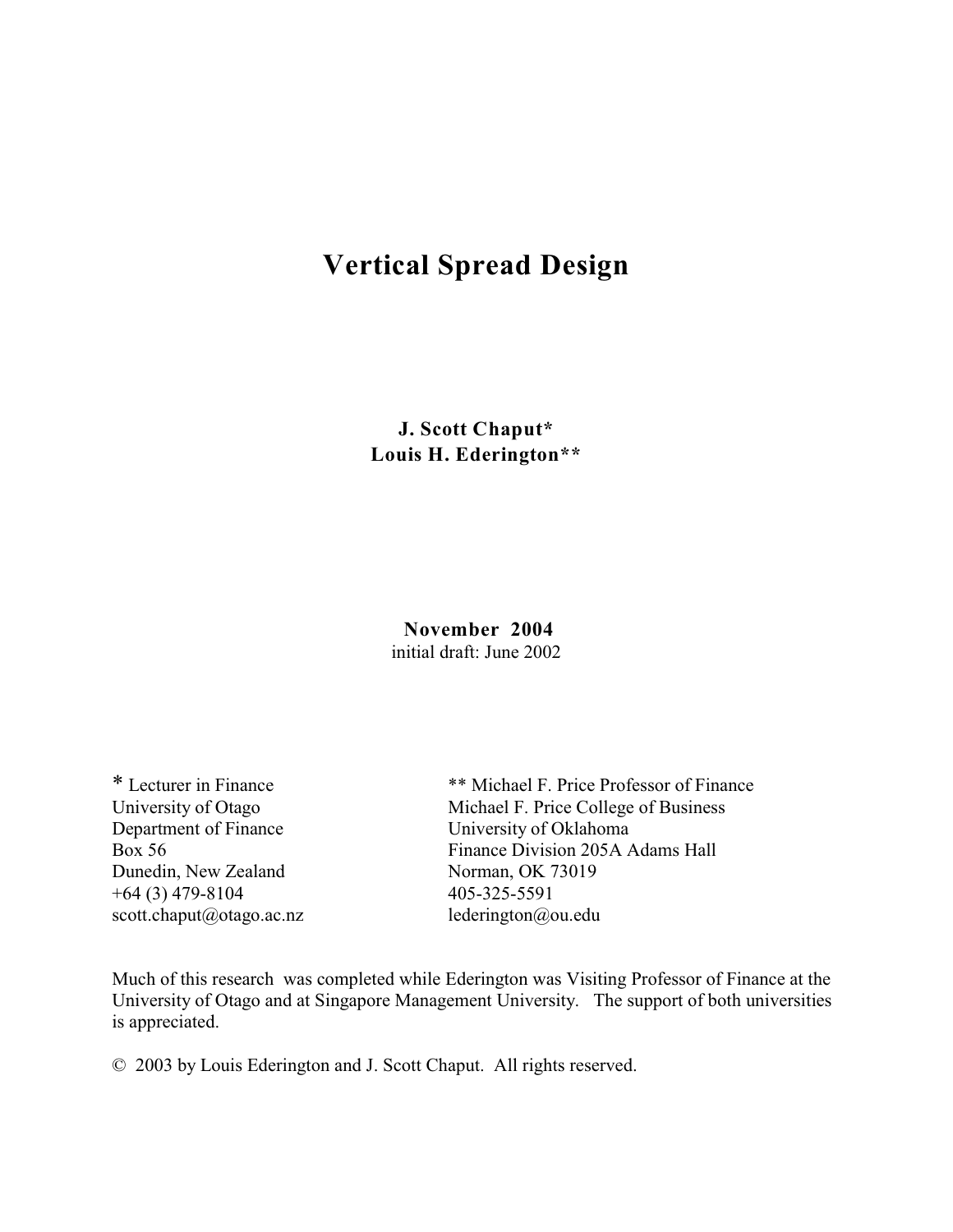#### **Abstract**

# **Vertical Spread Design**

Based on data on options on Eurodollar futures, the design and trading of vertical spreads (a.k.a. bull and bear spreads) are examined. Reducing the cost and/or increasing the profit likelihood of long positions appears more important than risk reduction on short positions in most traders' decisions to employ vertical spreads instead of single options. We find little evidence that vertical spreads are designed so as to minimize vega risk, maximize absolute deltas, or engineer positive gammas or negative thetas. There is also no evidence that the shape of the smile impacts spread design. The strong preference for out-or-the-money strikes on debit spreads is consistent with the hypothesis that debit spread traders seek either moderately low prices and/or high values of delta per dollar at risk but reasons for the slight preference for outof-the-money strikes on credit spreads are unclear. We find that when futures are combined with a vertical spread position, it is almost always in a ratio which reduces the position's net delta to zero turning the spread into a volatility trade. Seagulls, in which a third option adds a tail to the vertical spread in the same direction, represent a fairly actively traded but rarely discussed variant of the standard vertical spread design with lower prices and higher deltas than bull and bear spreads.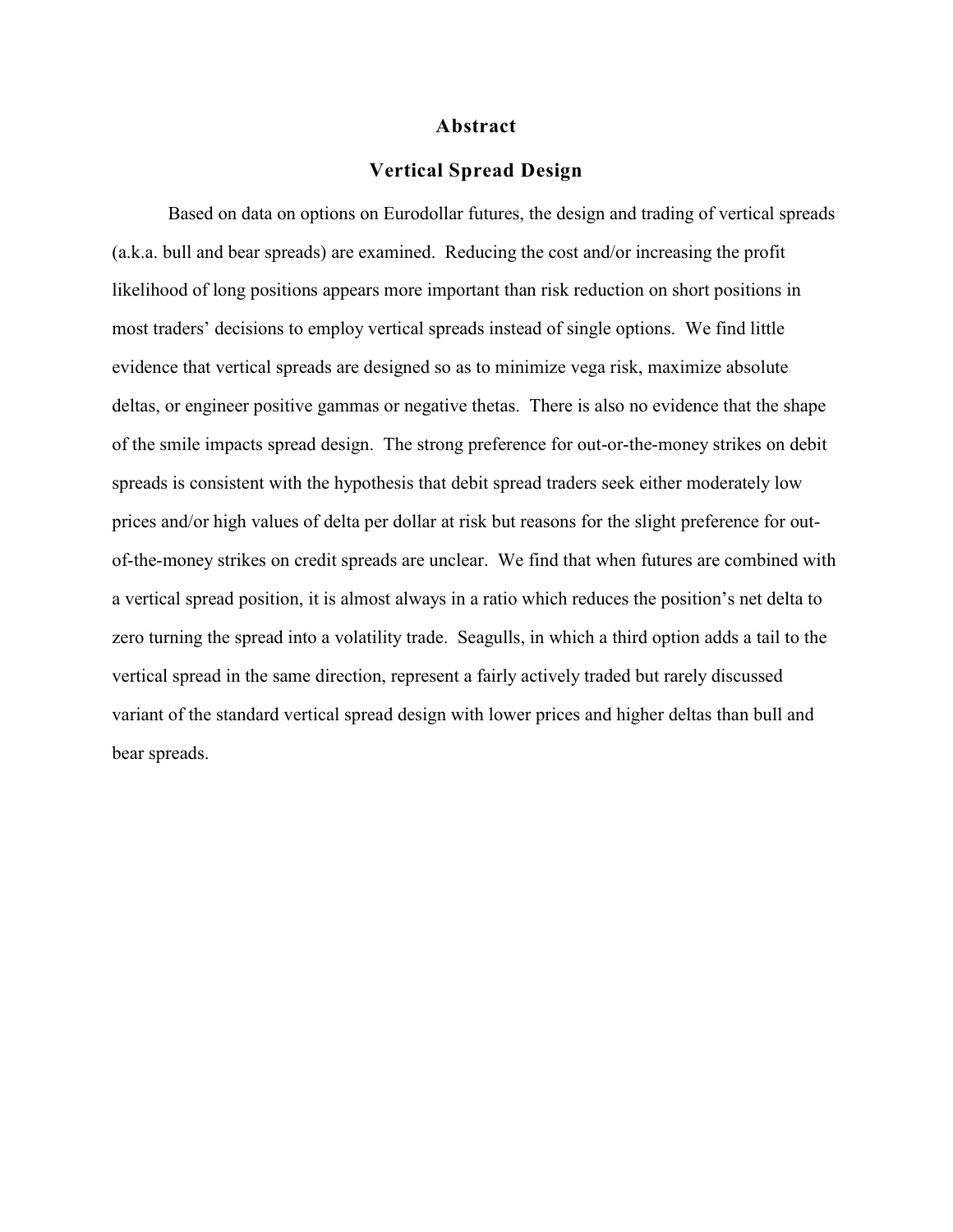### **Vertical Spread Design**

Vertical spreads (a.k.a. bull and bear spreads) are a popular options trading strategy. For instance, in the Eurodollar futures options market, they represent about 9.4% of all option trades of 100 contracts or greater and account for about 11.6% of the trading volume (Chaput and Ederington, 2003). Reflecting this popularity, basic characteristics of vertical spreads are discussed in every derivatives text and in the practitioner literature, e.g, McMillan (1980) , yet to our knowledge, no researcher has examined their design and trading in any depth. No one has asked how vertical spreads should be designed theoretically and no one has examined how they are structured in practice. We seek to fill this void by examining the design and trading of vertical spreads and their closely related cousins, seagulls (in which a third option adds a tail to the vertical spread in the same direction) in the Eurodollar futures options market.

The basic mechanics of vertical spreads are well known. For instance, a bull call spread is created by buying a call option at one strike,  $X_1$ , and selling a call with the same expiry at a higher strike,  $X_2$ . The profits to this strategy, when held to expiration, as a function of the underlying asset price are illustrated in Exhibit 1a where the profits on the two individual options are shown as dotted lines and the spread as the solid line. As compared with simply buying call option  $X_1$ , the bull spread buyer gives up the additional profits if the underlying asset price rises beyond  $X_2$ . However, she also lowers the cost of the spread and therefore her losses if the underlying asset price does not rise as anticipated. As illustrated in Exhibit 1b, an equivalent bull spread can also be created by buying a put with strike  $X_1$  and selling a put with the higher strike  $X_2$ . As compared with simply shorting the put at the higher strike, the put spread trader lowers the net price received but limits her losses if the underlying asset price declines.

Based on trades of vertical spreads for Eurodollar futures options, this paper examines how vertical spreads are designed and what those designs tell us about the objectives of vertical spread traders. Comparing vertical spreads with simple call and put positions, we first ask whether most vertical spread traders choose vertical spreads in order to reduce their risk and/or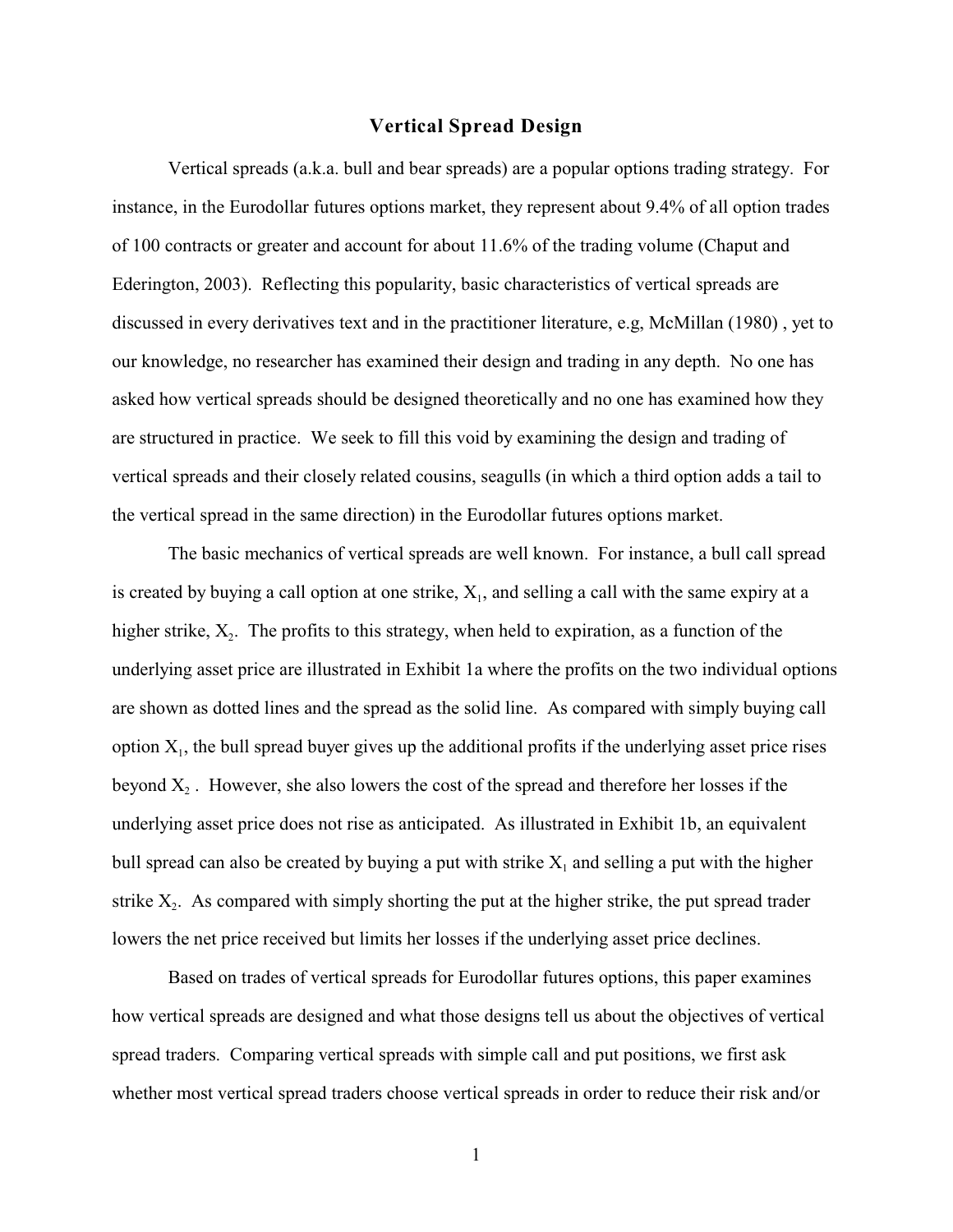margin requirements on short positions or to reduce the net cost and raise the likelihood of gain on long positions. Somewhat surprisingly, we find the latter objective dominates. We then turn to questions of vertical spread design. Having settled on a bullish or bearish spread and an expiry, a vertical spread trader must decide whether to construct the spread using calls or puts and what strike pair to utilize. We explore these design choices and what they reveal about traders' objectives. We first analyze the implications of these decisions for attributes of the spread, such as cost, the profit pattern, and spread Greeks. Then we explore how most bull and bear spreads are constructed on the Eurodollar options market.

We find that many of the advantages of vertical spreads hyped in the practitioner literature appear unimportant to the majority of vertical spread traders. Specifically, we find little evidence that most vertical spread traders design their vertical spreads to: 1) maximize delta, 2) minimize vega risk, 3) create spreads with positive gamma, 4) create spreads with negative theta, or 5) exploit the smile by selling options with high implied volatilities and buying those with low implied volatilities. There is evidence that on debit spreads vertical spread traders chose strikes which result in relatively high deltas per dollar invested. This objective is also consistent with the observed tendency to choose small differentials between the two strikes.

In addition to straight bull and bear spreads we consider two common variations. First, vertical spread trades are sometimes accompanied by a simultaneous futures trade. We explore the reasons for this and how the addition of the futures to the trade alters the trader's position. Second, we analyze positions, that are sometimes termed "seagulls," in which a third option adds a tail to the vertical spread in the same bull or bear direction. While rarely discussed in derivative texts, seagulls are reasonably common in the Eurodollar options market. As compared with the underlying vertical spread, we find that seagulls have higher deltas, lower prices and usually have opposite signs for gamma, vega, and theta.

The paper is organized as follows. In the next section we describe our data and document basic characteristics of bull and bear trades in the Eurodollar futures options market.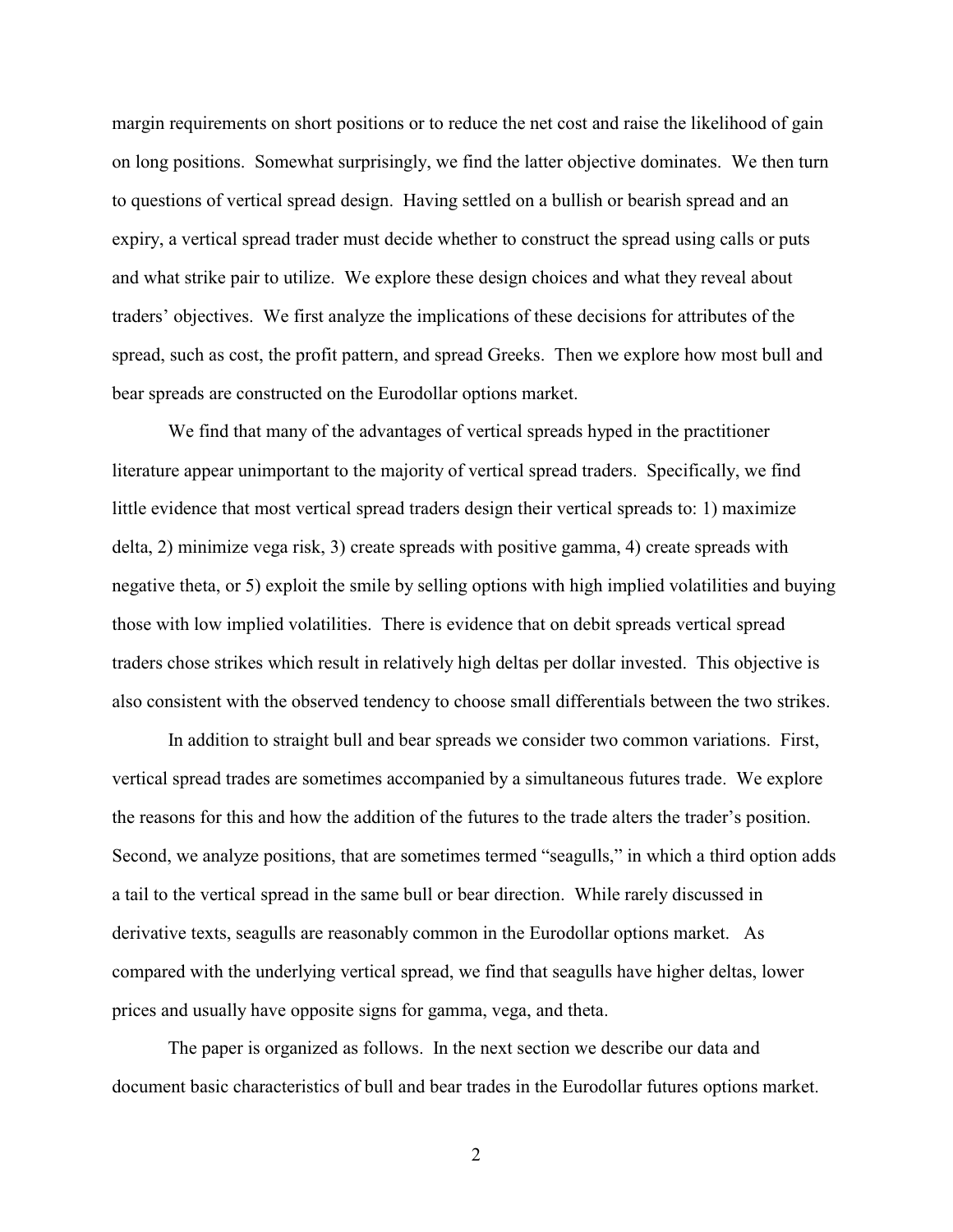In section II, we look at traders' choices of debit or credit spreads and what this reveals about why traders employ verticals. In sections III, IV, and V respectively, we analyze the trader's three design choices: (1) calls or puts, (2) the relation of the two strike prices the underlying asset price F, and (3) the gap or differential between the two strikes. Combinations of vertical spreads with futures are considered in section VI and seagulls in section VII. Section VIII concludes the paper.

#### **I. Basic Characteristics**

## *The Data*

As explained in Chaput and Ederington (2003), existing public option data sets do not identify spread and combination trades. However, data on large option trades in the Chicago Mercantile Exchange's market for Options on Eurodollar Futures (the world's most heavily traded short-term interest rate options market) with these identifiers was generously provided to us by Bear Brokerage.<sup>1</sup> Bear Brokerage regularly stations an observer at the periphery of the Eurodollar pits with instructions to record all option trades of 100 contracts or more. For each large trade, this observer records (1) the net price, (2) the clearing member initiating the trade, (3) the trade type, e.g., naked call, straddle, vertical spread, etc., (4) a buy/sell indicator, (5) the strike price and expiration month of each leg of the trade, and (6) the number of contracts for each leg. If a futures trade is part of the order, he also records the expiration month, number, and price of the futures contracts. Since in spread trades buyer and seller normally agree on a net price, not separate prices for each leg of the spread, only this price is recorded.<sup>2</sup> The trades recorded by Bear Brokerage account for approximately 65.8% of the options traded on the observed days - the remainder being unrecorded smaller trades.

We only observe vertical spreads which are ordered as such. If an off-the-floor trader places one order to buy 200 calls at one strike and another to sell 200 calls at another strike with the same expiry, our records show two naked trades, not a vertical spread. Consequently, our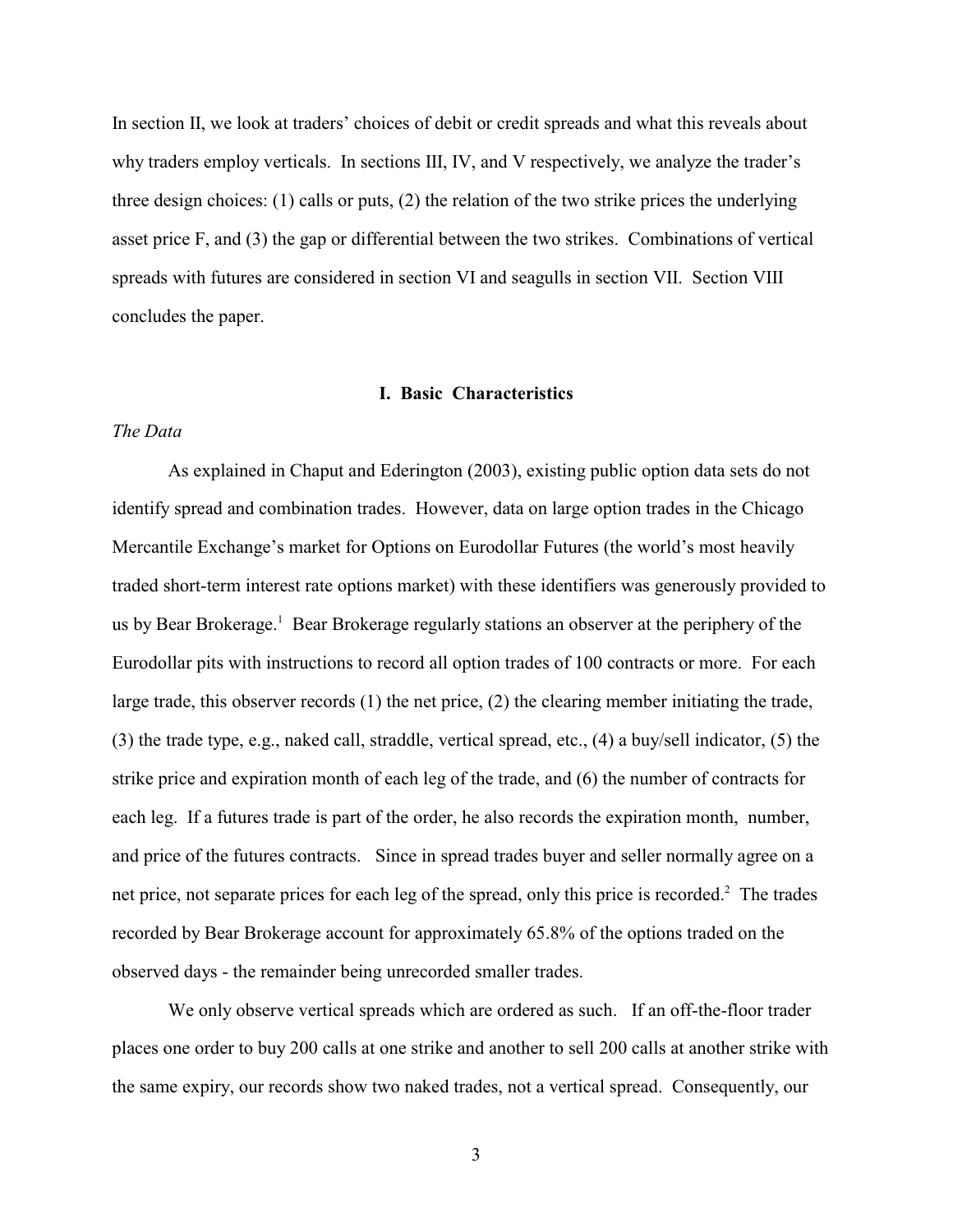data may understate the full extent of vertical spread trading. However, if a trader splits his order, he cannot control execution risk. For example, if he orders 200 bull spreads, he can set a net price limit of 10 basis points, which he cannot do if he splits the order. If he sets limits on each leg, one leg may wind up being executed without the other. Consequently, the traders to whom we have spoken think the data capture almost all spread trades.

Bear Brokerage provided us with data for large orders on 385 of 459 trading days during three periods: (1) May 12, 1994 through May 18, 1995, (2) April 19 through September 21, 1999 and (3) March 17 through July 31, 2000.<sup>3</sup> Data for the other 74 days during these periods was either not collected due to vacations, illness, or reassignment or the records were not kept. As described in Chaput and Ederington (2003), we applied several screens to the raw data removing trades solely between floor traders (since it is unclear who initiated the trade), obvious recording errors, and incomplete observations. The resulting data set consists of 13,597 large trades on 385 days of which 1276 or 9.4% were vertical spreads. Data on daily option and futures prices were obtained from the Futures Industry Institute.

## *Trade Characteristics*

Bull spreads slightly exceed bear spreads in our sample - 53.2% to 46.8%. Unfortunately, the terms "bull" and "bear" can be confusing in the Eurodollar market as can "call" and "put". As explained by Kolb (2003), and Hull (2003), although Eurodollar futures and options are officially quoted as 100-LIBOR, in valuing these options traders generally use pricing models defined in terms of LIBOR, not 100-LIBOR.<sup>4</sup> Here we treat the options as options on LIBOR. So by "bull spread" we mean a spread that is betting on, or hedging against, an increase in the interest rate.

In interpreting these percentages, note that in our data we cannot distinguish between trades which open and close a position. If every position were closed with an offsetting trade, we would observe a 50-50 ratio of bull spreads to bear spreads regardless of whether most initial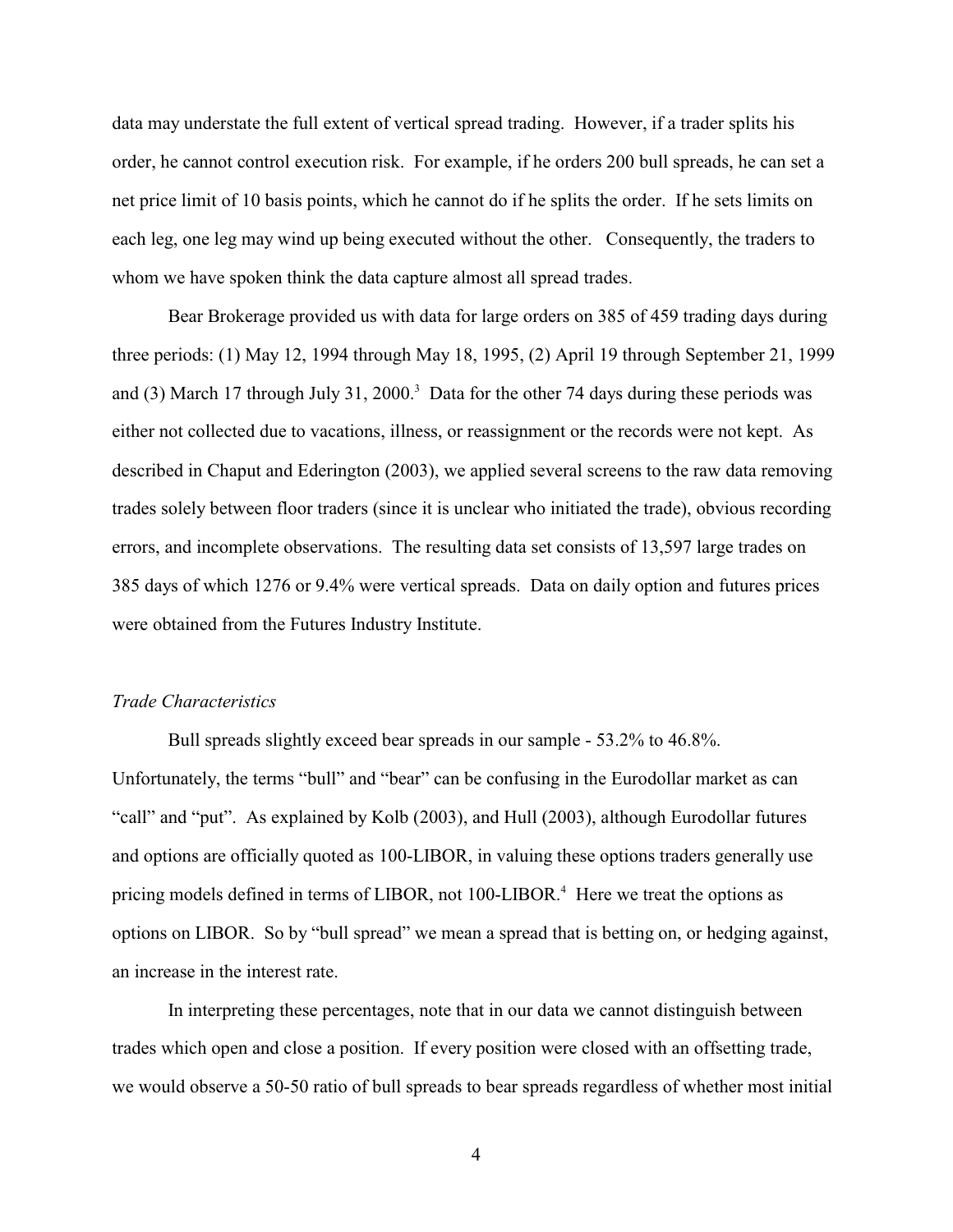trades were bulls or bears. The ratio only differs from 50-50 to the extent some positions are held to expiration.<sup>5</sup> This suggests that for opening positions, the proportion of bull spreads in the sample is somewhat greater than 53.2%. Consistent with this, over the last two weeks before expiration, when one would expect many position closing trades, bear spread trades exceed bulls  $(59\% \text{ to } 41\%).$ 

Basic characteristics of the vertical spreads in our sample are reported in Exhibit 2. The median size trade in our sample is fairly large - 500 contracts per leg or a total of 1000 contracts. Of course this is conditional on the fact that the minimum size is 100 contracts per leg or 200 total. At 3.8 and 2.9 months respectively, the mean and median times to expiration are roughly in line with those observed on naked call or put trades and considerably shorter than those observed on most volatility spreads such as straddles. The average differential or gap between the two strikes in a vertical spread is 31.2 basis points and the median is 25. The smallest possible gap is 25 basis points on all spreads except those based on close-to-the-money options expiring in 3 months or less observed after May 1995. Hence, the strike gap on most vertical spreads is at or close to the minimum.

As seen in Exhibit 2, the median net price is 7.5 basis points (bp). Since the nominal size on a Eurodollar contract is \$1 million, each basis point represents \$25 so 7.5 bp translates into a dollar price of \$187.50. On a debit spread (net initial cash outflow), a price of 7.5 bp on a spread with a 25 bp strike differential means that the maximum loss (if held to expiration) is 7.5 bp and the maximum profit is 17.5 bp. On a credit spread, the maximum profit would be 7.5 bp and the maximum loss 17.5 bp.

### **II. Why Verticals?**

Our first question is why traders use vertical spreads instead of positions in a single call or put to speculate on future changes in the underlying asset price. Consider speculative positions using single options. A trader wishing to speculate on a increase in the LIBOR rate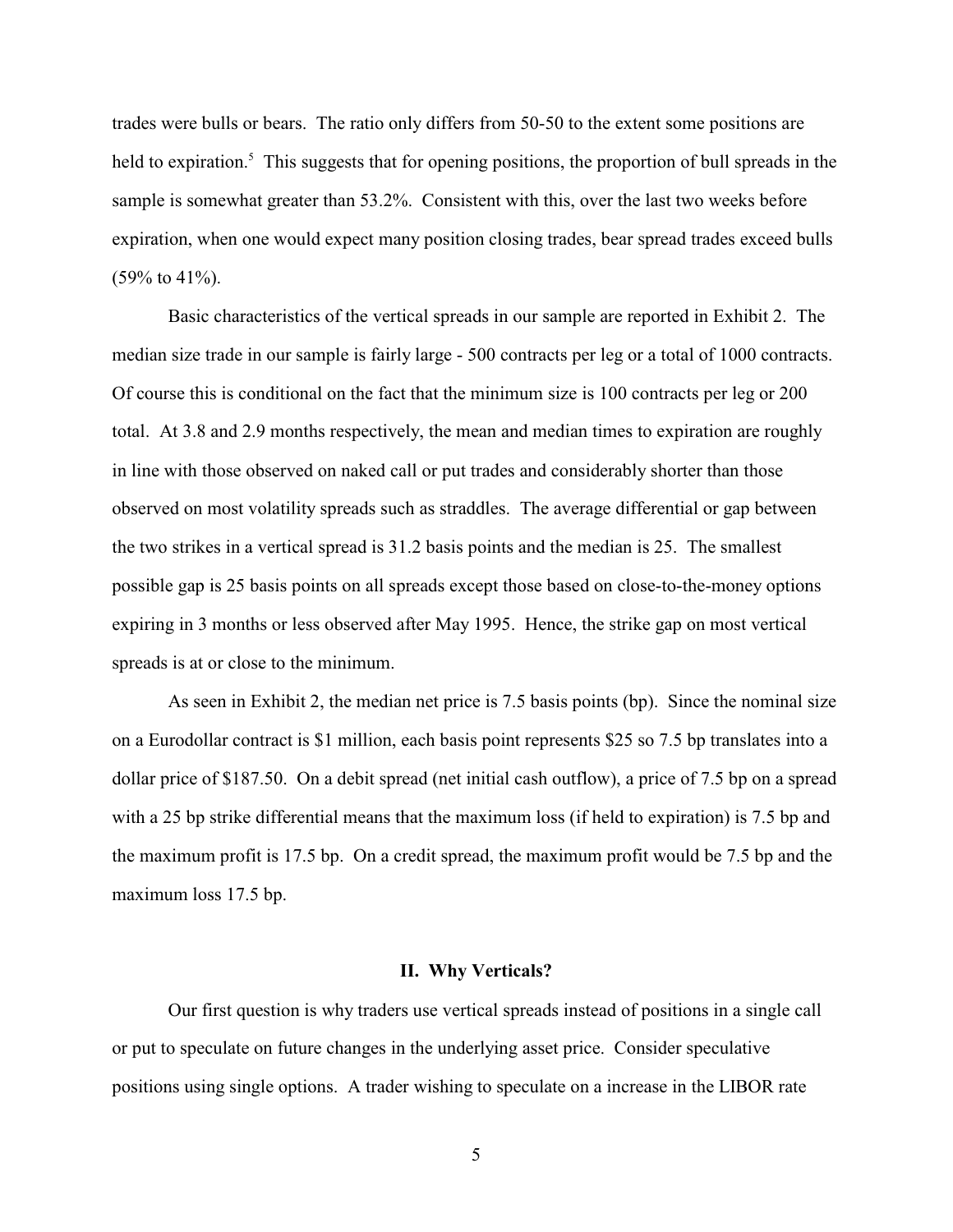could either buy a call or write a put. If she buys a call, she faces unlimited gains and bounded losses; if she shorts a put, her possible gains are bounded while her possible losses are unbounded. Looking at the first possibility, the long call position, suppose she decides to convert this into a call bull spread by shorting a second call at a higher strike. By converting the call to a call bull spread, the trader lowers her net cost (and therefore her maximum possible loss) and lowers the breakeven point (thereby raising the profit likelihood) but bounds her profits if the underlying asset price rises sharply. Turning to the second possibility, suppose the trader starts with a written put and converts this into a put bull spread by buying a second put at a lower strike. In this case, the trader reduces her risk exposure since possible losses (at expiration) are now limited to the difference in the two strike prices less the net price. Since possible losses are now bounded, she also lowers her margin requirement. The disadvantage of converting the naked put write to a bull spread is that she lowers her maximum gain and raises the breakeven point (and therefore the likelihood of a loss) .

For the same strikes, both call and put bull spreads have identical deltas, vegas, and gammas, and payoff patterns but the net cash flow differs. In the put case, the resulting vertical spread is a credit spread (initial cash inflow) since the price of the bought option is lower than that of the sold option. However, the call bull spread is a debit spread since the price of the bought option exceeds that of the sold option. The same holds true for bear spreads leading to the proposition:

*Proposition 1: If vertical spread traders are employing vertical spreads in order to reduce possible losses on short positions, the resulting vertical spreads will be credit spreads. If using vertical spreads to reduce the cost and increase the profit likelihood on long positions, the resulting verticals will be debit spreads.* 

In our sample of 1276 vertical spreads, debit spreads outnumber credit spreads 60.8% to 39.2% - a ratio which is significantly different from 50-50 at the .0001 level. Again note that if all positions were closed with an offsetting trade, this ratio would be 50-50 suggesting that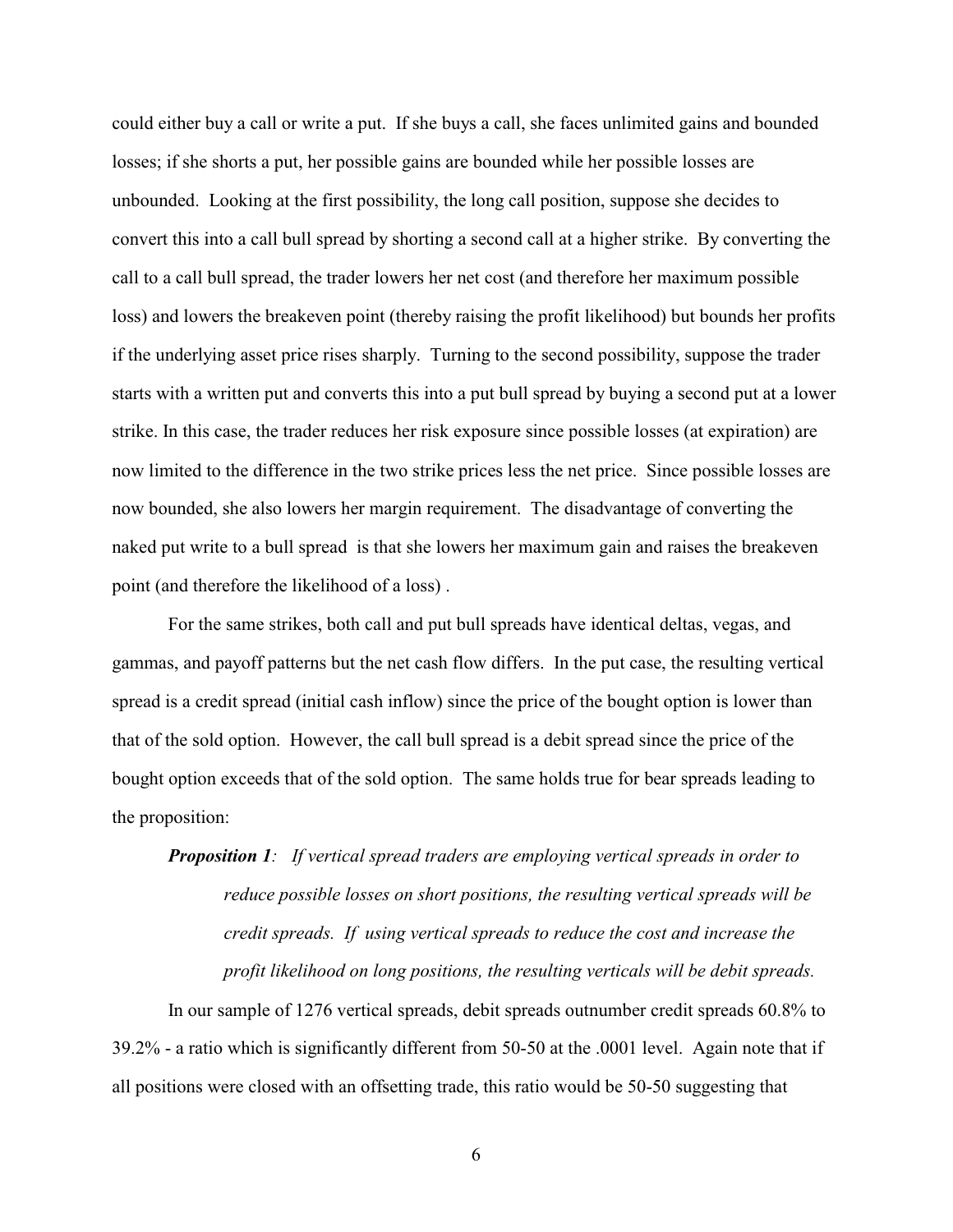proportion of debit trades for position opening trades exceeds 60.8%. Consistent with this, credit spread trades represent a slight majority over the last two weeks before expiration when one would expect a higher proportion of position closing trades. This implies that significantly more traders are using vertical spreads to reduce their cost and/or increase the profit likelihood than are using them to limit losses and/or reduce margin requirements. This came as something of a surprise since risk reduction is an oft-cited and intuitively appealing use of vertical spreads.

#### **III. Vertical Spread Design - Calls or Puts? - Debit or Credit?**

The vertical spread trader faces three design choices: (1) whether to use calls or puts, (2) the relationship of the strikes to the underlying asset price, and (3) the size of the gap between the two strikes. We consider each in turn starting with the question of calls or puts. When the extension to bear spreads is trivial, we only analyze bull spreads. Because of its tractability and wide usage by Eurodollar traders,<sup>6</sup> we first analyze positions using Black's options on futures model (1976). Because Eurodollar options are American, we also employ the American options model of Barone-Adesi and Whaley (1987) (hereafter BAW) for most empirical comparisons.

#### *Calls versus Puts - Analysis*

If put-call parity holds and option prices conform to the Black model, then for the same strikes, it makes little difference on most dimensions whether the spread is constructed using calls or puts. To begin with, delta, gamma, and vega are identical according to the Black model. Let  $X_1$  be the lower strike and  $X_2$  the higher. The Black delta for a call at strike  $X_1$  is  $e^{rt}N(d_1)$ where  $d_1 = [\ln(F/X_1) + .5\sigma^2 t]/\sigma\sqrt{t}$ , F is the underlying asset price,  $\sigma$  the volatility, t the time to expiration and N() is the cumulative normal distribution. Assuming the volatilities,  $\sigma$ , are the same, as put-call parity implies, the delta for the put at the same strike is  $e^{-rt}[N(d_1)-1]$ . Hence the delta for both call and put bull spreads at strikes  $X_1$  and  $X_2$  is  $e^{rt}[N(d_1)-N(d_2)]$  where  $d_2 =$  $[\ln(F/X_2) + .5\sigma^2 t]/\sigma\sqrt{t}$ . Note that in our terminology  $d_1$  and  $d_2$ , represent the same expression at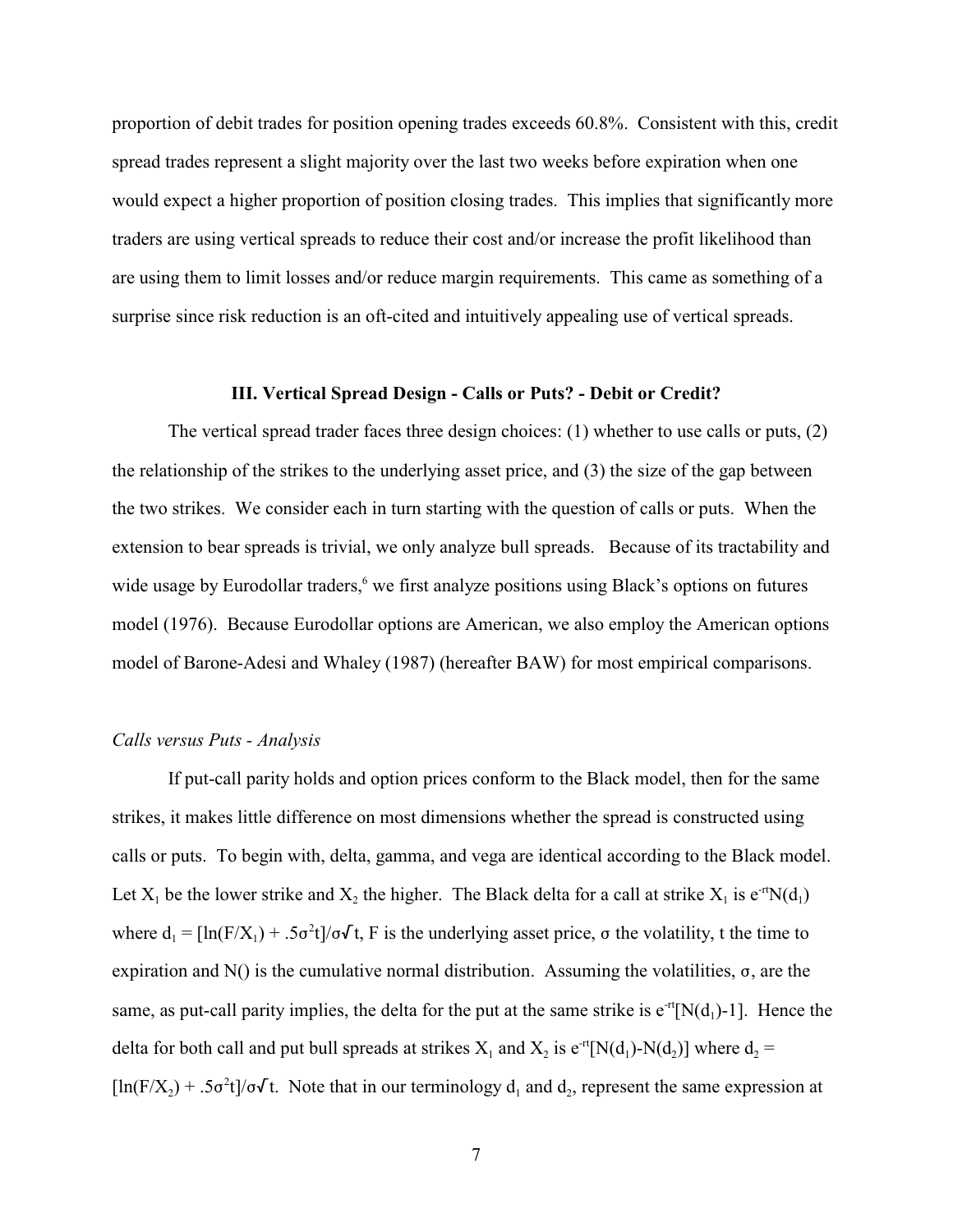strikes 1 and 2, i.e., not the usual relation where  $d_2 = d_1 - \sigma \sqrt{t}$ . Since gamma and vega are identical for puts and calls at the same strike, they are also identical for put and call verticals.

Assuming put-call parity, the present value of possible profits at expiration is also identical for call and put verticals. If the price of a call at strike  $X_1(X_2)$  is  $C_1(C_2)$ , then the net cost of a vertical constructed using calls is  $C_1 - C_2$ . If the final futures price  $F_1 \leq X_1$ , neither call finishes in the money and the profits of the vertical are  $-C_1-C_2$ ). If  $F_1 \geq -X_2$ , profits in present value terms are  $[(X_2-X_1)e^{rt}-(C_1-C_2)]$  and if  $X_1 \le F_\tau \le X_2$ , profits are  $[(F_\tau-X_1)e^{rt}-(C_1-C_2)]$ . Consider now a vertical constructed using puts at the same strikes. If  $F_T \leq X_1$ , both puts finish in the money so discounted profits are  $[-(X_2-X_1)e^{rt} + (P_2-P_1)]$  where  $P_1$  and  $P_2$  indicate put prices at strikes  $X_1$  and  $X_2$  respectively. However, according to put-call parity  $P_1 = C_1 - F + X_1 e^{-rt}$  and similarly for  $P_2$ . Hence  $P_2 - P_1 = -(C_1 - C_2) + (X_2 - X_1)e^{-rt}$  so profits on the put vertical if  $F_1 \le X_1$  are identical to those on the call vertical, i.e.,  $-(C_1 - C_2)$ . Similarly if  $F_T \geq X_2$ , profits for both call and put verticals are  $P_2 - P_1 = -(C_1 - C_2) + (X_2 - X_1)e^{-rt}$  and if  $X_1 \le F_\tau \le X_2$ , profits are  $[(F_\tau - X_1)e^{-rt} - (C_1 - C_2)].$ 

While present values are identical for call and put verticals at the same strikes, their cash flow patterns differ. Call bull spread and put bear spreads are debit spreads, i.e., there is a net cash outflow at the initiation of the spread. Put bull spreads and call bear spreads are credit spreads.<sup>7</sup> We see three possible reasons this cash flow pattern could be important to traders: (1) discount rate differences,  $(2)$  margin requirements, and  $(3)$  early exercise.<sup>8</sup> Considering discount rates, if the trader's cost of capital is higher than the interest rate underlying the option prices, she might prefer a positive initial cash flow - a credit spread. If her cost of capital is lower, a debit spread might be preferred. If margin requirements impose a significant cost, debit positions should be preferred since they do not require margins.

Avoidance of early exercise implies a preference for debit spreads - particularly for put spreads. In a debit spread, the vertical trader holds a long position in the option for which early exercise is first optimal so always maintains control of his position. For instance, in a call bull spread, the vertical trader has a long position in the lower strike option. In contrast, in a put bull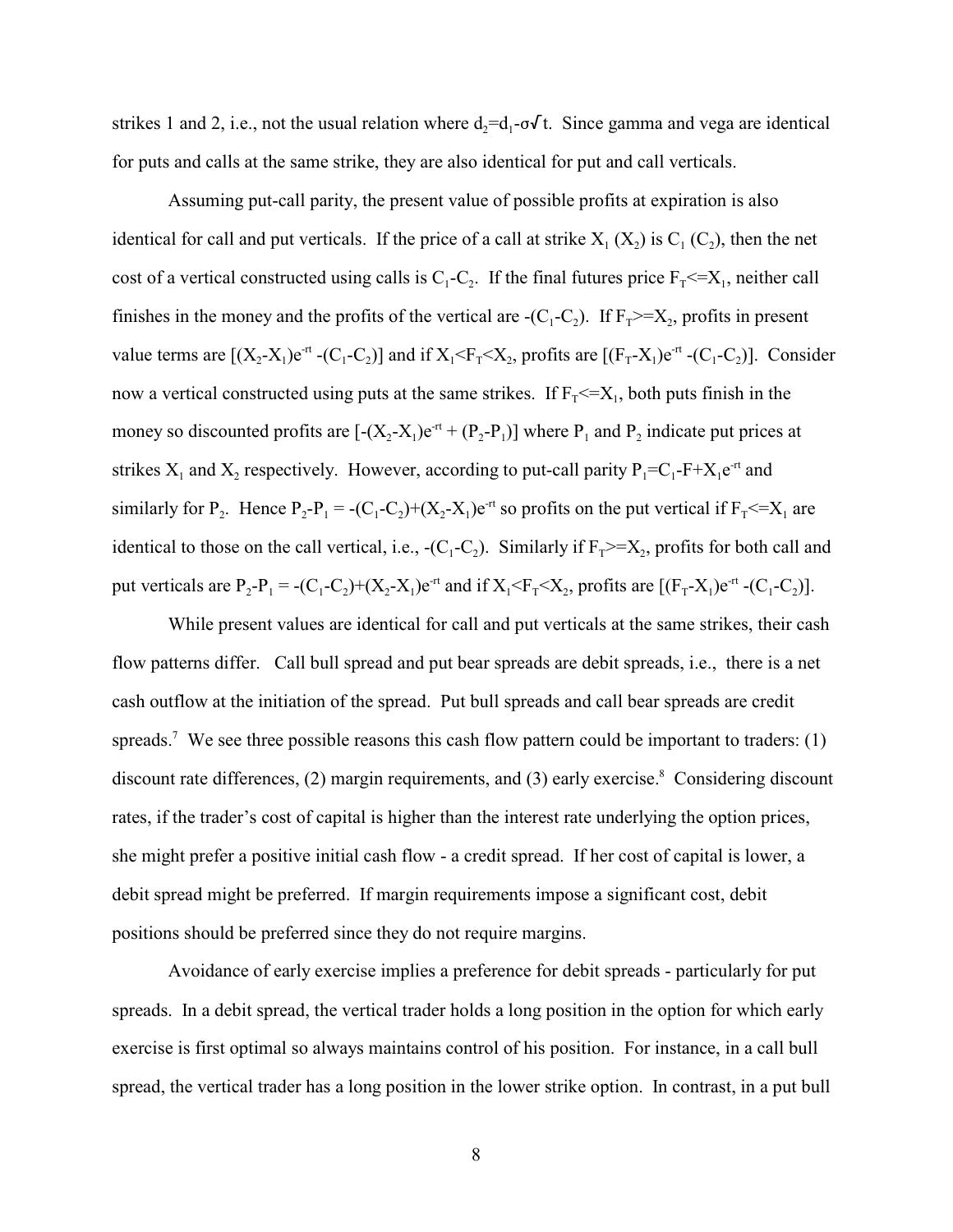spread, the higher strike option, the one shorted, is the one for which exercise will be optimal first. If this option is exercised early, then the bull spread position suddenly becomes a bear position since the trader still holds the long put. If avoidance of early exercise is important, debit spreads should be preferred and this preference should be stronger for put spreads since they are more likely to be exercised early. Thus, our second proposition is :

*Proposition 2: Avoidance of margin requirements and early exercise on the short option implies a preference for debit spreads and that vertical spread traders should particularly avoid put credit spreads.*

## *Results*

We have already noted that  $60.8\%$  of vertical spread trades in our sample are debit spreads. According to Proposition 2, this preference should be stronger for bull spreads than for bear spreads since bull credit spreads are put spreads. In the case of bull spreads, 69.3% use calls (debit spreads) and 30.7% use puts (credit spreads), a difference which is significant at the .0001 level. In the case of bear spreads, 48.8% employ calls (credit spreads) and 51.2% puts (debit spreads), a difference which is significant at the .05 level but not at the .01 level. Consistent with Proposition 2, the difference between these two proportions is significant at the .0001 level.

### **IV. Vertical Spread Design - Strike Price Levels**

The vertical spread trader must also decide which strike prices to utilize. We view this as a choice of (1) the gap or differential between the two strikes, and (2) the relation of the two strikes to the underlying asset price. This section explores the latter question considering the consequences of this choice for such spread characteristics as price, return skewness, early exercise likelihoods, and spread Greeks assuming a constant strike differential. To simplify the analysis, we initially assume equal volatilities at all strikes - an assumption relaxed later.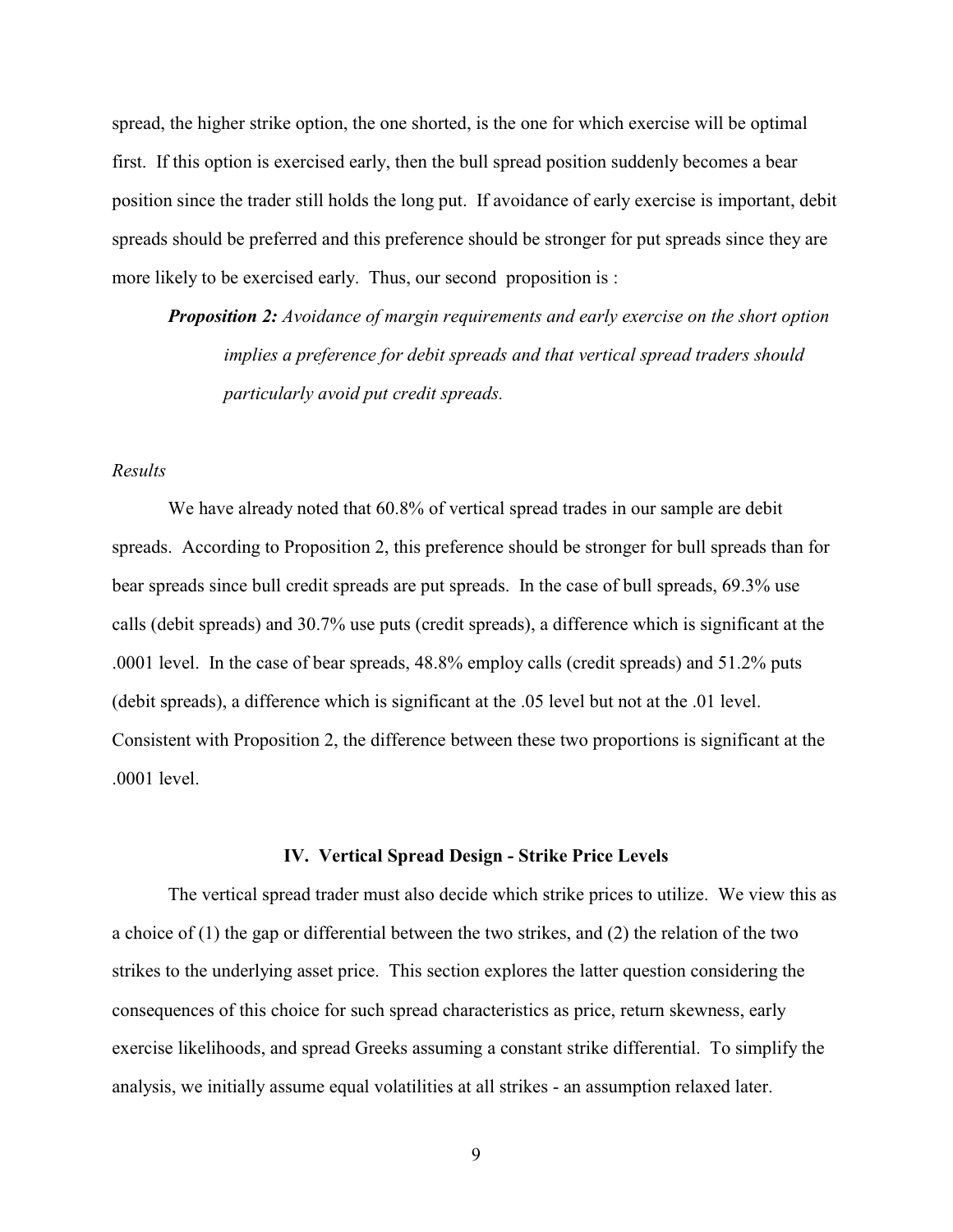## *Spread price and return skewness*

In the practitioner literature one of the most cited advantages of a vertical spread over a long position in a single call or put is that the cost of the position is reduced by shorting a second option. Obviously, this argument only applies to debit spreads for which it implies a preference for out-of-the-money (OTM) strikes. Let the two exercise prices in a call bull spread be  $X_2$  and  $X_1$  where  $X_2 > X_1$ . According to Black's model for options on futures, the derivative of the call price with respect to the strike is -e<sup>-rt</sup>N(d\*) where d=[ln(F/X)+.5 $\sigma^2 t$ ] /  $\sigma\sqrt{t}$  and d\*=d- $\sigma\sqrt{t}$ .. Hence the impact of an equal increase in both strikes on the price of a bull call spread is  $-e^{-rt}[N(d_1^*)-N(d_2^*)]$  where again the subscripts 1 and 2 denote d<sup>\*</sup> at the different strikes. Since  $X_2 > X_1$ , N(d<sub>1</sub>\*)>N(d<sub>2</sub>\*), and an equal increase in both strikes lowers the net price as illustrated in Exhibit 3. In summary,

## *Proposition 3: Cost minimization implies a preference for OTM strikes on debit spreads.*

While intuitively appealing, the cost minimization argument ignores two obvious facts: (1) raising the two strike prices also reduces the likelihood that the position will finish in-themoney (ITM) and payoff at maturity, and (2) the vertical spread trader can reduce her cost to zero by choosing a credit rather than a debit spread. Taking these factors into account, another way of stating this preference - and one that applies to credit spreads as well - is a preference for positively skewed returns. Since the price of a debit spread represents the maximum possible loss and the price of a credit spread represents the maximum possible profit, it follows that for bull spreads (whether calls or puts), choosing a higher strike price pair with the same differential reduces the maximum loss and increases the maximum profit. However, higher strikes also raise the breakeven point so lowers the likelihood that a profit will be realized leading to:

*Proposition 4: A preference for positive skewness, i.e., small high probability losses and large lower probability gains, implies that vertical spread traders should choose OTM strikes for debit spreads and ITM strikes for credit spreads.*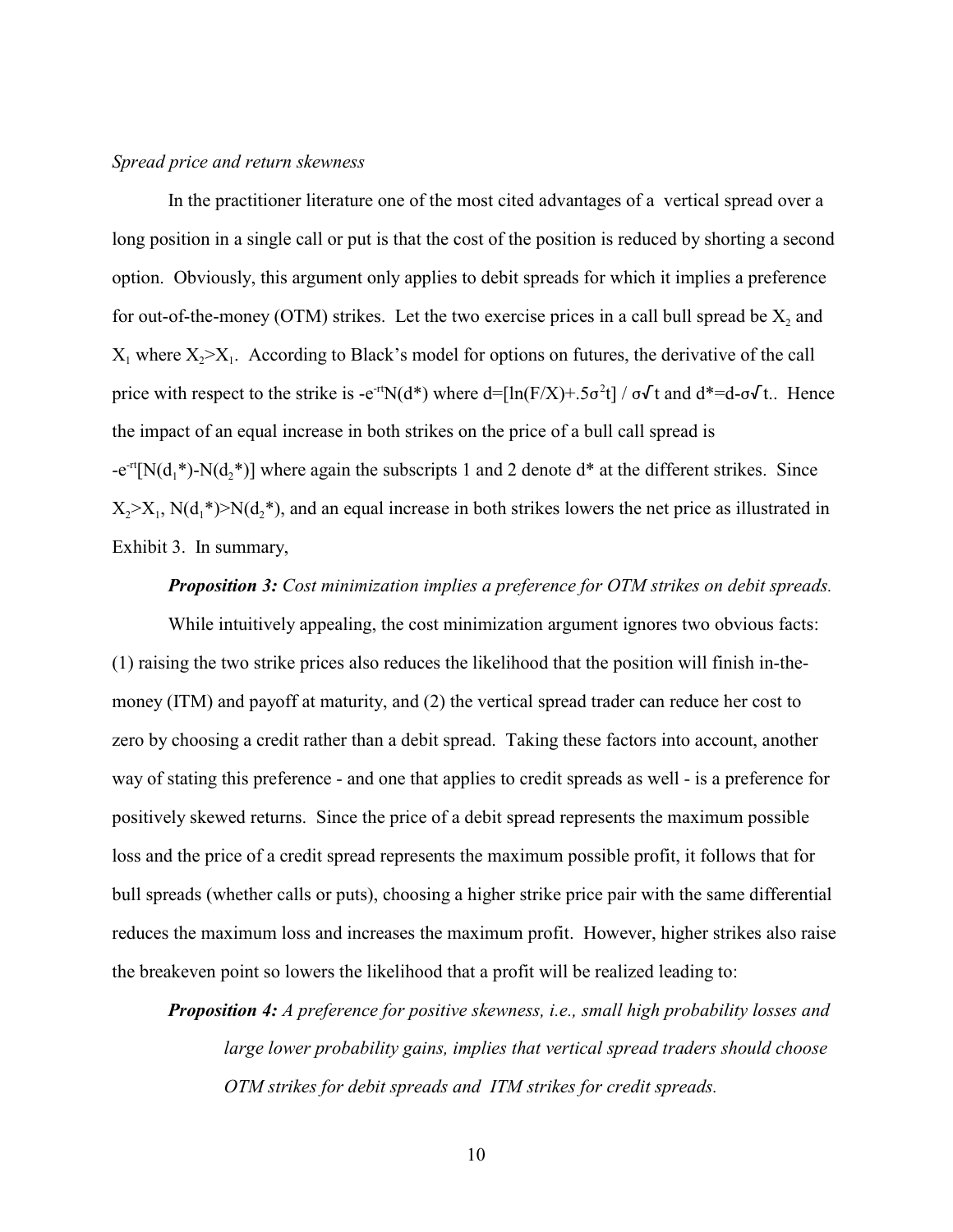Obviously, if traders prefer negative skewness, the implications are reversed. While propositions 3 and 4 focus on traders who intend to hold to expiration, attention is now turned to traders with shorter horizons.

#### *Spread Delta*

Since the presumed goal of vertical spread traders is speculation on changes in the underlying asset price, maximizing the spread's absolute delta seems a logical objective.<sup>9</sup> The Black delta for a call bull spread is  $e^{-rt}[N(d_1)-N(d_2)]$  where again  $d_1 = [\ln(F/X_1) + .5\sigma^2t]/\sigma\sqrt{t}$ ,  $d_2 =$  $[\ln(F/X_2) + .5\sigma^2 t]/\sigma\sqrt{t}$  and  $X_1$  and  $X_2$  are the two strikes with  $X_2 > X_1$ . Delta's derivative with respect to  $X_1$  is -[(e<sup>-rt</sup>/ $\sigma\sqrt{t}$ ) (n(d<sub>1</sub>)/X<sub>1</sub>)] while that with respect to  $X_2$  is [(e<sup>-rt</sup>/ $\sigma\sqrt{t}$ ) (n(d<sub>2</sub>)/X<sub>2</sub>)] so for an equal increase in both strikes, the derivative is  $(e^{rt}/\sigma \sqrt{t})[(n(d_2)/X_2) - (n(d_1)/X_1)]$ . By setting this expression equal to zero, we obtain that the Black delta is maximized when  $n(d_2)/n(d_1) =$  $X_2/X_1$ . For the strikes in our sample,  $X_2/X_1$  is generally greater than but close to 1.0 so the delta maximizing strike pair is normally one where  $X_2 > F > X_1$  and their mean is less than but close to F. For instance in our sample, approximate medians are:  $t=0.25$  (3 months),  $\sigma=15$ , and  $r=F=6.00\%$ . For a strike gap of 25 basis points and these values, delta is maximized when the mean strike is 5.984%, i.e. just below the underlying futures price of 6.0%. The BAW model gives virtually identical results, specifically delta is maximized where the mean strike is 5.978%. Delta is graphed as a function of the mean strike in Exhibit 3 where the parameters are set equal to the approximate medians in our sample.

In the Eurodollar options market, the traded strikes are in increments of 25 or (more rarely) 12.5 basis points, <sup>10</sup> so it is normally impossible to choose strikes where  $n(d_2)/n(d_1)$  is exactly equal to  $X_2/X_1$ . Among the strikes actually traded, the strike pair which maximizes delta is virtually always the pair with  $X_2 > F > X_1$  whose mean is closest to F. For the minimum strike price gap (most of our verticals sample), this is the at-the-money (ATM) strike pair so we will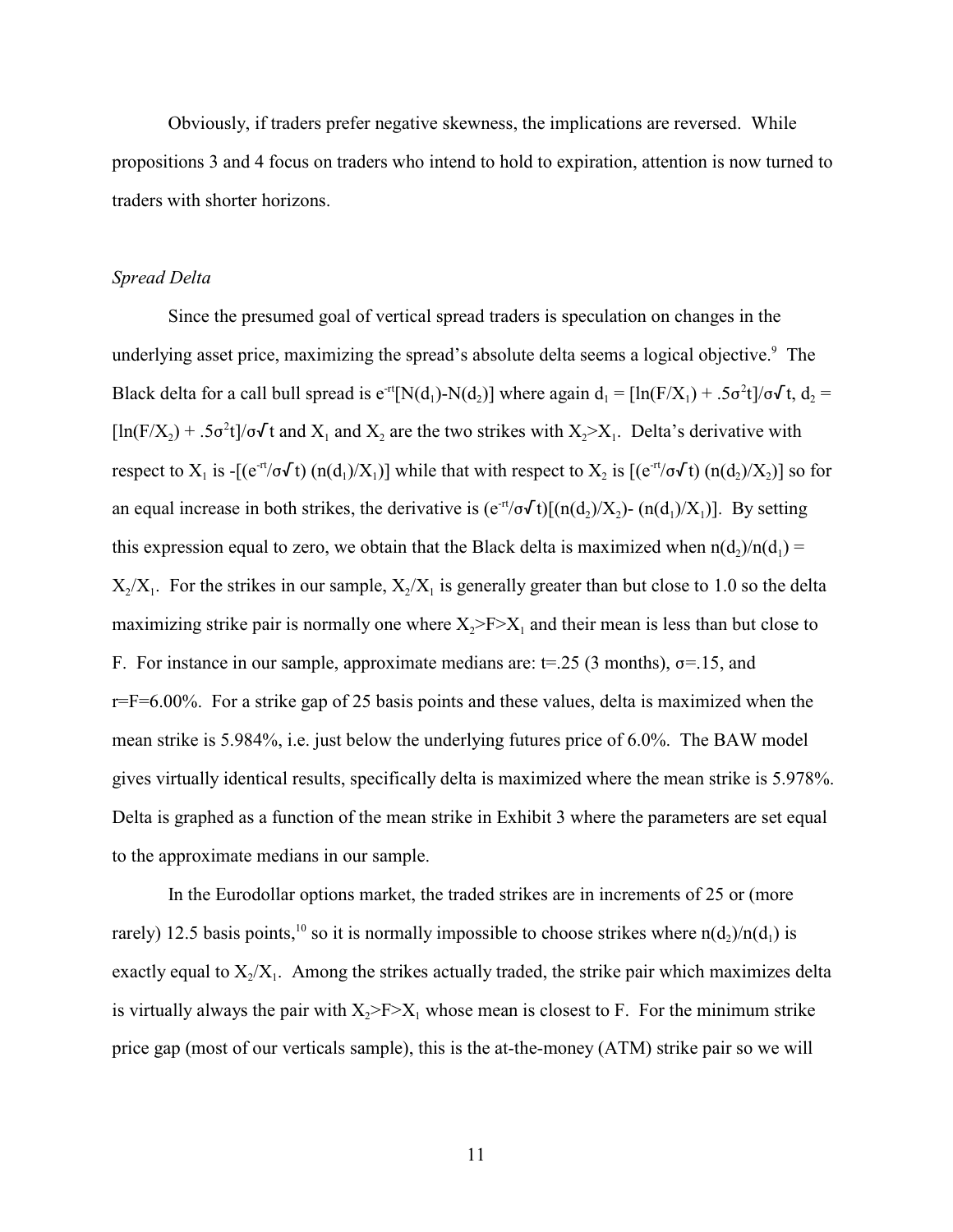use this term although in the few cases when the gap between the strikes is large, the strikes may be some distance from F.

# *Proposition 5: Delta maximizing vertical spread traders should choose ATM strikes.*

Alternatively, debit spread traders might seek to maximize delta per \$1 invested rather than delta per contract.<sup>11</sup> For a fixed strike gap, as the mean strike is raised, the net price of call debit verticals falls and that of put debit verticals rises. Since the net price changes faster than the spread's delta, debit vertical spread traders maximize delta per dollar invested by choosing out-of-the-money (OTM) strikes. This is illustrated for debit call spreads for approximate median values in our sample in Exhibit 4. As shown there, maximizing delta per dollar would imply choosing options as far OTM as possible though this would entail ever greater vega risk. Note that the objective of maximizing delta per dollar invested applies only to debit spreads since the trader's net investment on credit spreads is negative. Hence, our sixth proposition is:

*Proposition 6: Debit spread traders seeking to maximize delta per dollar invested should choose OTM strikes.*

## *Vega*

The supposed raison d'etre for spreads and combinations is that they allow traders to construct positions which are highly sensitive to some risk factors and insensitive to others. In a separate paper on volatility spreads, e.g., straddles and strangles, (Chaput and Ederington, 2005), we find evidence that straddles and strangles are designed so that their deltas are near zero and vegas and gammas are high. Analogously, we expect vertical spread traders to prefer spreads with high deltas and low exposure to vega risk.

In the Black model, vega =  $[Fe^{rt}Vt]$  n(d) for both calls and puts where n() is the normal density and the other variables are as defined above. Consequently, a vertical spread's vega (also its gamma) is zero according to the Black model when  $n(d_1)=n(d_2)$  where again  $d_1 = \left[\ln(F/X_1) + .5\sigma^2 t\right] / \sigma \sqrt{t}$  and  $d_2 = \left[\ln(F/X_2) + .5\sigma^2 t\right] / \sigma \sqrt{t}$ . Since the standard normal density is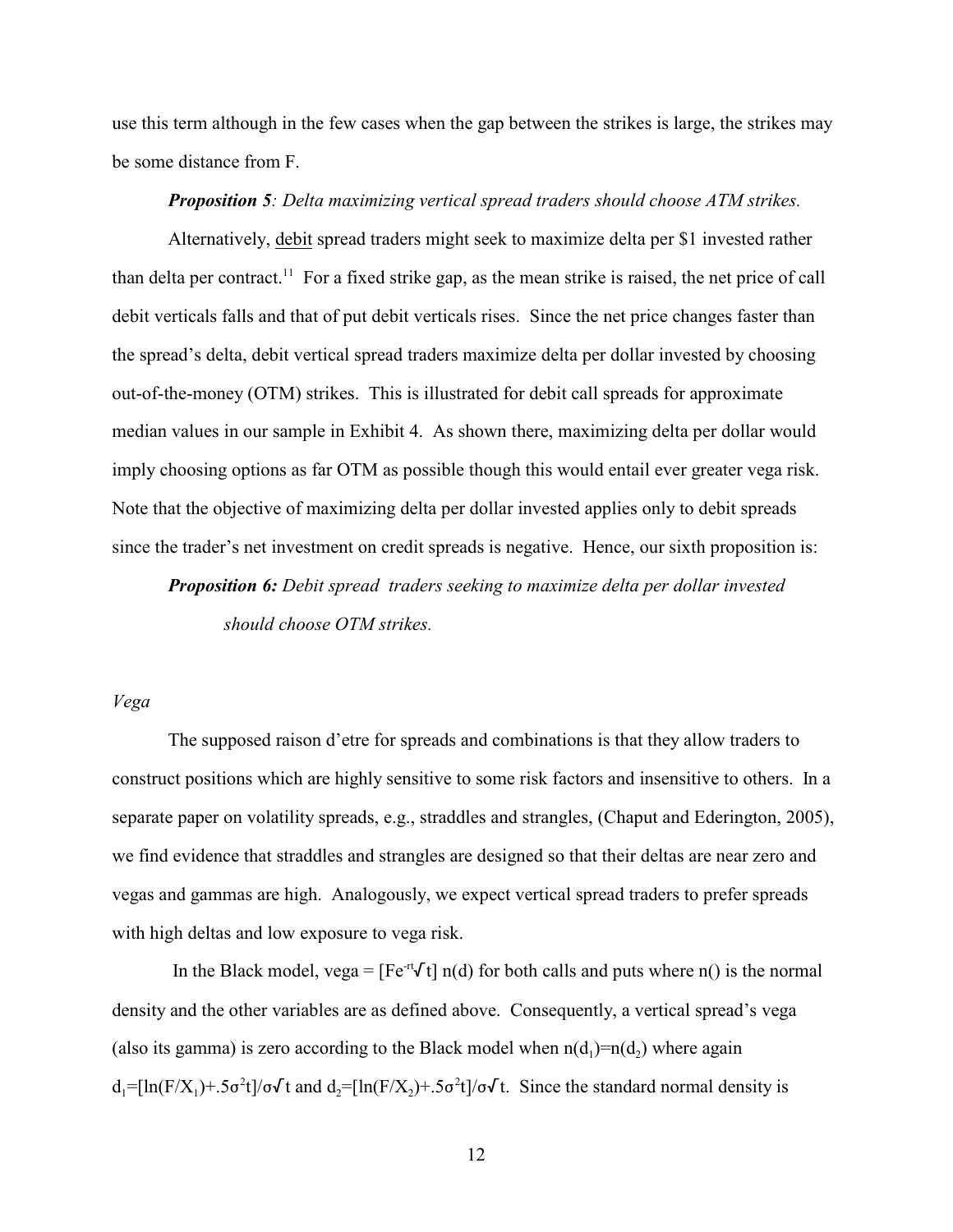symmetric around zero, this occurs when  $d_2 = -d_1$  or  $ln(F/X_1) + ln(F/X_2) = -\sigma^2 t$  which occurs when the geometric average of the two strikes  $(X_1 X_2)^5 = \mathbf{F} e^{-5\sigma^2 t}$ . For the values of  $\sigma$  and t in our sample, the exponential term is normally close to 1.0 so vega is zero when the geometric mean of the two strikes is just slightly above F. For example in our sample, the median time to expiry is approximately 3 months or  $t = .25$  and the median implied volatility  $\sigma = .15$  so  $e^{.5\sigma^2 t} = 1.0028$ . For F=6.00%, vega is maximized when the geometric mean of the two strike is 6.017%. In Exhibit 3, we graph the bull spread Black vega as a function of the mean strike when  $\sigma$ , t, r, and F take their approximate median values and the strike price differential is 25 basis points. The implications of the BAW model are virtually identical. For instance for the same example parameters, the BAW vega is zero when the (geometric) mean strike is 6.006%.

Because the traded strikes are in increments of 25 or 12.5 basis points, traders cannot normally find strikes where  $(X_1X_2)^5$  is exactly equal to  $\mathbf{F}e^{-5\sigma^2t}$ . In this case the vega minimizing pair is virtually always that whose geometric mean is closest to F. As in the delta analysis above, we term these ATM strikes although in the few instances when the strike gap is large, they may be some distance on either side of F.

*Proposition 7: Vertical spread traders seeking to minimize their exposure to vega risk should choose ATM strikes, i.e., strikes which straddle the underlying asset price and whose mean is closest to F.*

As illustrated in Exhibit 3, vega is also close to zero for far ITM and OTM options. However, their deltas are also minuscule and such strikes choices are almost non-existent in our sample. As illustrated in Exhibit 4, choosing OTM strikes to maximize delta/price in debit spreads also leads to high values of vega/price.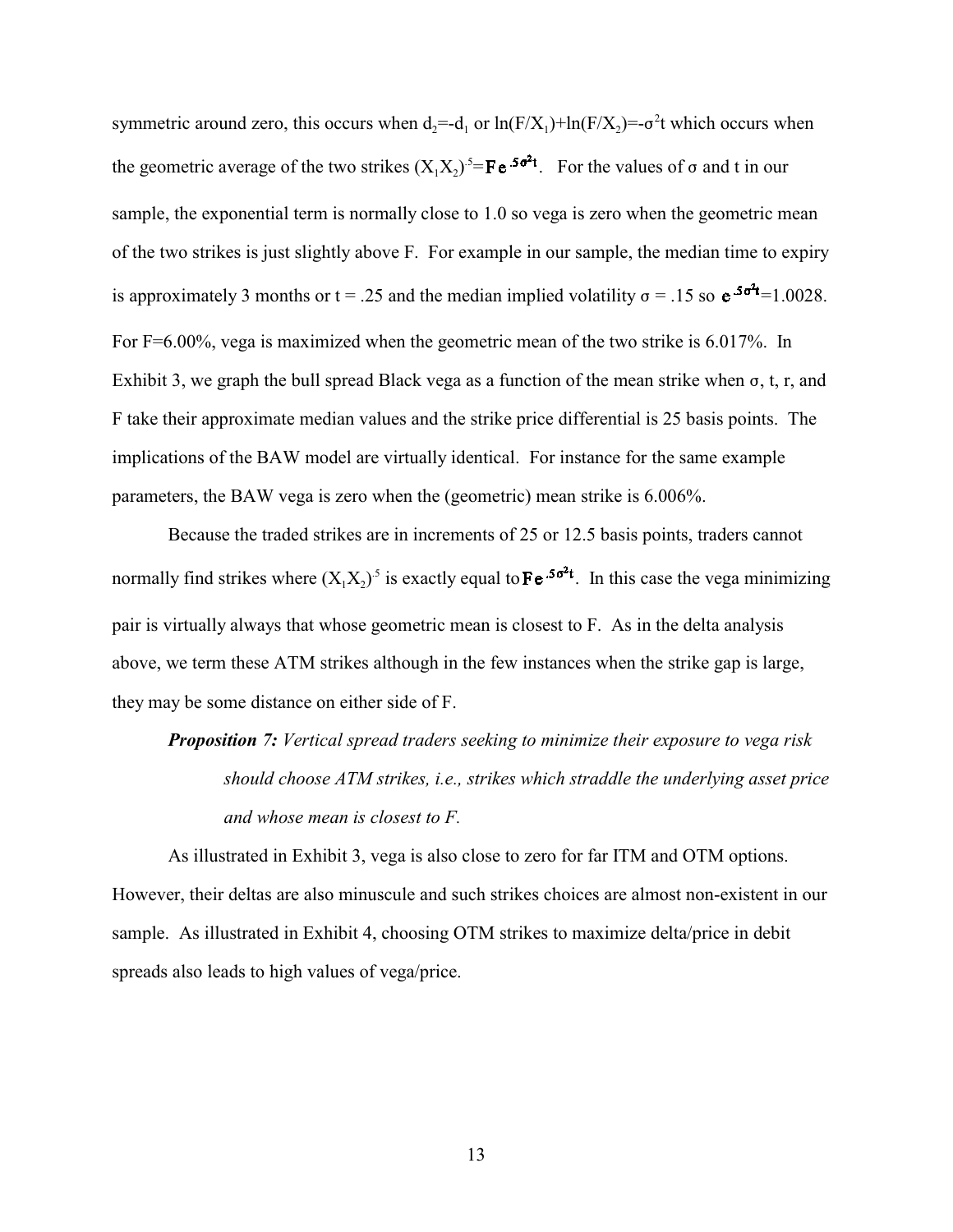## *Gamma*

All other things equal, traders should prefer spread positions with positive gammas so that they profit more if the underlying asset price moves in the expected direction than they lose if it moves an equal distance in the opposite position. Like vega, an option's gamma is proportional to n(d), hence a vertical spread's gamma is zero when the geometric mean strike  $=$   $\text{Fe}^{0.5\sigma^2 t}$ . A positive gamma is achieved by longing the strike closest to Fe<sup>.5 $\sigma^2 t$ </sup> and shorting the option further away which leading the proposition:

# *Proposition 8: Vertical spread traders seeking positive gammas should choose out-ofthe-money (OTM) strikes for debit spreads and in-the-money (ITM) strikes for credit spreads.*

A goal of maximizing gamma per dollar invested would lead to an even stronger preference for OTM strikes on debit spreads.

#### *Theta*

According to writers such as Natenberg (1994), one advantage of vertical spreads versus naked call or put positions is that the spread can be constructed so that theta is small or even has a sign opposite to that of a naked option position with the same delta.<sup>12</sup> If one longs a naked call betting on an increase in the underlying asset price and instead the price of the underlying asset remains unchanged, then over time the option's value declines and the position loses money. Suppose instead that one constructs a bull call spread where both strikes are ITM. Initially the price of the spread is less than the strike price gap  $X_2$ - $X_1$ , but as expiration approaches with the underlying asset price unchanged, the value of the spread approaches  $X_2$ - $X_1$  so the bull trader benefits.

As analyzed more fully in Chaput and Ederington (2005), for a given expiry, an option's theta is roughly proportional to  $n(d)$  as defined above.<sup>13</sup> Consequently, debit spreads with ITM strikes generally have negative thetas (so that the value of the spread increases as expiration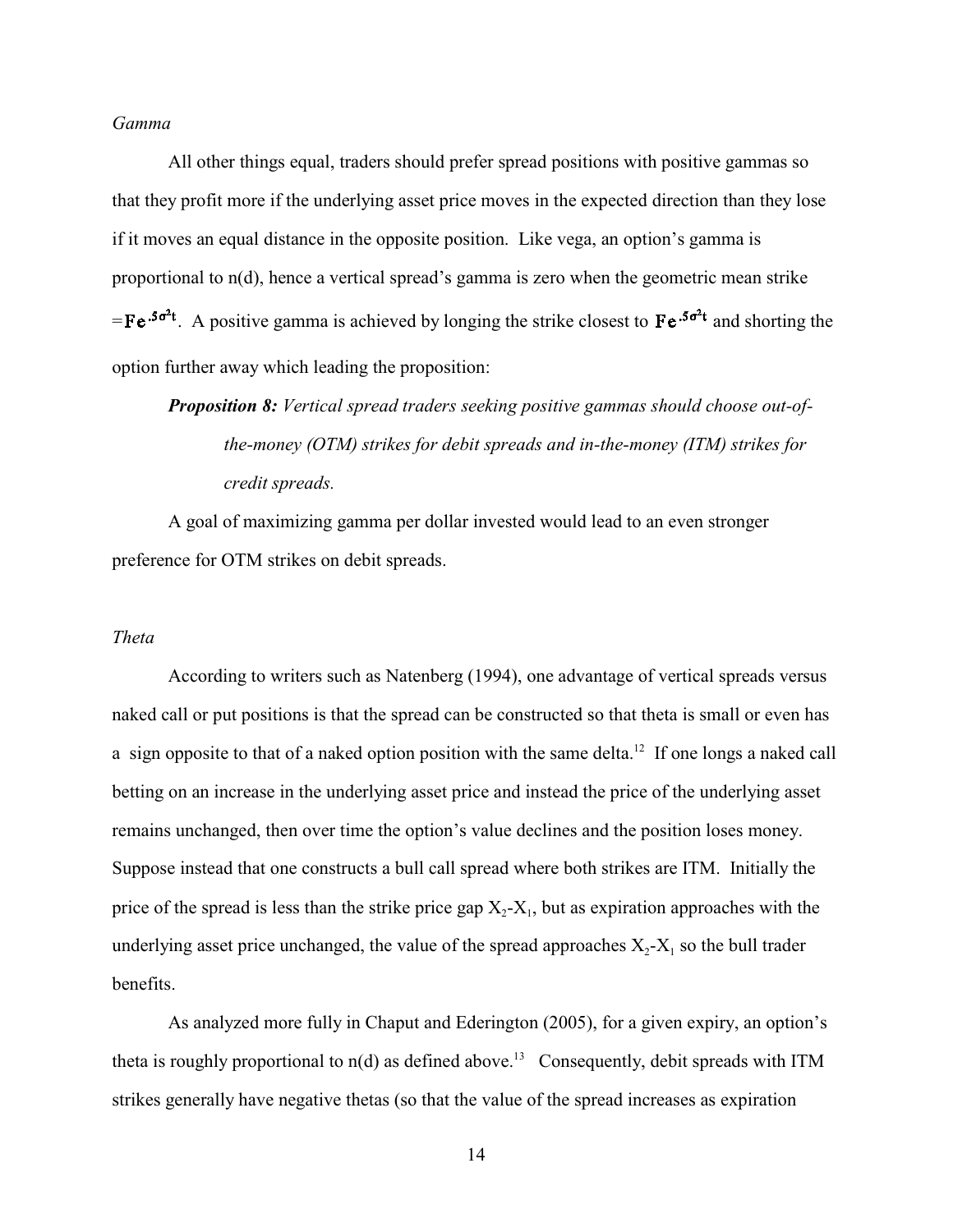approaches), debit spreads with OTM strikes have positive thetas, and debit spreads with ATM strikes have small absolute thetas. For credit spreads, the relation is reversed. In summary:

*Proposition 9: Vertical spread traders seeking negative thetas should choose ITM options for debit spread positions and OTM options for credit spreads.*

Since this is the opposite of the requirement for a positive gamma, the spread trader normally faces a tradeoff between these two desirable traits.

# *Liquidity and Early Exercise*

As discussed above, vertical spread traders can avoid situations in which the sold option is the first on which exercise is optimal by choosing debit spreads. They can further insure against early exercise of the sold option by avoiding ITM options. Similarly, spread traders concerned with liquidity, may wish to restrict their spreads to ATM and moderately OTM options since ITM trading is much lighter.

*Proposition 10: Vertical traders concerned with liquidity or early exercise should avoid ITM strikes.*

# *Implied Volatility Differences*

In our analyses of spread Greeks, we have assumed equal volatilities at all strikes. As shown in Chaput and Ederington (2005), over our data periods, the implied volatility smile in this market generally had a classic U shape with its nadir close to the underlying futures price. If traders view these implied volatility differences as real, rather than simply reflecting deficiencies in the pricing model, then they may prefer to long options with low implied volatilities and short those with higher implied volatilities. If so, they should normally organize their verticals so that they long the closest to the money strike and short options further away leading to: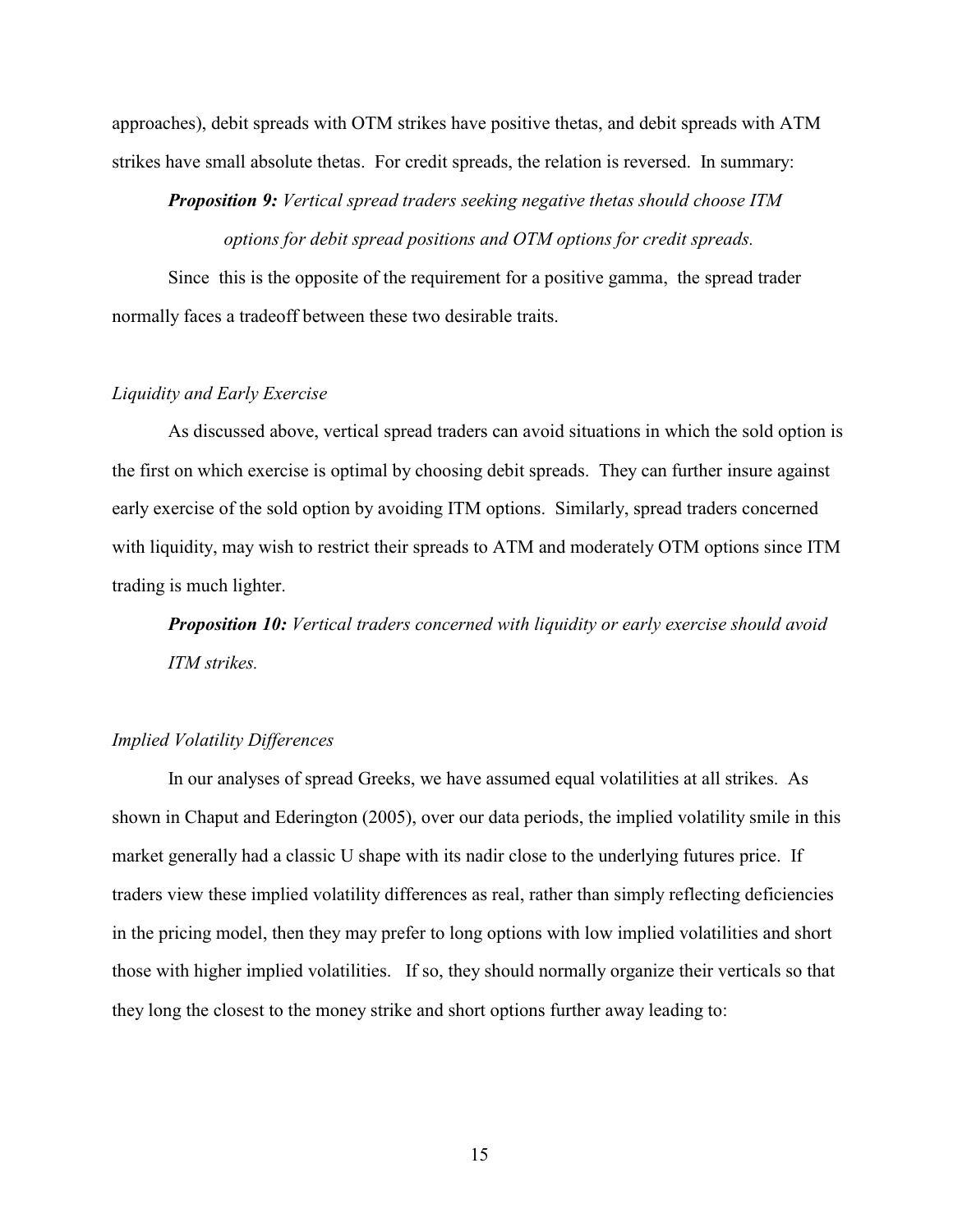*Proposition 11: Vertical spread traders who wish to long options with lower implied volatilities than they short should choose OTM strikes for debit spreads and ITM strikes for credit spreads.*

 These propositions are summarized in Exhibit 5. Note that many objectives imply different strike choices for debit and credit spreads.

## *Results*

Determining whether vertical spreads are constructed using ATM, OTM, or ITM strikes is complicated by two problems. First, as noted above, we cannot distinguish between trades which open and close a position. If, for instance, a trade is opened with OTM strikes and the underlying moves in the direction expected by the trader, we might observe a closing trade at ATM or ITM strikes. If changes in the underlying LIBOR rate are roughly random, the distribution of closing trades will be more diffuse than that for opening trades across the three moneyness categories.

Second, in our data set, the underlying LIBOR futures at the time of the vertical spread trade is not normally recorded; nor is the time. Consequently, we do not know for sure whether the position was OTM, ITM, or ATM at the time of the trade. We approximate the underlying futures price using an average of the open, high, low, and settlement prices that day. For a check on the resulting figures, we classify the positions as OTM, ITM, and ATM using the high futures price that day and again using the low price and present results for the sample where the two classifications are identical.

For this and succeeding analyses, we drop "mid-curve" options, which are options with expiries less than one year on futures maturing in more than one year, because some of the data needed for later calculations are unavailable for these options. We also remove spreads expiring in less than two weeks and move the 95 spreads incorporating a futures position into a separate sample which will be analyzed in section VI. The revised sample contains 900 observations.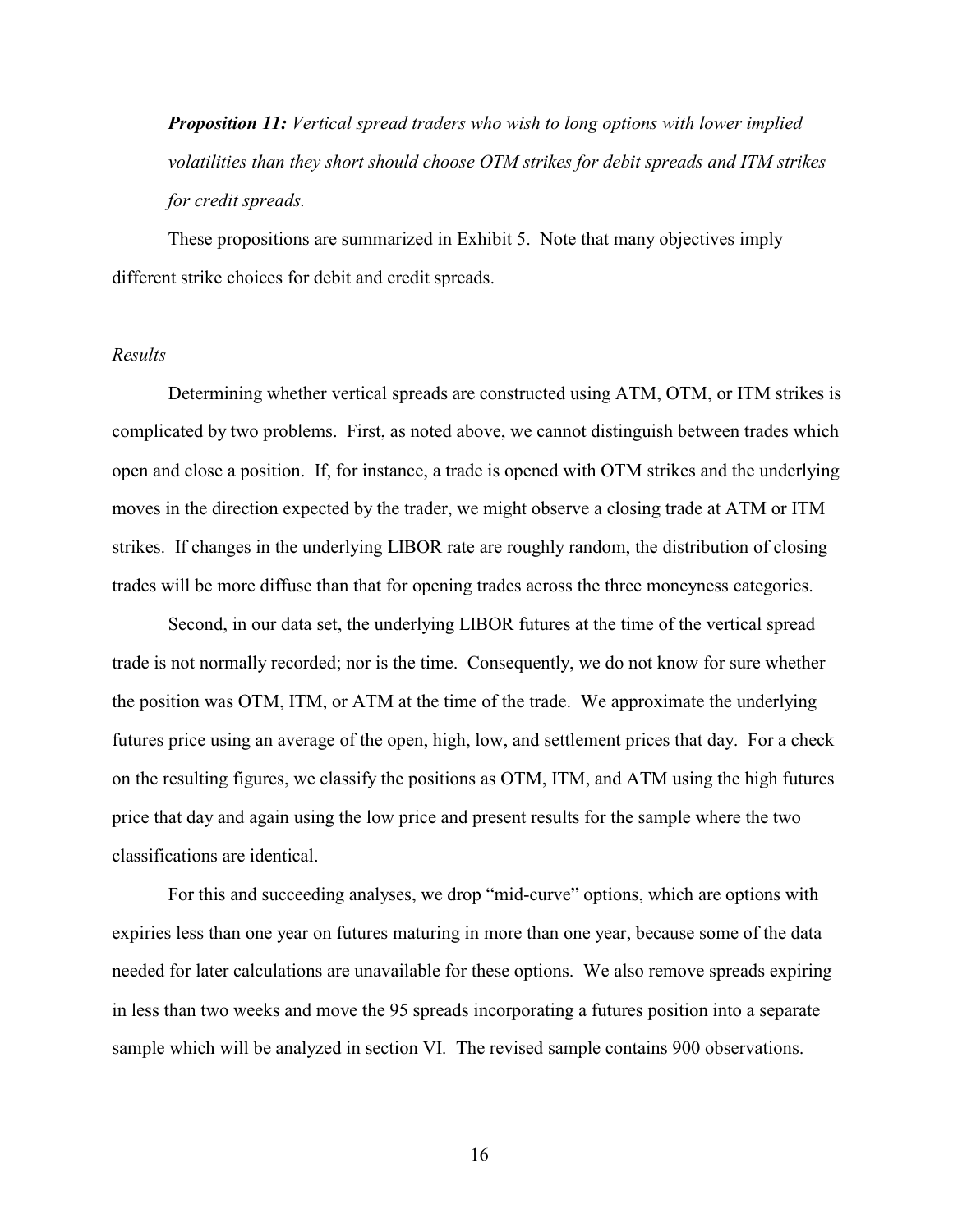Results are reported in Exhibit 6. Consistent with propositions 3, 4, 6, 8, 10 and 11, most (specifically 76.7%) of the debit spreads that we observe are OTM. When the classification as OTM, ITM, or ATM is identical based on either low or high futures prices that day, the OTM percentage rises to 81.1%. Since some of our observed debit spread trades may be closing positions opened earlier when the underlying futures price was different, it seems clear that the overwhelming majority of debit spreads are formed using OTM strikes. Consistent with this, the time-to-expiration is significantly shorter for ATM and ITM spreads than for OTM spreads.

Consistent with propositions 3, 4, 6, 8, and 11, OTM strikes are significantly (at the .0001 level) more prevalent for debit spreads than for credit spreads. Nonetheless, 55.4% of the observed credit spread strikes are OTM based on the average futures price that day and when the sample is restricted to trades where the high and low futures prices yield identical classifications, the percentage rises to 60.9%. Only 8.5% (7.7% based on high and low) are ITM. Ignoring the 32.6% which are ATM, the percentage of OTM credit spreads significantly exceeds that for ITM credit spreads at the .0001 level. This is inconsistent with all propositions except 3 and 6 (which do not apply to credit spreads) and 9 (which is contradicted for debit spreads) and 10.

 With OTM strikes, the vertical spread's gamma, vega, and theta normally have the same signs as a naked option position with the same delta though they are muted. For instance if a trader longs a single call option, his position is characterized by positive values for delta, vega, gamma, and theta. If he forms a bull spread using OTM calls, all four Greeks are again positive (though smaller). If he had instead used in-the-money strikes (ITM), vega, gamma, and theta would have been negative. Consequently, the hypothesis sometimes seen in the literature that traders use vertical spreads in order to form positions with different signs for vega, gamma, and theta than for naked options with the same delta is rejected.

Perhaps our strongest results to this point are the number of vertical spread motives which we can reject. At least one of our findings is inconsistent with the hypotheses that most vertical spread traders design their vertical spreads to 1) create positively skewed returns, 2) maximize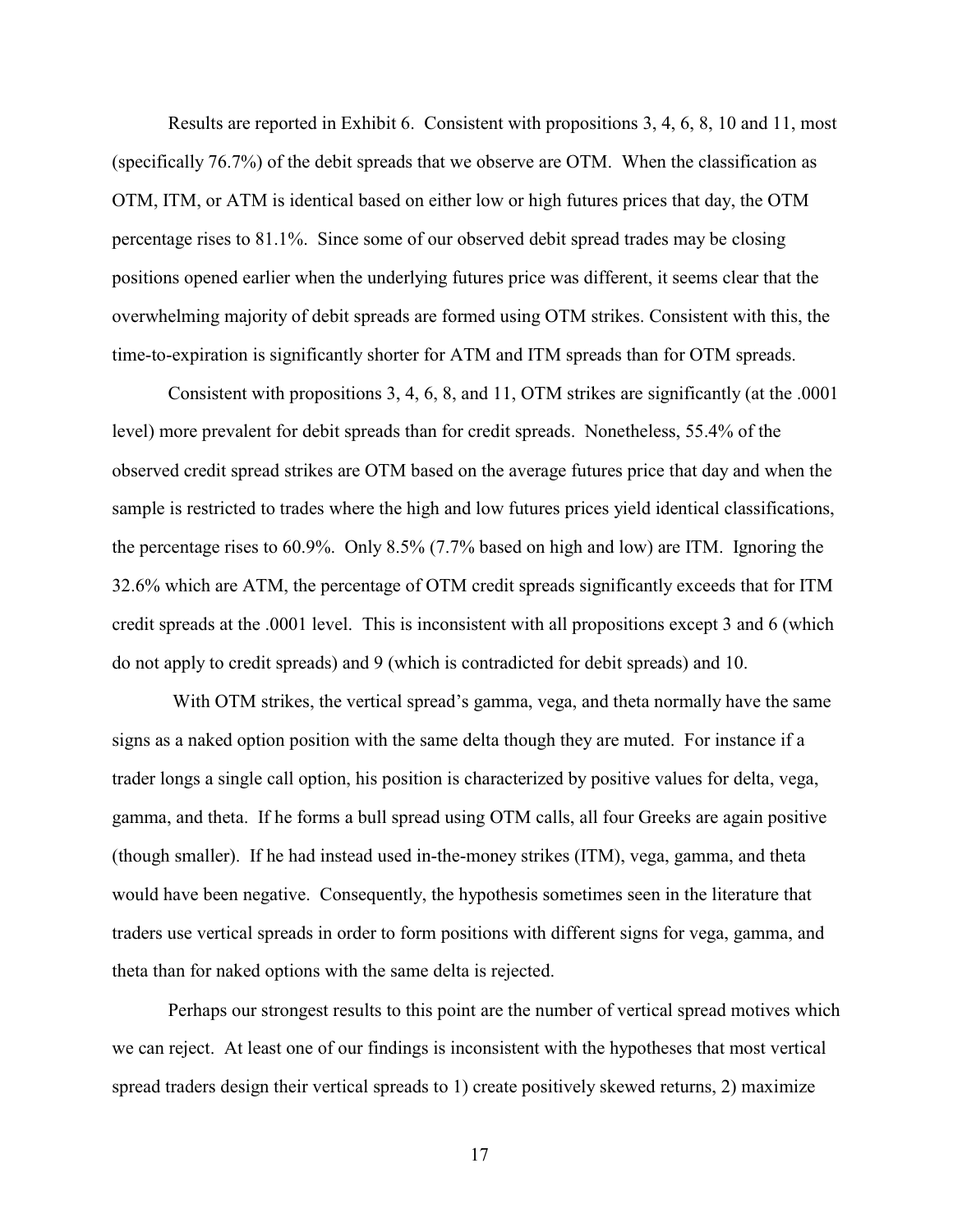delta, 3) minimize vega risk, 4) create spreads with positive gamma, 5) create spreads with negative theta, or 6) exploit the smile by selling options with high implied volatilities and buying those with low implied volatilities. Thus, many of the advantages of vertical spreads hyped in the literature appear unimportant to the majority of vertical spread traders. The proposition that vertical traders prefer highly liquid options and/or seek to avoid early exercise is consistent with the observed overall preference for OTM strikes but cannot explain why OTM strikes are significantly more prevalent on debit spreads.

The figures for debit spreads in Exhibit 6 are consistent with the hypotheses that debit spread traders, who account for about 62% of the observed vertical spread trades, choose OTM strikes to either lower the net price (proposition 3) and/or increase delta per dollar at risk (proposition 6). Since these propositions have no implications for credit spreads, they cannot directly explain the preference for OTM strikes on credit spreads. However, if most of the observed credit spread trades are in fact closing debit spread positions opened earlier, the prevalence of OTM strikes on credit spreads could be an artifact of the debit spread preference.

Next we examine how spread Greeks and prices differ depending on the strike choices. Calculation of spread Greeks requires prices of the individual options (or their implied volatilities) but only the net price is recorded in our data set. Consequently, we estimate spread Greeks using estimated prices of the individual options and futures. For these proxy prices, we use an average of the option's or future's settlement price the day of the trade and the previous day. We use an average of the two settlement prices since they bracket the unknown time of the actual trade.<sup>14</sup>

Median values of the net spread price and estimated Greeks are reported in Exhibit 7 for spreads with OTM, ATM and ITM strikes. Since the signs of some Greeks differ depending on whether the spreads are bull or bear or debit or credit, medians of absolute values are reported. As explained above and illustrated in Exhibit 3, the price of a vertical spread is reduced by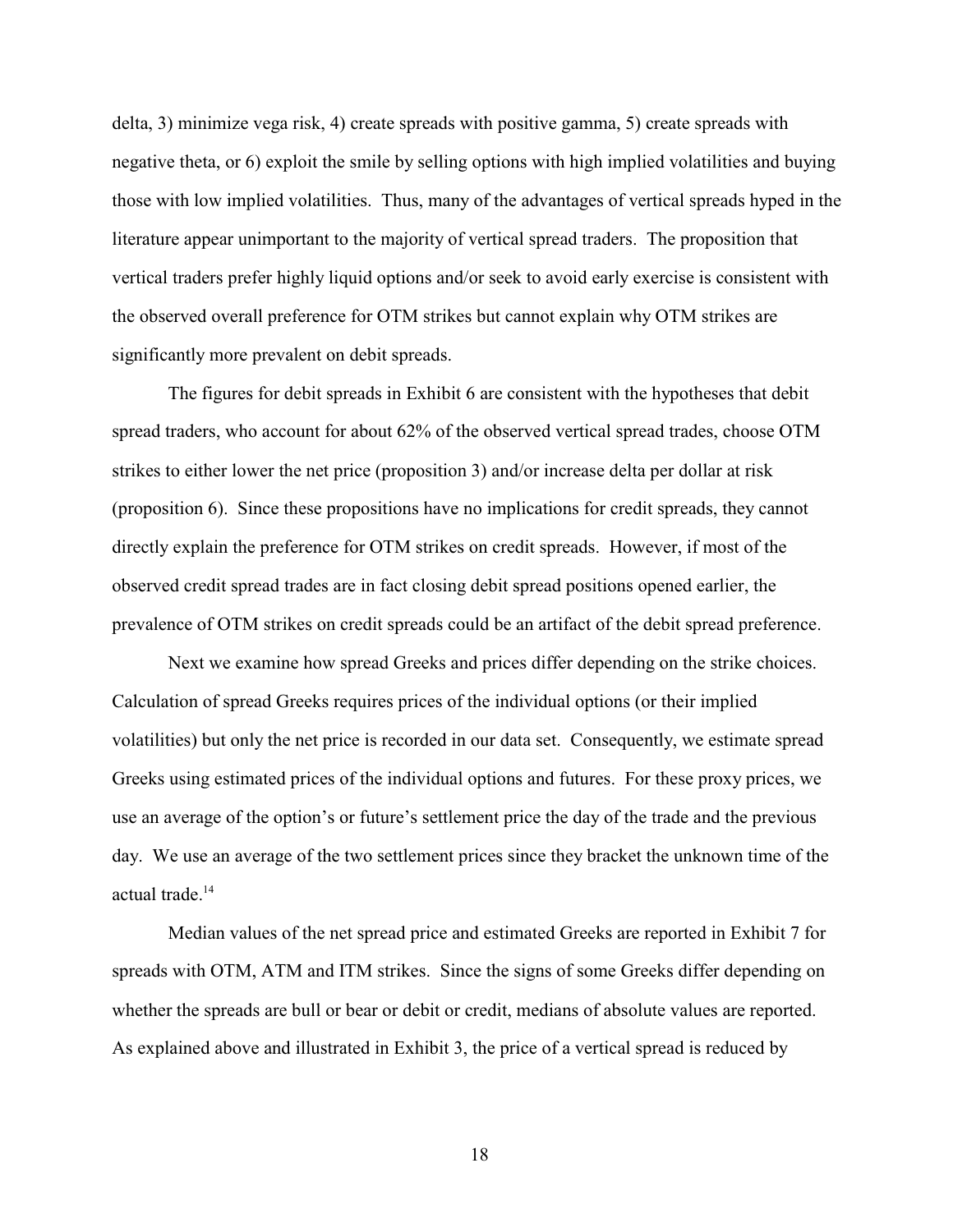choosing OTM strikes and this is reflected in Exhibit 7 where the median net price is 6bp (\$150) for spreads with OTM strikes, 12bp for those with ATM strikes, and 18bp for ITM strikes.

As shown above, a spread's absolute delta is maximized by choosing ATM strikes while vega, gamma, and theta are minimized (in absolute terms) with ATM strikes. These patterns are reflected in Exhibit 7 though in interpreting the Greeks it should be kept in mind that, as reported in the exhibit, times to expiration are considerably longer on OTM spreads. In proposition 6, we hypothesized that, at least for debit spreads, vertical spread traders might choose OTM strikes in order to raise the delta per dollar invested. As reported in Exhibit 7, the median absolute delta per dollar is .0251on OTM spreads versus .0203 on ATM spreads. Mean absolute values are .035 for OTM strikes and .029 for ATM. As shown in the exhibit, differences between the Black and Barone-Adesi Whaley Greeks are small.

A problem with the spread comparisons in Exhibit 7 is that the spreads differ in dimensions other than the relation of the strikes to the underlying futures, such as, time-toexpiration. Therefore in Exhibit 8, we explore how the price and Greeks would differ if the trader had chosen slightly higher or lower strikes on OTM spreads. Since Propositions 3 and 6 apply only to debit strikes, we restrict the sample to debit spreads and for homogeneity also restrict the sample to spreads where the gap between the two strikes is 25 basis points. There are 266 such spreads in our data set. We estimate what the price and Greeks would have been if the spread trader had instead chosen the strike pair 25 basis points less out-of-the-money and the pair 25 basis points further out-of-the-money keeping the strike differential at 25 bp. These are normally the closest available strike pairs to those actually chosen.<sup>15</sup> We also calculate the price and Greeks for the ATM pair, which may or may not be the same as the "less OTM" pair.

As reported in Exhibit 8, choosing slightly higher or lower strikes would result in quite different prices and Greeks. At the chosen OTM pair, the average price is 5.69 basis points (or \$142.25 per contract). Because these are debit spreads with 25 basis point strike differentials, the mean maximum loss is 5.69 bp and the mean maximum gain, if held to expiration, is 19.31 bp.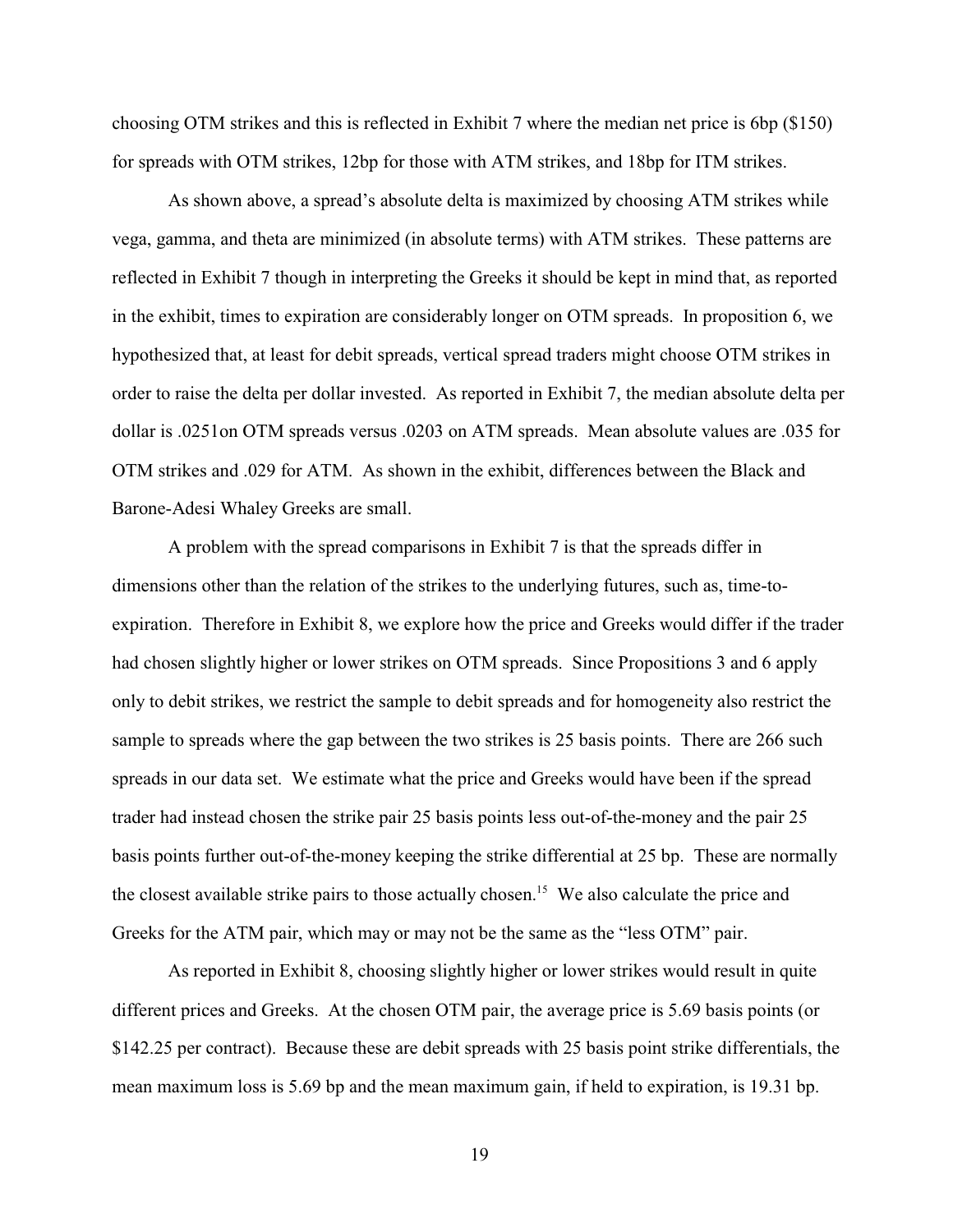Switching to the adjacent strike pair which is less OTM ( and possibly ATM) would raise the average price to 9.71bp. Switching to the adjacent pair further OTM would lower the average price to 2.57 bp.

As noted earlier, a spread's delta is maximized by choosing ATM strikes but OTM strikes yield higher deltas per dollar. The magnitude of these differences is illustrated in Exhibit 8. Switching to the less OTM strike pair raises the mean delta from .149 to .206 but lowers the mean delta per dollar invested from .0329 to .0249. If the objective is to maximize delta per dollar invested, the debit spread trader is clearly better off with the OTM strikes and could do even better by choosing a strike pair further OTM. For the observed OTM spreads, the average delta per dollar could be raised from .0329 to .0476 by moving to strikes slightly further OTM. However, as shown in Exhibit 8, such a move increases vega risk substantially, raising the mean absolute vega per dollar from .0830 to .2158. Also, it should be noted that while delta per dollar is increased by choosing far out-of-the-money strikes, if the position is held until expiration, the price must change considerably in the direction expected in order to realize a profit.

# *Conclusions*

In summary, both options are OTM in over two-thirds of the observed vertical spreads. Moreover, it is quite possible that some of the non-OTM spread trades represent trades closing positions opened earlier when the position could have been OTM. OTM strikes are considerably and significantly more prevalent on debit spreads than on credit spreads but OTM strikes are the rule for both. This preference for OTM strikes probably tells us more about what is not important to vertical spread traders than what is. It implies that minimizing the spread's to volatility risk is apparently not that important to most traders and that most vertical traders are not seeking spreads with different signs for vega, gamma, and theta than are available on simple option positions with the same sign deltas. The hypotheses that vertical spread traders: (1) seek positively skewed returns, (2) seek positions with positive gammas, or (3) prefer to buy (sell) options with low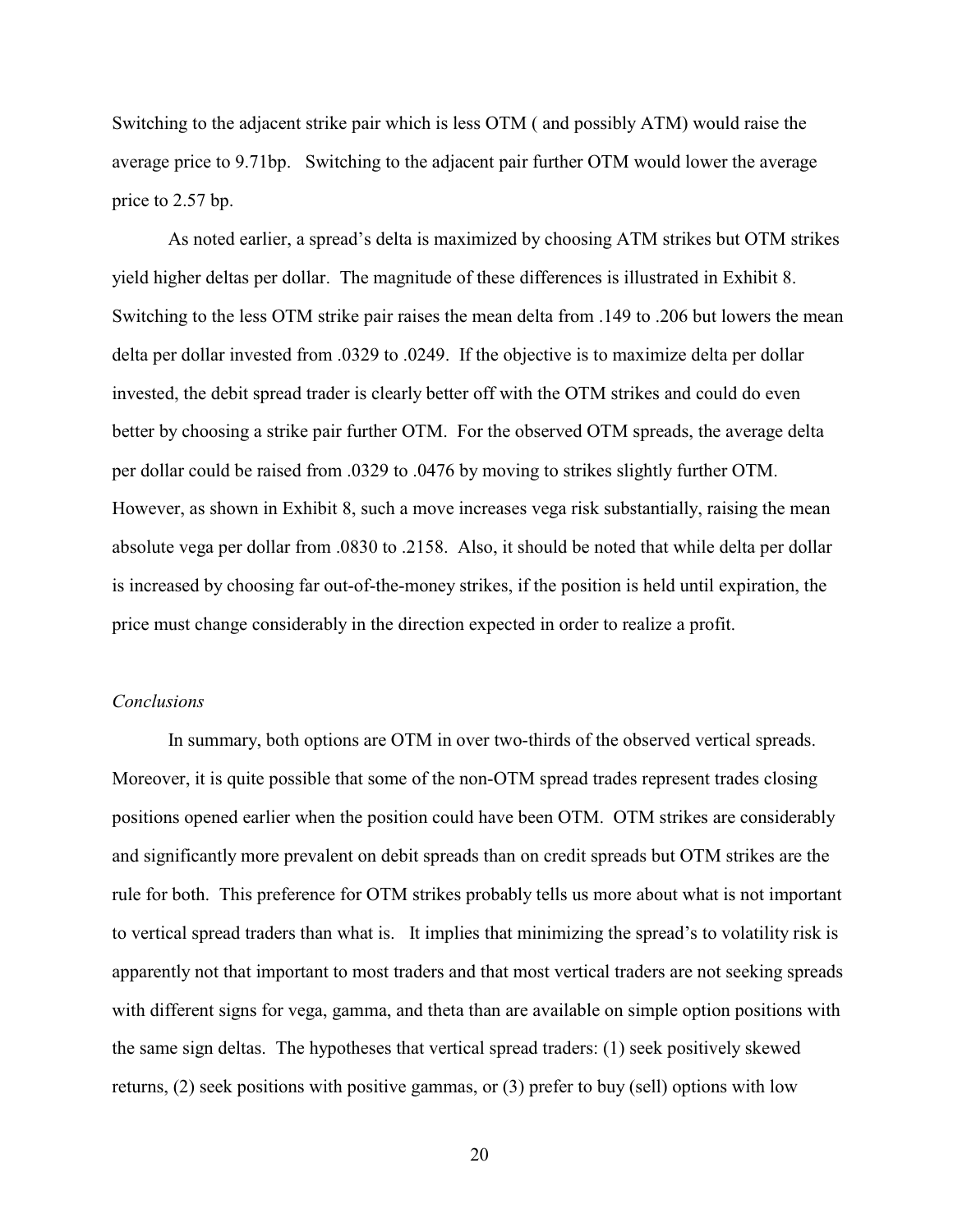(high) implied volatilities all imply that ITM strikes should be preferred for credit spreads so are also rejected. The prevalence of OTM strikes on debit spreads is consistent with the proposition that debit spread traders design their spreads so as to have relatively high deltas per dollar invested. Reasons for the slight preference for OTM strikes on credit spreads remain somewhat unclear though some of these could represent closing trades of debit spread positions.

## **V. Vertical Spread Design - The Strike Gap**

# *Analysis*

Next we consider the choice of the gap or differential between the two strikes. Since an option's price and delta are both monotonic functions of the strike price, if a vertical spread's strike gap is increased while holding the mean strike constant, both the net price and absolute delta are increased. This is illustrated in Exhibit 9 for the case when  $\sigma$ =.15, t=3 months, and LIBOR=r=mean strike=6.00%. Since the price increases faster than delta, delta per dollar falls as the gap is increased as also illustrated in Exhibit 9. This leads to two propositions:

*Proposition 12: Vertical spread traders seeking to maximize their absolute delta should construct vertical spreads with large differences between the two strikes.*

*Proposition 13: Vertical spread traders seeking to minimize the net price and/or maximize delta per dollar should choose small strike price differentials.*

Since, gamma, vega, and theta are bell shaped functions of the strike price with peaks close to the underlying asset price F, whether they are increased, decreased or unchanged as the gap widens depends on whether the strikes are ATM, ITM, or OTM. If the geometric mean strike  $=$  F<sup>\*</sup> and is unchanged, then an increase in the strike differential leaves vega and gamma unchanged at zero and theta little changed. If both strikes are OTM or ITM and remain so, then an increase in the strike differential increases vega, gamma, and theta in absolute terms. If an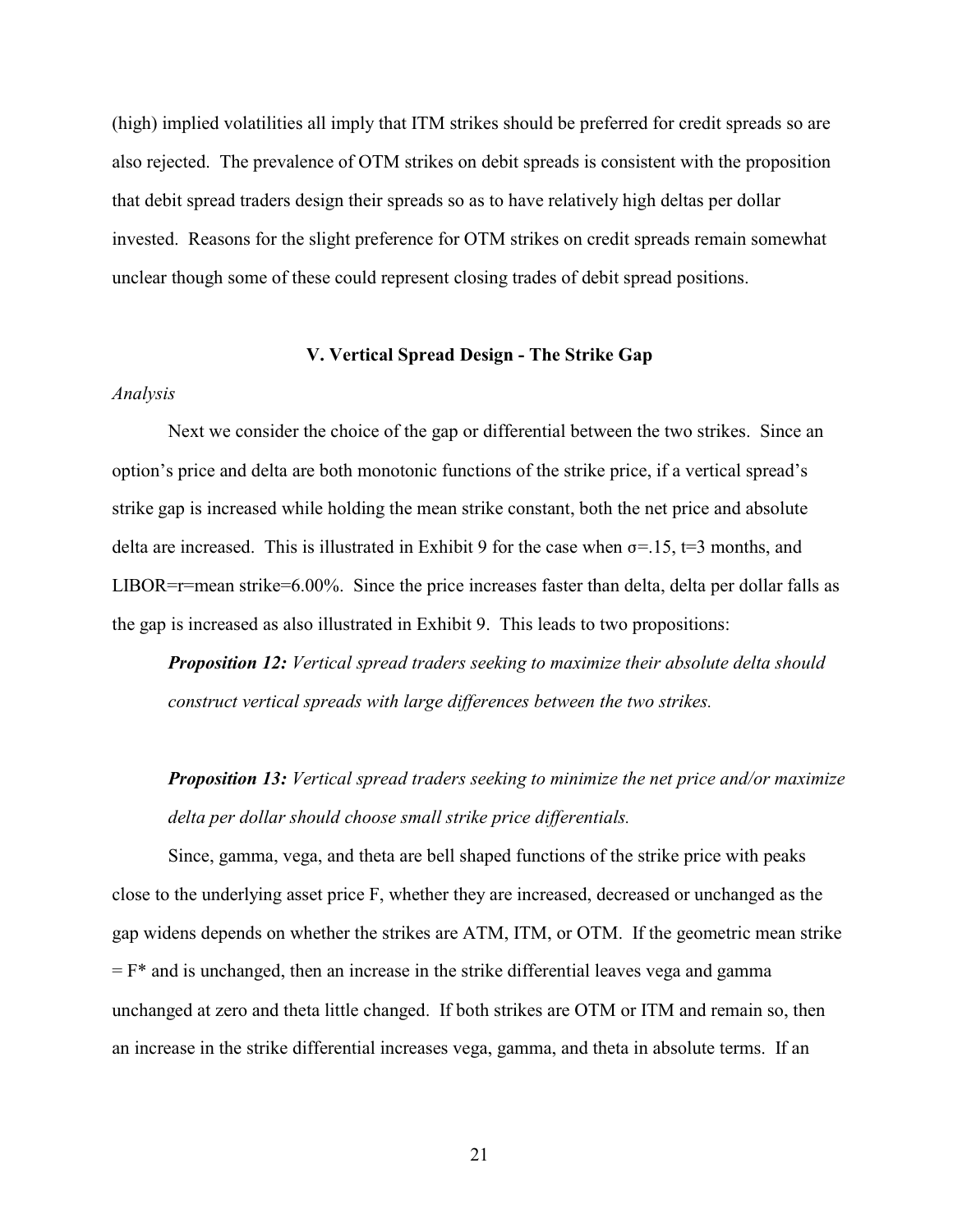increase in the strike gap switches one of the strikes from OTM to ITM or vice-versa, then the impact on vega, gamma, and theta is unclear.

## *Results*

As already observed, consistent with Proposition 13, the strike price differential tends to be small. In 66% of our observed spreads, it is the absolute minimum possible, which is 12 or 13 basis points for close-to-the-money options with three months or less to expiry after May 1995 and 25 basis points for all others. Moreover, because options at the 12 and 13 bp strikes are not issued until three months prior to expiry, they are generally less liquid than options at the 25 bp strike gaps so may be avoided for this reason. If we expand the "minimum gap" set to include all verticals with a gap of 25 basis points or less, 74.1% of the observed verticals fall into this set.

Mean characteristics of spreads with different gaps are reported in Exhibit 10 where we separate the spreads into strike price differentials of: (1) 12 or 13 basis points, (2) 25 basis points, (3) 37, 38 or 50 basis points (mostly 50), and (4) over 50 basis points. Since the impact of an increased differential on vega, gamma, and theta differs for OTM, ITM, and ATM options and the ATM and ITM samples are small, we report these characteristics based on OTM spreads only. Comparison of the Greeks in panel A is complicated by two facts: (1) mean strikes differ and (2) times to expiration differ considerably by strike differential averaging only one and a half months for verticals with a differential less than 25 bp and over six months of differentials above 25 bp. To minimize the impact of expiry differences on our measures of the Greeks, in Panel B we restrict the sample to spreads with expiries between 3 and 6 months - which of course eliminates spreads with gaps less that 25 bp.

Although it should be kept in mind that the characteristics in Exhibit 10 also depend on the mean strike, the characteristics reported in Panel B of Exhibit 10 generally behave as expected. The price and all Greeks rise as the strike differential increases and the delta/price generally falls.<sup>16</sup>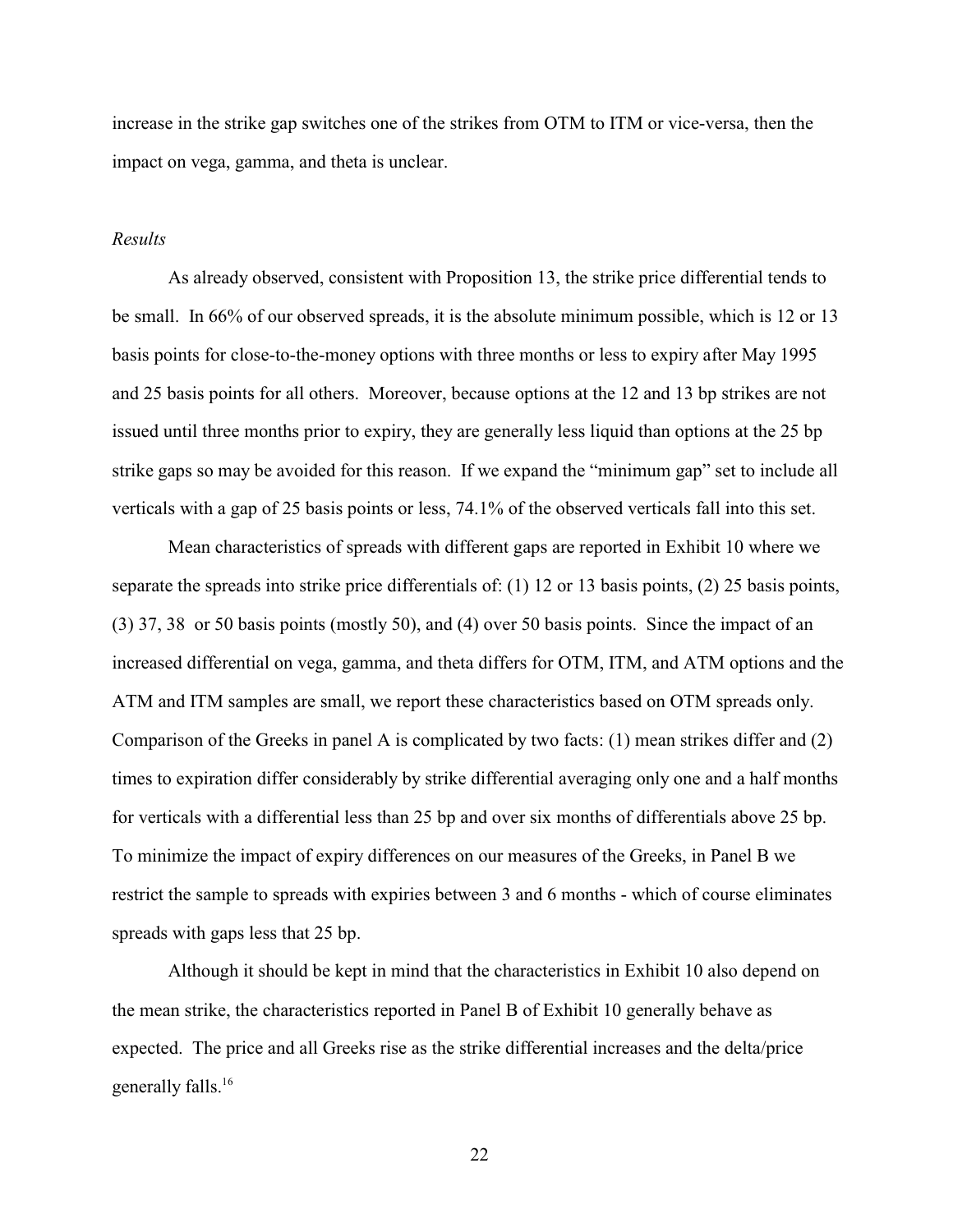In summary, most vertical spread are constructed using the smallest possible strike differential which is consistent with an objective of maximizing the delta/price ratio and also results in relatively low values for vega, gamma, and vega on OTM spreads.

#### **VI. Verticals with Futures**

Ninety five of the observed vertical spread orders include a simultaneous order to buy or sell futures. These tend to have longer terms to expiration (5.31 months) and larger strike price differentials (40.4 basis points) and net prices (13.91 basis points) than the verticals without futures. Why would traders include futures in the order? Since, adding futures to a position impacts its delta but not the other Greeks, it seems obvious that the objective is to change the spread's delta. We further hypothesize:

# *Proposition 14: Futures are added to verticals to reduce their delta to close to zero turning them from a directional into a volatility spread.*

In 15 cases, the observer failed to record the number of futures contracts and in another 23 the Greeks could not be calculated because they involved mid curve options or data was missing leaving a sample of 57 spreads for analysis. In 53 of the 57, the effect of the futures is to reduce the trade's absolute delta.<sup>17</sup> In most of these, futures are bought or sold in proportions which reduce the net delta to close to zero. For example in one bull spread, the trader bought 3000 call contracts at a low strike and sold 3000 at a high strike. The resulting Black delta was about .240. At the same time he shorted 690 futures contracts or .23 futures contracts for each option contract. Consequently, the net Black delta of the combined position was approximately .240- .230 = .010. For the 53 vertical spreads, the mean absolute Black delta without the futures is .243 but only .036 with the futures. The median is .244 without futures and .018 with. Clearly, in most cases futures are combined with the vertical spreads in a ratio designed to reduce the overall delta approximately to zero.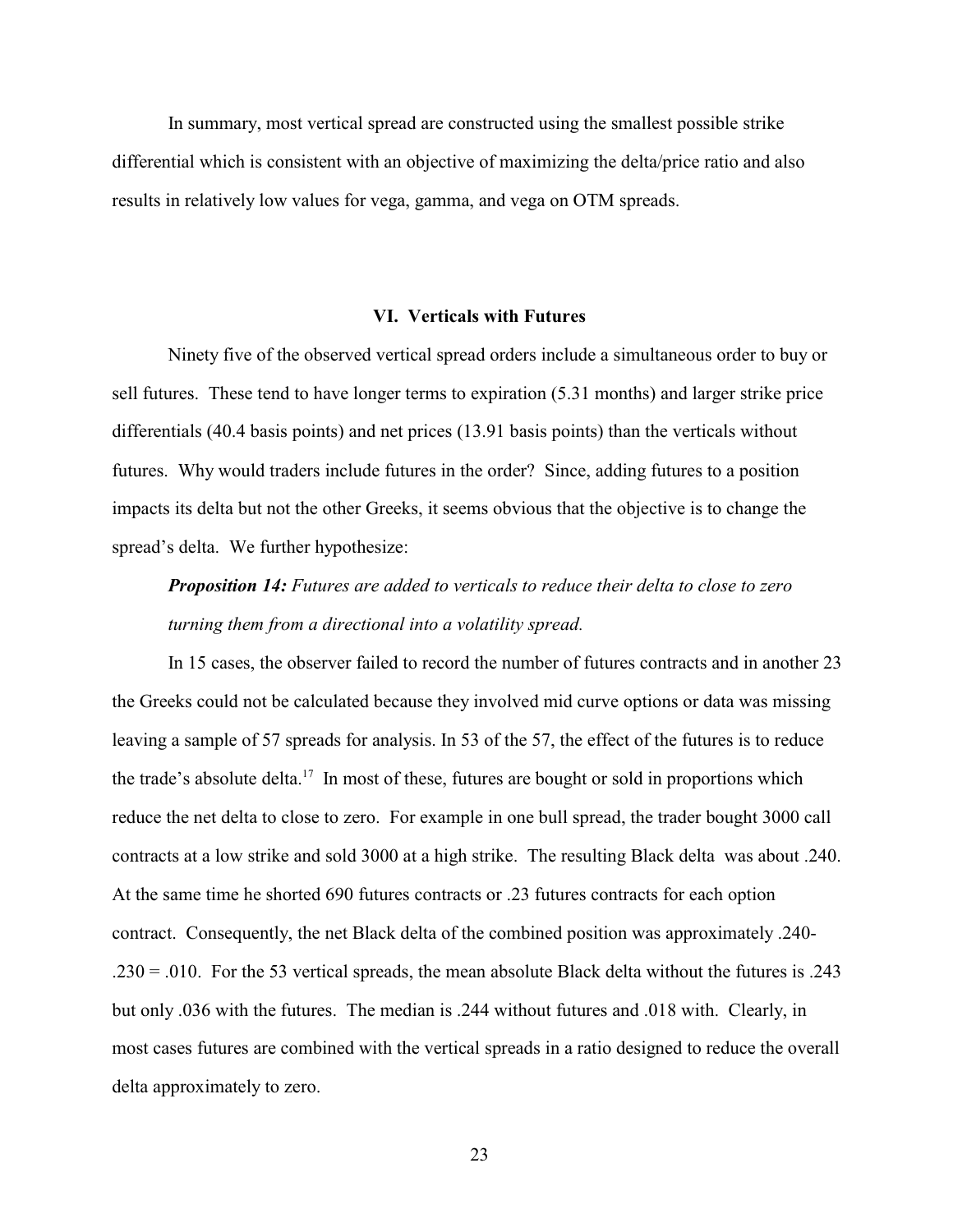### **VII. Seagulls**

# *Description*

Our sample includes 113 trades which are sometimes referred to as "seagulls" since, as illustrated in Exhibit 11, the resulting payoff pattern resembles a seagull in flight banking to the left or right. As illustrated in Exhibit 11, the payout pattern on these spreads is similar to that on vertical spreads but with an added tail so that profits or losses are only bounded in one direction. Seagulls are the most common "generic" spread traded on the Eurodollar options market. The Chicago Mercantile officially recognizes about 20 different spreads and combinations which trade as combinations. With seagulls and other generics, the floor broker must instead describe each leg of the spread individually. Although not an officially recognized spread, trading in seagulls exceeds that of a number of those which are officially recognized, such as condors, covered calls and puts, and box spreads.

Seagulls may be viewed either as adding a third option with a higher or lower strike to a vertical spread or as adding a third option with an in-between strike to a strangle. Consider for a moment the latter approach. Whether the seagull has a bull or bear shape is determined by the option at the middle strike. For instance suppose one constructs a long strangle by buying both a put with a low strike (say 5.75) and a call with a high strike (say 6.25) and then also sells or writes a put at an in-between strike (say 6.00). The resulting payoff pattern at expiration is bullish as illustrated in Exhibit  $11a<sup>18</sup>$  Suppose that the strangle part of the spread is the same but that instead of selling a put at the middle strike (6.00), one sells a call. In this case the resulting seagull has the bear shape in Exhibit 11b. In Exhibits 11c and d, we show the payoff pattern if one shorts (instead of longing as in 11a and 11b) both a low strike put and high strike call

Examination of our 113 seagull trades reveals three telling facts. One, in all 113 the option at the lowest strike is an OTM put and that at the highest strike is an OTM call. While the examples in Exhibit 11 were constructed with a put at the low strike and call at the high strike, they could equally well have been formed using a low strike call and a high strike put. For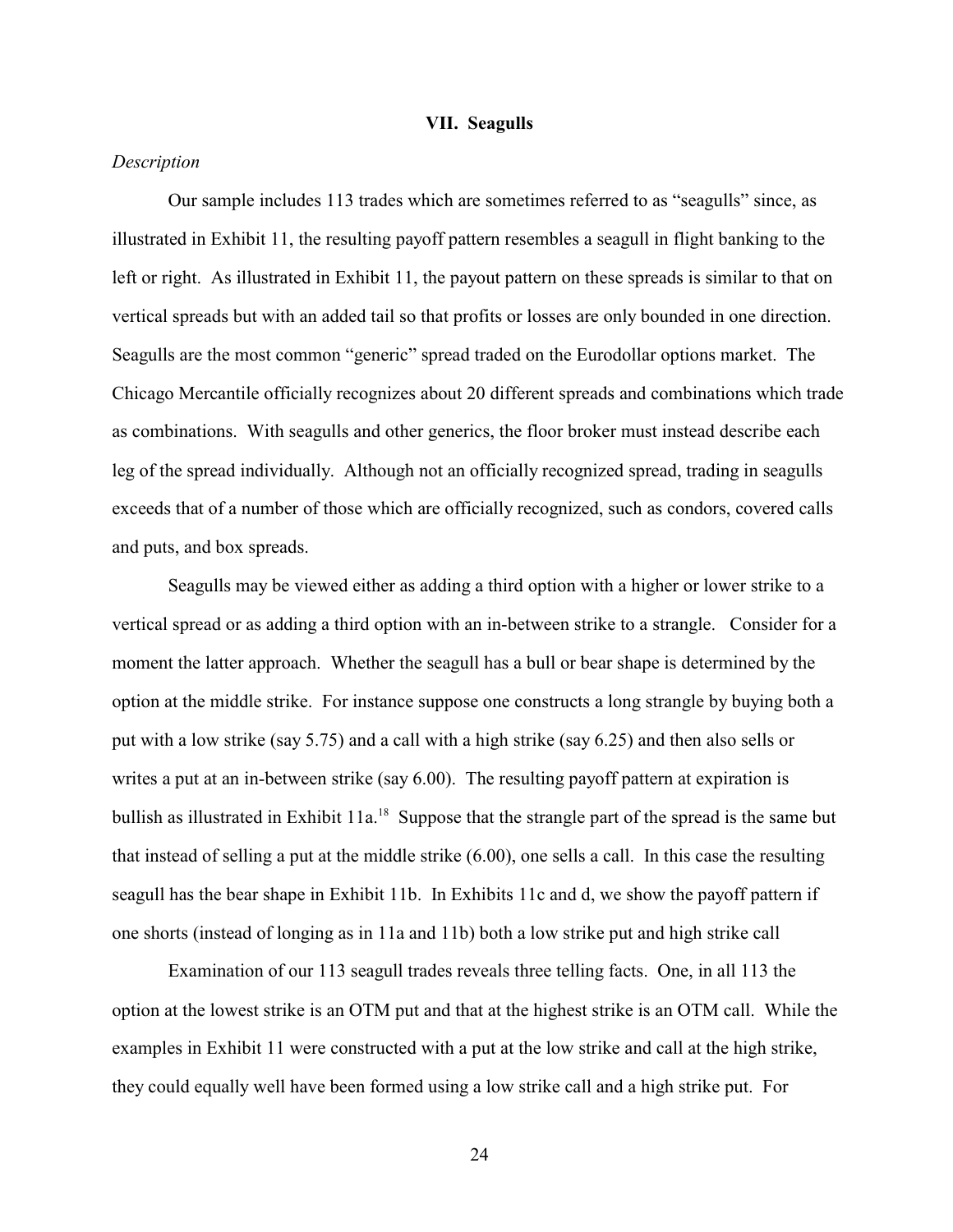instance, the seagull shown in Exhibit 11a could also be formed by longing a low strike call, shorting a mid-strike put, and longing a high strike put. In that case (assuming the two extreme strikes straddle the underlying), both the low and high strike options would both be ITM. By always constructing the seagull with a put at the lowest strike and call at the highest and straddling the underlying asset price, seagull traders are able to make both options OTM. This strong preference for OTM strikes echos our finding for vertical spreads. It also echos the finding in Chaput and Ederington (2005) that guts, which are strangles constructed with ITM options are extremely rare.

Two, the net price is quite low. The average net price is only 4.06 basis points (compared with 9.24 bp for vertical spreads) and the median is only 3 basis points. This is related to the previous observation. Since seagulls are always constructed so that the middle option (which is sold if the other two are bought and vice versa) is closer to the money than the two outside options, its price tends to offset the other two. Consider Exhibit 11a again. A third way to construct a seagull with this pattern would be to long a low strike call, short a mid strike call (forming a vertical spread), and longing a high strike call. However, if the low strike call is the closest to the money, as is the normal case with call bull verticals as seen below, the added third strike would add to the cost, not reduce. It seems clear that for the same pattern and strikes, seagull traders choose the construction with the lowest cost.

Three, seagulls in which gains are bounded while losses are unbounded, as in Exhibits 11c and 11d, are considerably more common (73.4%) than seagulls in which losses are bounded and gains unbounded, as in Exhibits 11a and 11b (26.6%). Again note that if every seagull positions were closed with a reversing trade, these figures would be 50-50 so if some of our observed trades are closing positions, the percentage of seagulls constructed with unbounded losses are even greater. This echos our finding that bounding losses on written options is not a common use of vertical spreads.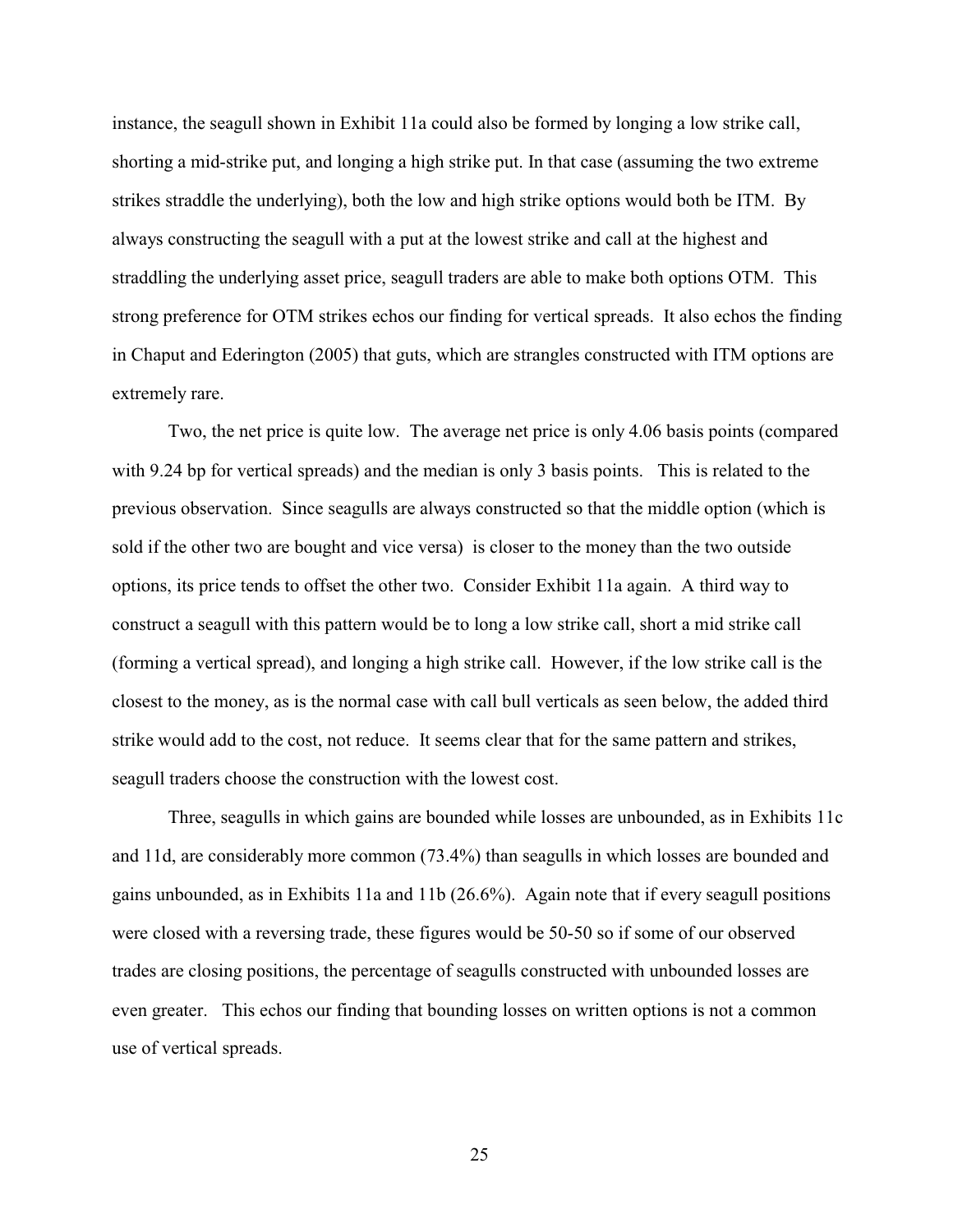#### *Comparison With Vertical Spreads and Naked Options.*

As illustrated in Exhibit 11, a seagull may be viewed as a vertical spread with an added tail. For instance, the seagull illustrated in Exhibit 11c may viewed as a combination of  $(1)$  a short put with a 5.75 exercise price and (2) a call bull spread with exercise prices of 6.00 and  $6.25<sup>19</sup>$  Consequently, an instructive way to explore the properties of a seagull is to examine how its properties compare with these two components.

In a seagull, both its vertical spread and naked option components have deltas with the same sign, so the resulting seagull's delta, should be sizable. On the other hand gamma, vega, and theta have opposite signs for the added option and vertical spread components. Hence, the sign of these parameters is unclear for the seagull and should be small in absolute terms. Likewise, all are constructed so that the two prices have opposite signs so whether the seagull is a credit or debit spread depends on whether the added third option or the vertical spread's price is higher. Consider for instance the seagull illustrated in Exhibit 11c where the strike price of the single put is 5.75 and the strike prices of the bull call spread portion are 6.00 and 6.25. Black model values for the seagull and its two components are presented in Panel A of Exhibit 12 assuming a underlying asset price of 6.00%, a volatility of 15%, and four month expiry. Since the put's Black delta is .290 and the call bull spread's is .179, the seagull's delta is .469. From selling the put the trader receives a price of 9.96 basis points but the bull spread costs 9.55 basis points so the net cash inflow is a minuscule .41 basis points. The naked put's gamma, vega, and theta are large and negative (since one shorts the put) while the vertical spread's are small and positive so the resulting seagull values are negative. While in this example, the seagull's net price is minuscule and its gamma, vega, and theta are dominated by the naked option, this is a consequence of the chosen strikes and parameters. In panel B we report the resulting parameter values if the spreads between the strikes are 75 rather than 25 basis points. In this case, there is a sizable net outflow (positive net price) and gamma, vega, and theta are positive, like the vertical spread portion of the seagull.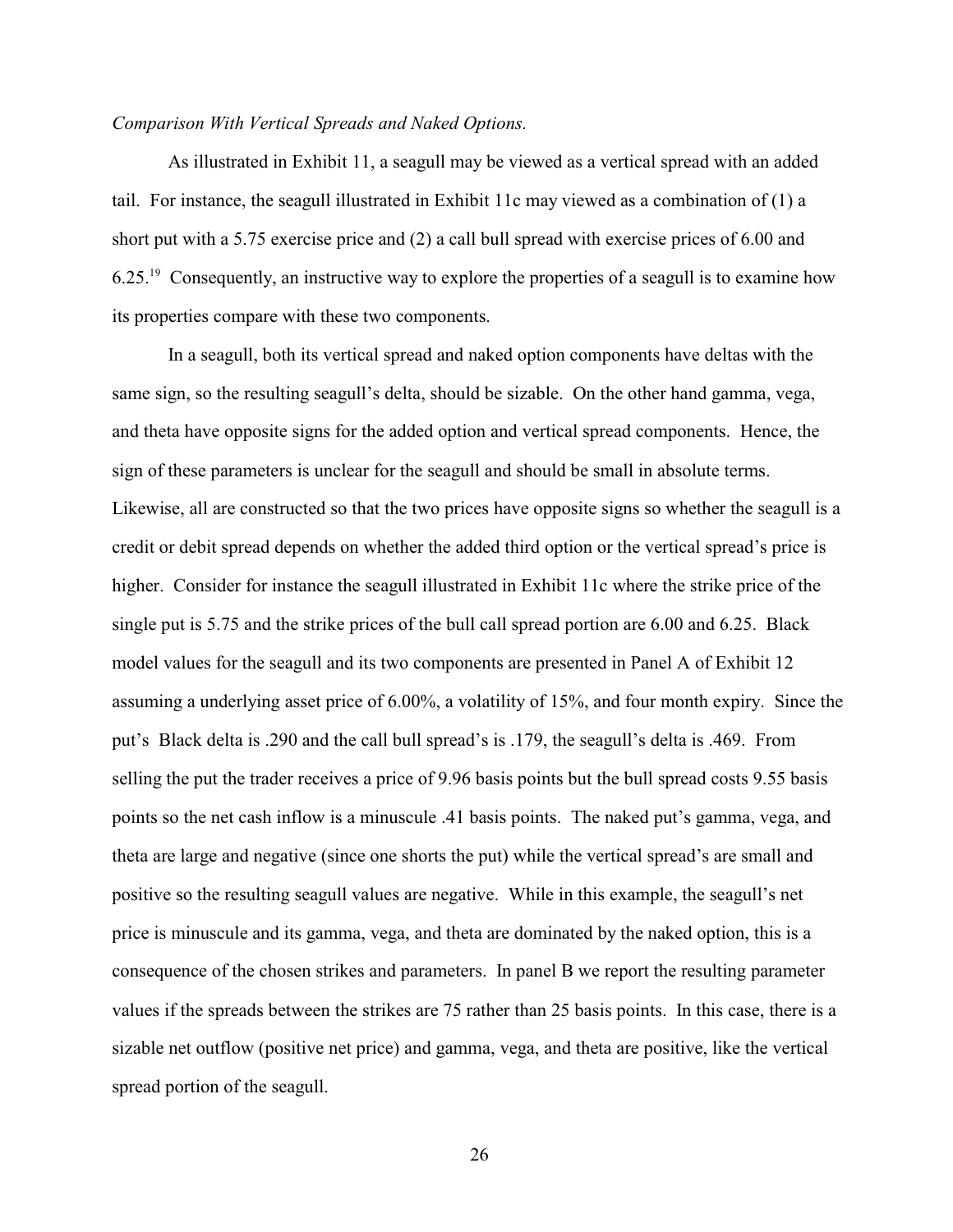*Results*.

Statistics on the 91 seagulls in our sample after eliminating the mid curve options and others with incomplete information are reported in Exhibit 13 where we report parameter values for the seagull and both its naked option and vertical spread components.<sup>20</sup> As expected, the seagulls' absolute deltas are sizable averaging .408. Also as predicted, since the seagulls are constructed so that the vertical spread and tail prices offset, the net price is small averaging only 4.06 basis points or \$101.50. About a third of the time, the price of the tail changes the spread from a credit to a debit spread or vice-versa.

As noted above, the vertical spread and third option components of the seagull have opposite signs for vega, gamma, and theta. Since vega, gamma, and theta also have opposite signs for the two components of the vertical spread, the vertical spread values of these Greeks are generally small so that whether the seagull's Greeks are positive or negative is normally determined by their sign for the third option.

In summary, we find that all seagulls are constructed with an OTM put at the lowest strike and OTM call at the highest. For most: (1) the net price is minuscule, (2) the absolute delta is sizable, and (3) vega, gamma, and theta are fairly small and (4) losses are unbounded while profits are bounded. Whether the seagull is a debit or credit spread tends to be determined by the vertical spread option portion of the spread while the signs of vega, gamma, and theta usually correspond to those of the added option.

### **VIII. Conclusions**

Our more important conclusions include the following. One, accounting for over 10% of the trading volume due to large contracts on options on Eurodollar futures, vertical spreads are an important trading strategy. Two, the fact that over 60% of vertical spreads are debit spreads implies that more vertical spread traders are using verticals to lower the net price and increase the profit likelihood on long positions than are using verticals to limit potential losses on short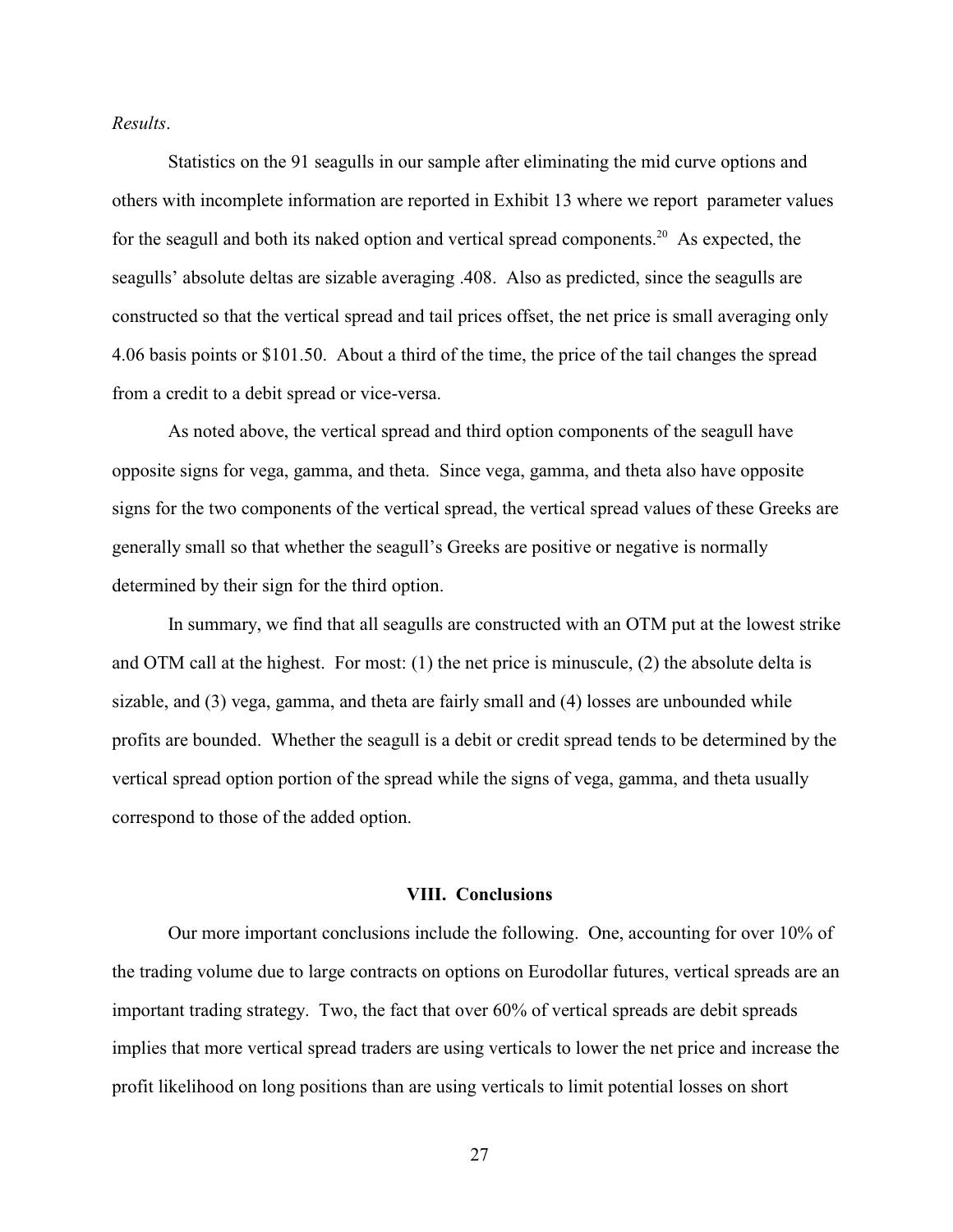positions. Three, both strikes are out-of-the-money in over two-thirds of vertical spread trades with the percentage significantly higher on debit spreads. This result is inconsistent with the hypotheses that vertical spread traders seek to maximize the spread's absolute delta, minimize its absolute vega, achieve positive gammas or negative thetas, or seek spreads with positive skewness. The predominance of OTM strikes in debit spreads is consistent with the hypotheses that these traders seek to either minimize the net price or maximize the spread's delta per dollar invested though these hypotheses cannot explain the slight preference for OTM strikes on credit spreads. $21$ 

Four, when vertical spreads are accompanied by a simultaneous futures order, it is almost always in proportions designed to reduce the position's net delta to zero turning the vertical from a directional play into a volatility play. Five, seagulls are an interesting vertical spread variant which are normally designed so that they have a smaller net price, and higher delta than the underlying vertical spread and different signs for gamma, vega, and theta. Like vertical spreads, most are designed so that potential losses are unbounded while potential gains are bounded.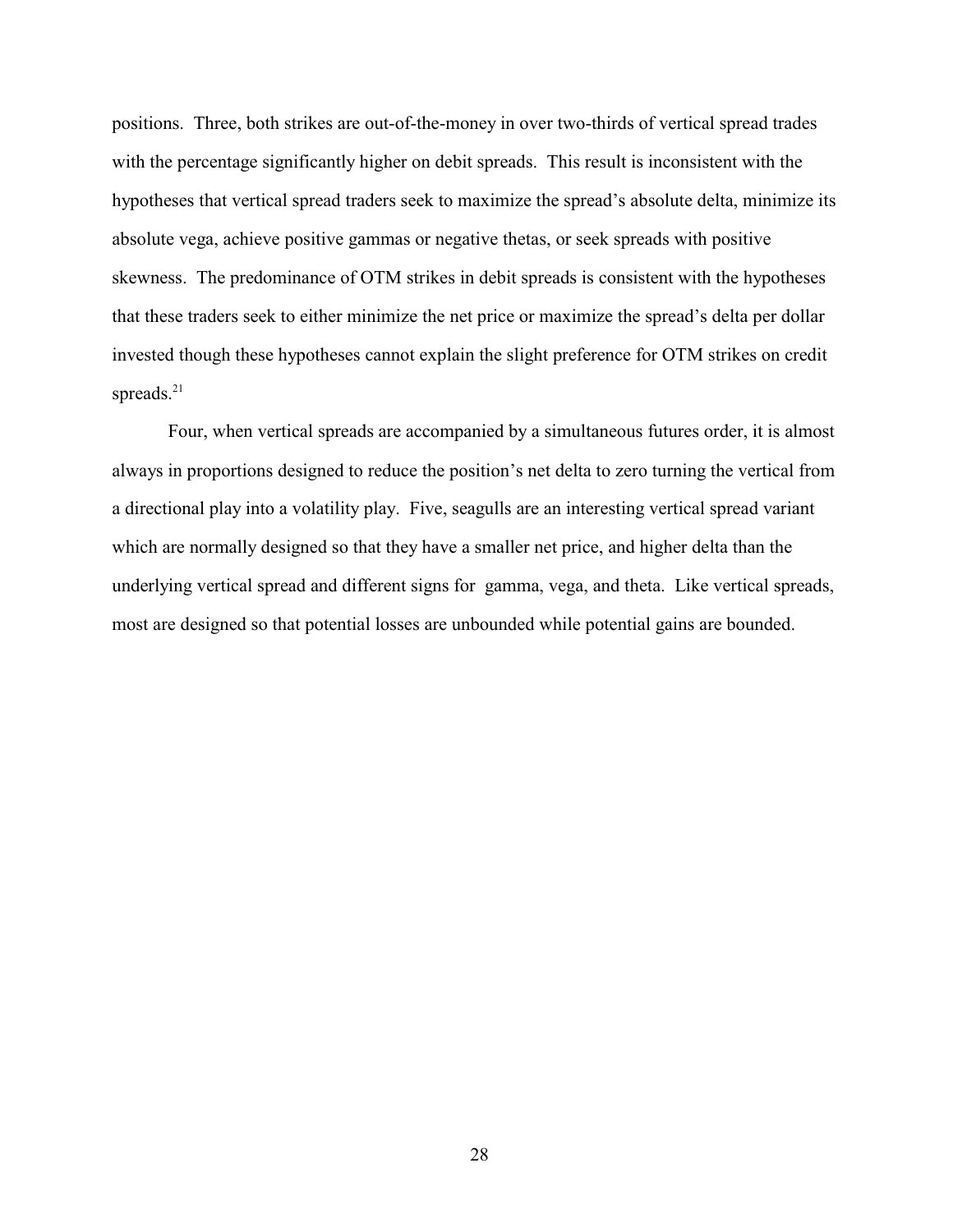#### **REFERENCES**

- Barone-Adesi, G. and R. Whaley. "Efficient analytic approximation to american options values." *Journal of Finance,* 42 (1987), 301-320.
- Black, F. 'The pricing of commodity contracts. ' *Journal of Financial Economics,* 3 (1976), 176-179.
- Chaput, J. S. and L. Ederington. "Volatility spread design." *Journal of Futures Markets*, forthcoming (2005).
- Chaput, J. S. and L. Ederington. "Option spread and combination trading." *Journal of Derivatives*, 10 (2003), 70-88.
- Hull, J. *Options, Futures, and Other Derivative Securities*, 5th Edition (2003), Englewood Cliffs, Prentice Hall.
- Kolb, R. *Futures, Options, and Swaps,* 4th edition (2003), Cambridge, Blackwell.
- McMillan, L. G. 1980. *Options as a Strategic Investment*, (1980) New York, New York Institute of Finance.
- Natenberg, S. *Option Volatility and Pricing: Advanced Trading Strategies and Techniques*, Second Edition (1994), Chicago, Probus.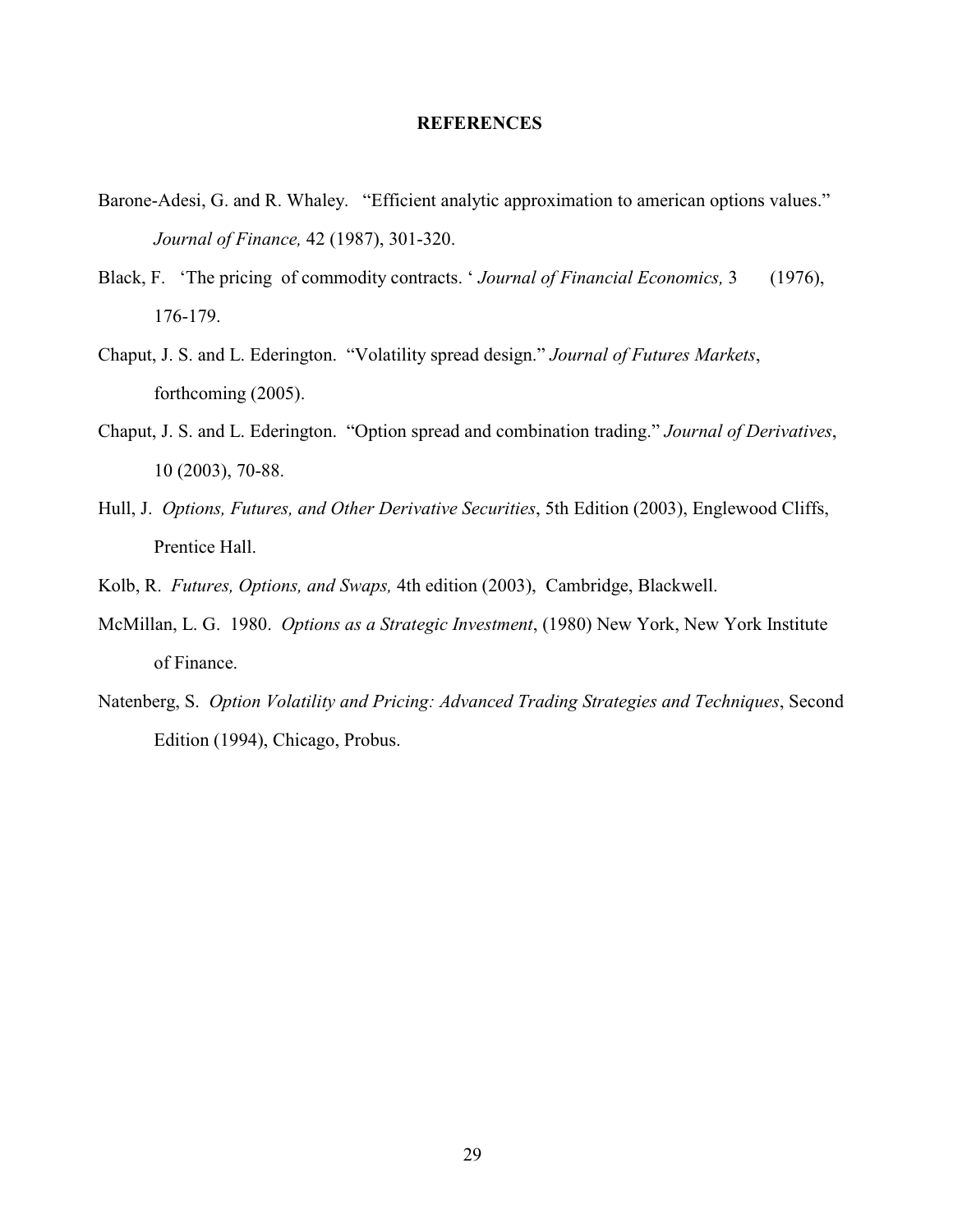

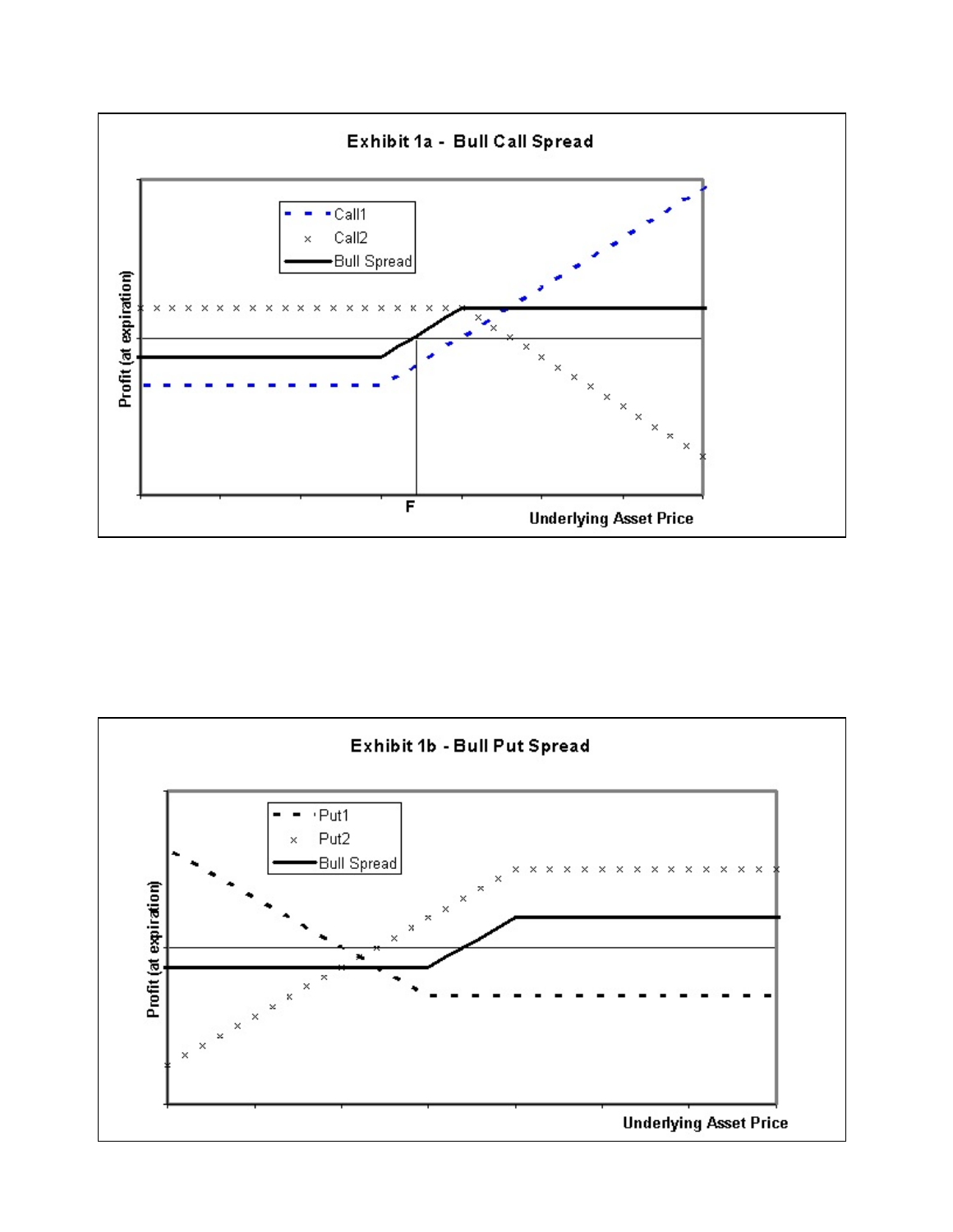# **Exhibit 2 - Vertical Spread Characteristics**

Statistics are reported for 1276 vertical spread trades of 100+ contracts on the Eurodollar options on futures market. The trades were observed on 358 trading days over three periods: (1) 5/12/1994-5/18/1995, (2) 4/19/1999-9/21/1999 and (3) 3/17/2000-7/31/2000.

|                                           | Mean     | Median   | <b>Standard</b><br><b>Deviation</b> |
|-------------------------------------------|----------|----------|-------------------------------------|
| Trade size in contracts                   | 875.4    | 500.00   | 968.3                               |
| Time to maturity in months                | 3.78     | 2.93     | 3.18                                |
| Net price in basis points                 | 9.24     | 7.50     | 8.27                                |
| Net price in dollars                      | \$230.93 | \$187.50 | \$206.90                            |
| Strike price differential in basis points | 31.2     | 25.0     |                                     |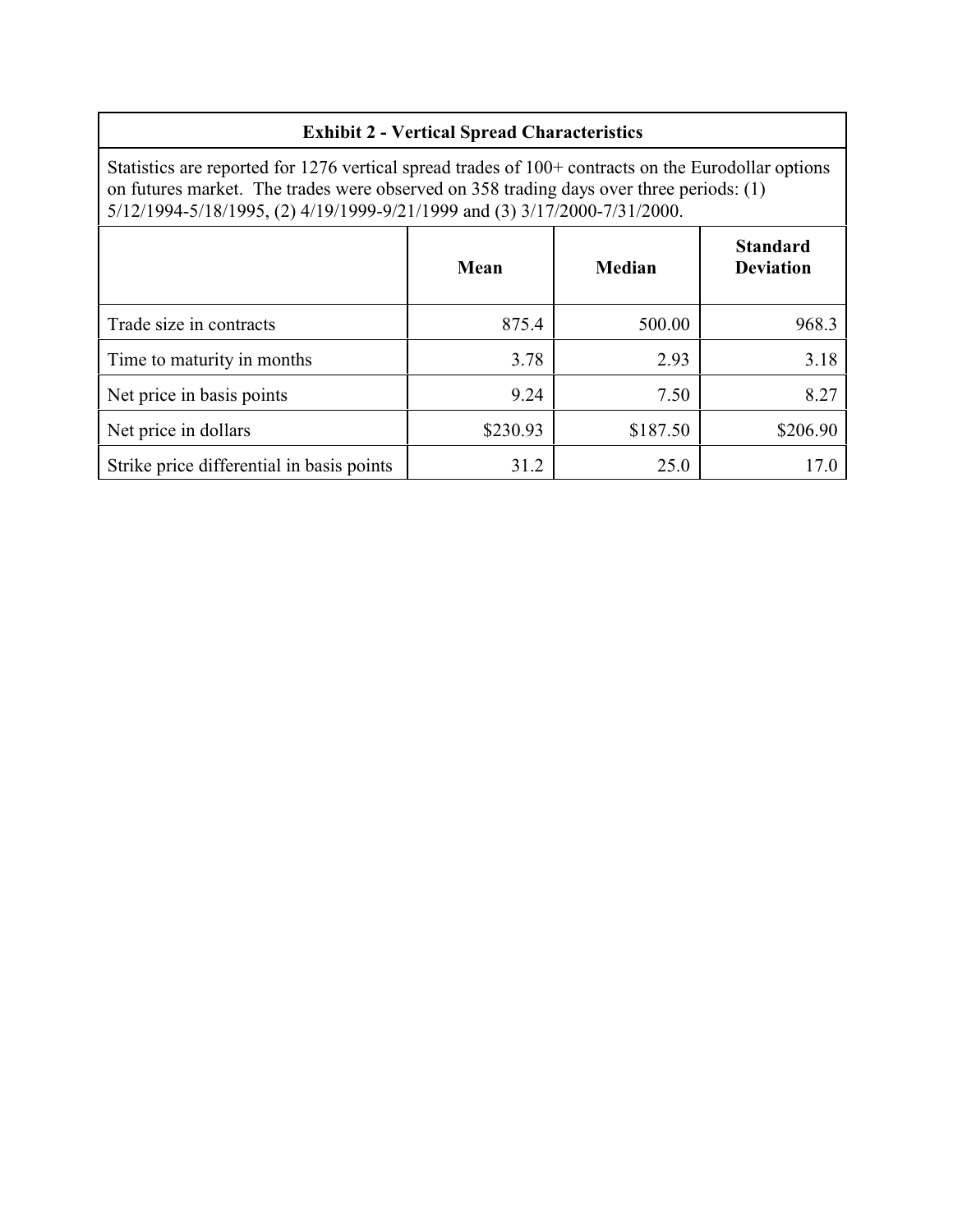

# **Exhibit 3 - The Impact of Strike Price Moneyness on Call Bull Spread Characteristics**.

Holding the strike price differential constant at 25 basis points, the price, delta, vega, and theta for a call bull spread are calculated at various possible strike price combinations according to the Black model for the following parameter values: time-to-expiration=3 months, volatility = .15,  $LIBOR=r=6.0\%$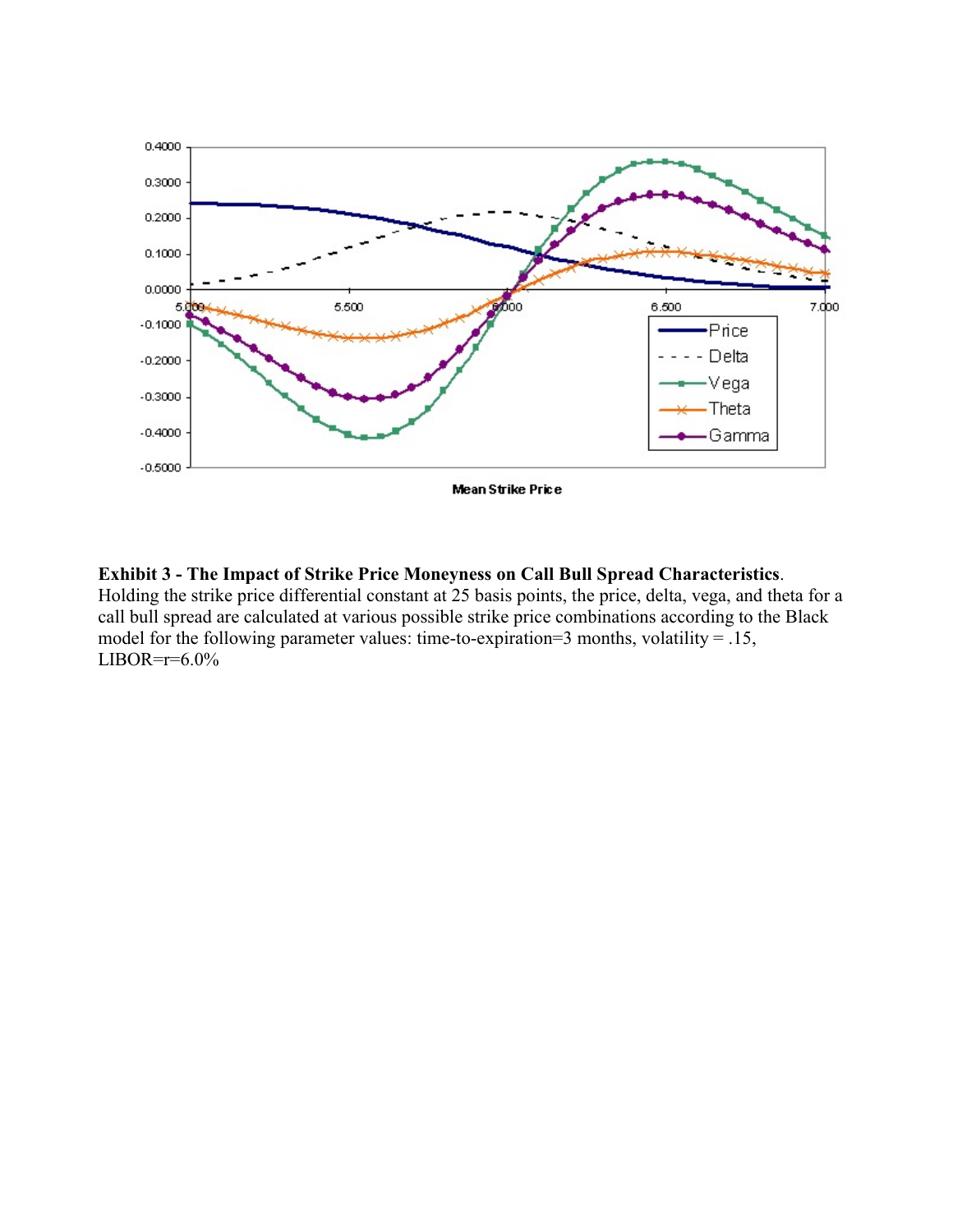

**Exhibit 4 - The Impact of Strike Price Moneyness on Call Bull Spread Characteristics**. Holding the strike price differential constant at 25 basis points, the ratios delta/price and vega/price according to the Black model are calculated for a call bull spread at various possible strike price combinations for the following parameter values: time-to-expiration=3 months, volatility = .15,  $LIBOR=r=6.0\%$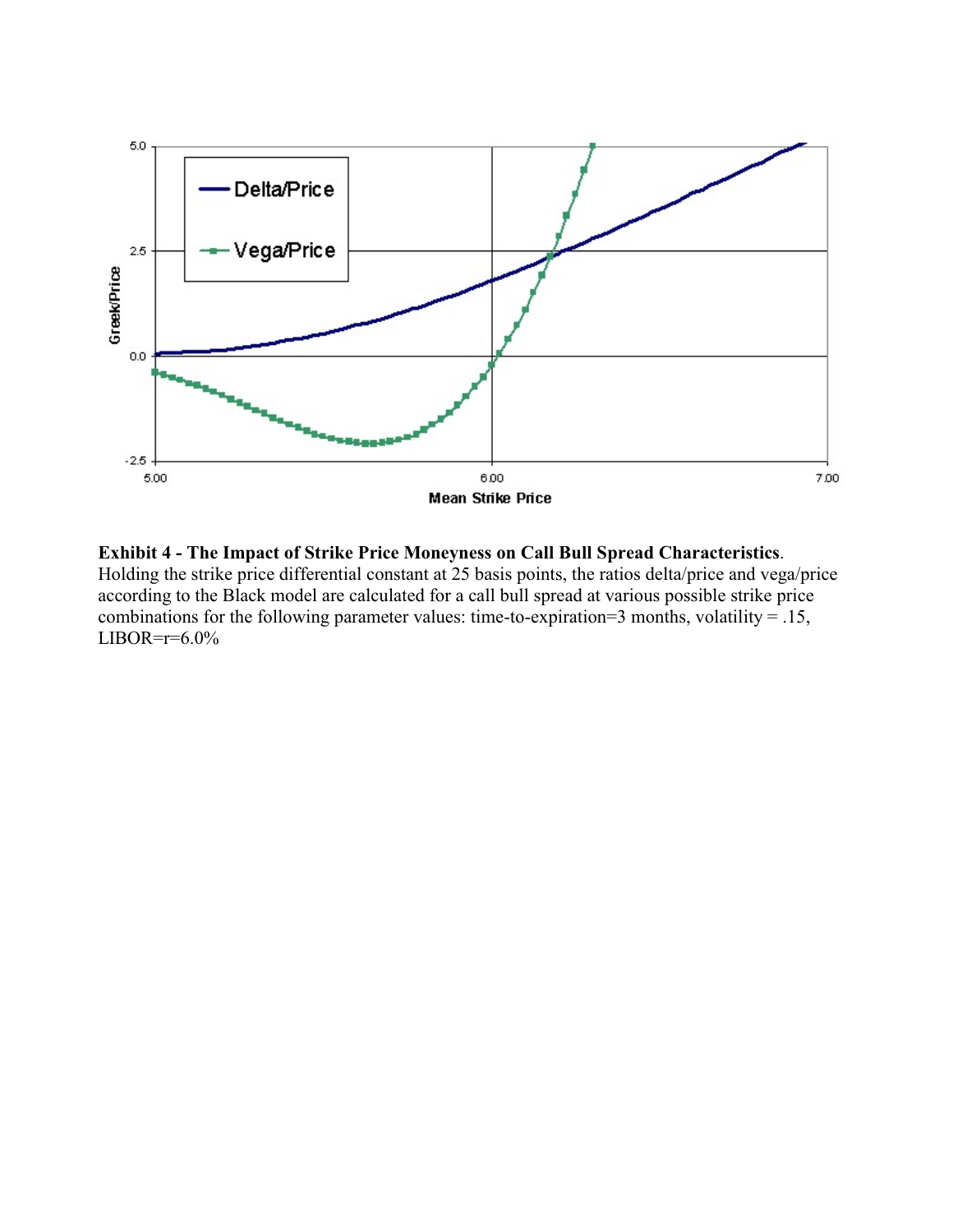# **Exhibit 5 - Implications of Possible Trader Objectives for the Strike Price Choice**

Implications for the strike price choice of various possible objectives of vertical spread traders are summarized below. OTM indicates that the objective implies that both options should be outof-the-money and ITM that both should be in-the-money. ATM indicates a spread in which the strike price of one leg of the vertical spread is above and one below the underlying asset price.

|                                                                 |                  | <b>Debit Spreads</b> |                     | <b>Credit Spreads</b> |                     |
|-----------------------------------------------------------------|------------------|----------------------|---------------------|-----------------------|---------------------|
| Objective                                                       | Propo-           | Call                 | Put                 | Call                  | Put                 |
|                                                                 | sition #         | <b>Bull</b>          | <b>Bear</b>         | <b>Bear</b>           | <b>Bull</b>         |
| <b>Minimize Net Price</b>                                       | 3                | <b>OTM</b>           | <b>OTM</b>          |                       |                     |
| <b>Positive Skewness</b>                                        | $\boldsymbol{4}$ | <b>OTM</b>           | <b>OTM</b>          | <b>ITM</b>            | <b>ITM</b>          |
| <b>Maximize Absolute Delta</b>                                  | 5                | <b>ATM</b>           | <b>ATM</b>          | <b>ATM</b>            | <b>ATM</b>          |
| <b>Maximize Absolute</b><br><b>Delta/Price</b>                  | 6                | <b>OTM</b>           | <b>OTM</b>          |                       |                     |
| <b>Minimize Absolute Vega</b>                                   | 7                | <b>ATM</b>           | <b>ATM</b>          | <b>ATM</b>            | <b>ATM</b>          |
| <b>Positive Gamma</b>                                           | 8                | <b>OTM</b>           | <b>OTM</b>          | <b>ITM</b>            | <b>ITM</b>          |
| <b>Negative Theta</b>                                           | 9                | <b>ITM</b>           | <b>ITM</b>          | <b>OTM</b>            | <b>OTM</b>          |
| <b>Minimize Early Exercise and</b><br><b>Maximize Liquidity</b> | 10               | OTM &<br><b>ATM</b>  | OTM &<br><b>ATM</b> | OTM &<br><b>ATM</b>   | OTM &<br><b>ATM</b> |
| <b>Smile Based Trading</b>                                      | 11               | <b>OTM</b>           | <b>OTM</b>          | <b>ITM</b>            | <b>ITM</b>          |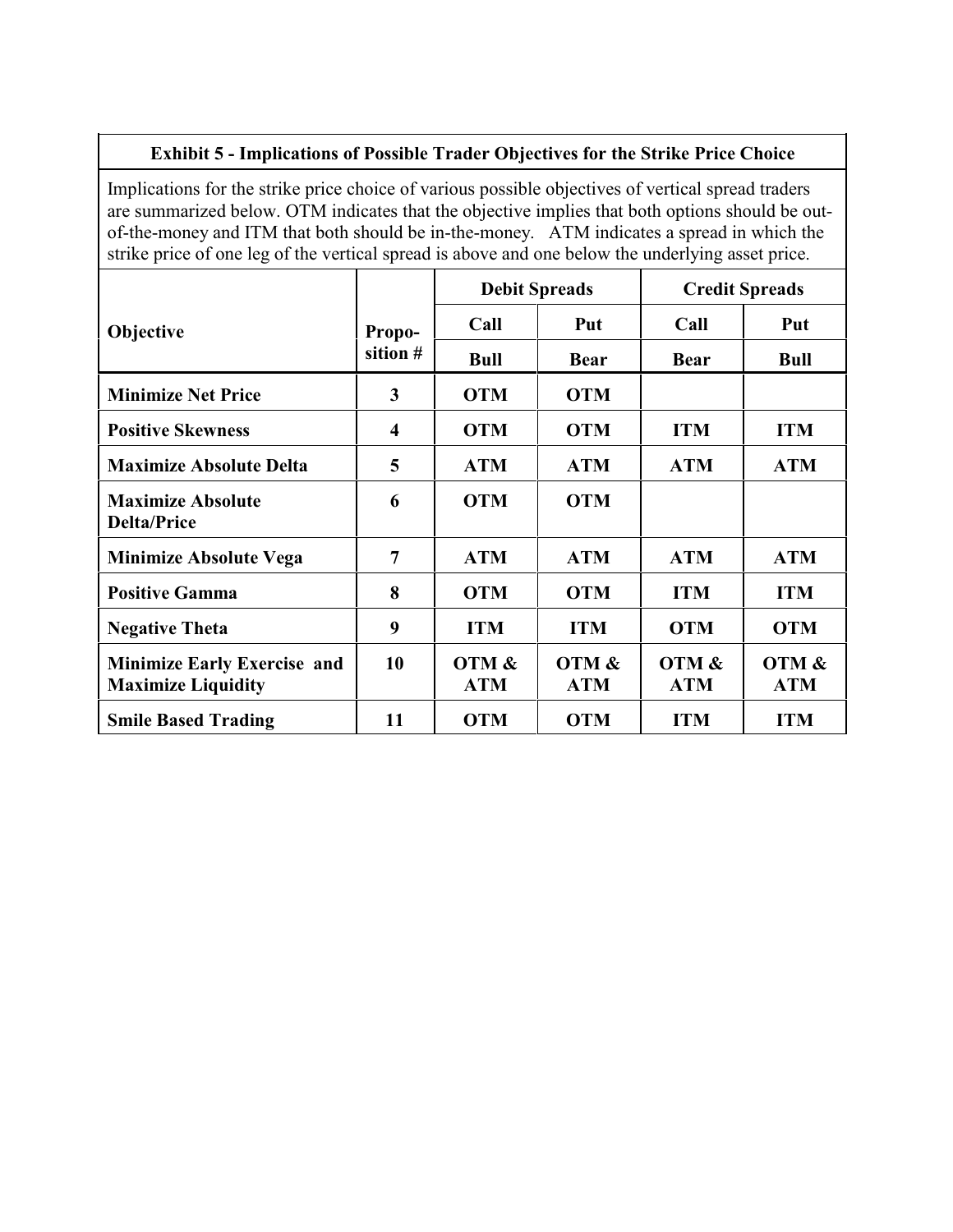| <b>Exhibit 6 - Vertical Spread Strike Choices</b>                                                                                                                                                                                                                                                                                                                                                                                                                               |                                                                                       |       |      |     |  |  |
|---------------------------------------------------------------------------------------------------------------------------------------------------------------------------------------------------------------------------------------------------------------------------------------------------------------------------------------------------------------------------------------------------------------------------------------------------------------------------------|---------------------------------------------------------------------------------------|-------|------|-----|--|--|
| Vertical spreads are classified as 1) OTM when both strikes are out-of-the-money, 2) ITM<br>when both are in-the-money, or 3) ATM when one is out and the other in-the-money. In Panel<br>A the classification is based on the average of the open, high, low, and settlement futures<br>prices the day of the trade. In panel B, the sample is restricted to those observations when the<br>classification is the same based on both the high and low futures prices that day. |                                                                                       |       |      |     |  |  |
|                                                                                                                                                                                                                                                                                                                                                                                                                                                                                 | <b>OTM</b> strikes<br><b>ATM</b> strikes<br><b>ITM</b> strikes<br><b>Observations</b> |       |      |     |  |  |
|                                                                                                                                                                                                                                                                                                                                                                                                                                                                                 | Panel A - Classification based on average futures price on day of trade               |       |      |     |  |  |
| Debit spreads                                                                                                                                                                                                                                                                                                                                                                                                                                                                   | 76.7%                                                                                 | 19.0% | 4.3% | 559 |  |  |
| Call (bull)                                                                                                                                                                                                                                                                                                                                                                                                                                                                     | 77.2%                                                                                 | 19.4% | 3.3% | 360 |  |  |
| Put (bear)                                                                                                                                                                                                                                                                                                                                                                                                                                                                      | 75.9%                                                                                 | 18.1% | 6.0% | 199 |  |  |
| Credit spreads                                                                                                                                                                                                                                                                                                                                                                                                                                                                  | 55.4%                                                                                 | 36.1% | 8.5% | 341 |  |  |
| Call (bear)                                                                                                                                                                                                                                                                                                                                                                                                                                                                     | 50.7%                                                                                 | 40.1% | 9.2% | 207 |  |  |
| Put (bull)                                                                                                                                                                                                                                                                                                                                                                                                                                                                      | 62.7%                                                                                 | 29.9% | 7.5% | 134 |  |  |
| Panel B - Identical classifications based on high and low futures prices                                                                                                                                                                                                                                                                                                                                                                                                        |                                                                                       |       |      |     |  |  |
| Debit spreads                                                                                                                                                                                                                                                                                                                                                                                                                                                                   | 81.1%                                                                                 | 15.5% | 3.5% | 491 |  |  |
| Call (bull)                                                                                                                                                                                                                                                                                                                                                                                                                                                                     | 81.2%                                                                                 | 16.6% | 2.2% | 313 |  |  |
| Put (bear)                                                                                                                                                                                                                                                                                                                                                                                                                                                                      | 80.9%                                                                                 | 13.5% | 5.6% | 178 |  |  |
| Credit spreads                                                                                                                                                                                                                                                                                                                                                                                                                                                                  | 60.9%                                                                                 | 31.3% | 7.7% | 284 |  |  |
| Call (bear)                                                                                                                                                                                                                                                                                                                                                                                                                                                                     | 54.7%                                                                                 | 37.2% | 8.1% | 172 |  |  |
| Put (bull)                                                                                                                                                                                                                                                                                                                                                                                                                                                                      | 70.5%                                                                                 | 22.3% | 7.1% | 112 |  |  |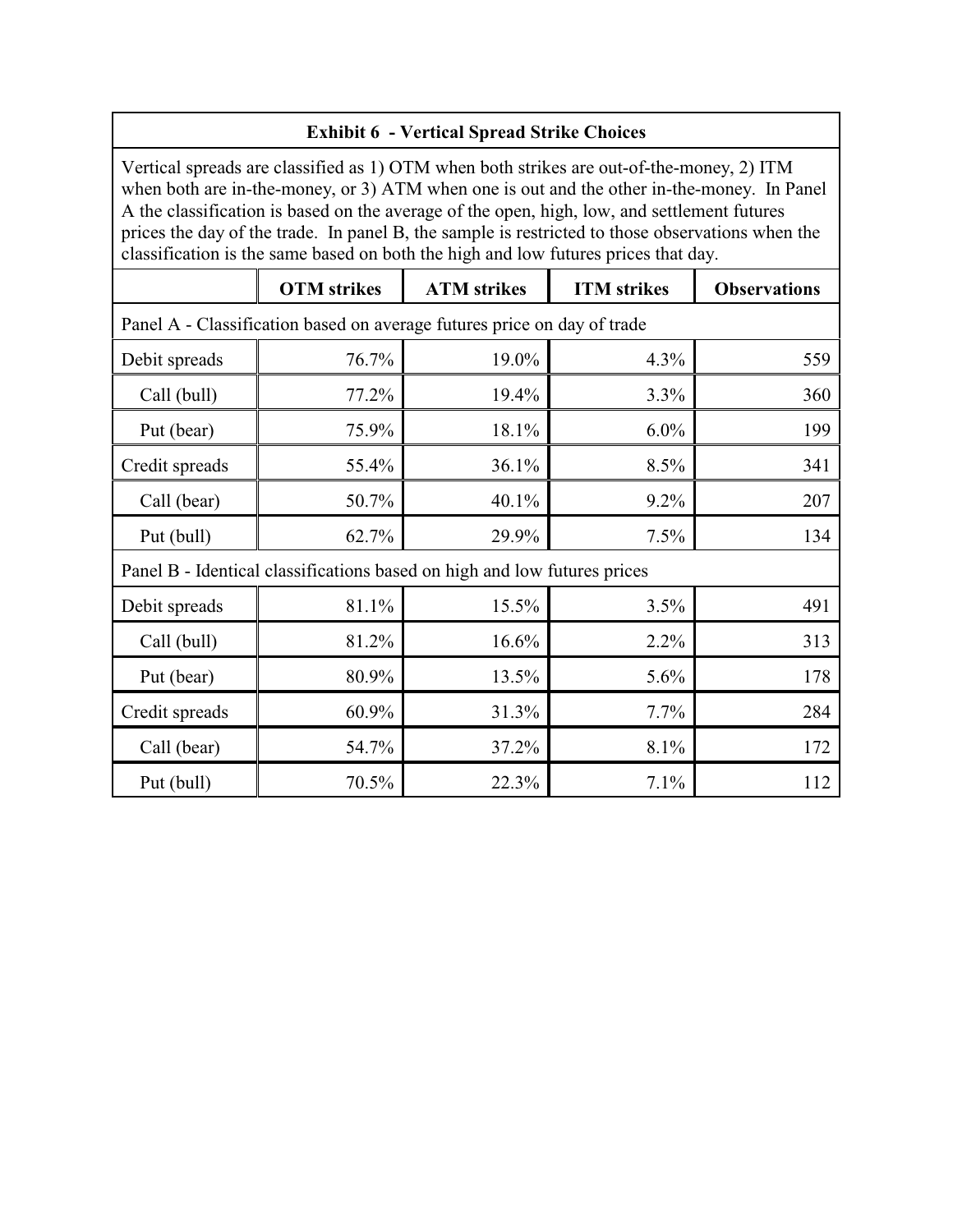# **Exhibit 7 - Vertical Spread Characteristics for Different Strike Price Choices**

Medians of the net price, delta, vega, gamma, theta and time-to-expiration are reported for vertical spreads constructed using out-of-the-money strikes only, strikes straddling the underlying futures price, and in-the-money strikes only. The sample consists of 900 vertical spread trades observed over three periods: (1) 5/12/1994-5/18/1995, (2) 4/19/1999-9/21/1999 and  $(3)$  3/17/2000-7/31/2000.

|                                                         | All   | Out-of-the-<br><b>Money</b><br><b>Strikes</b> | At-the-<br>money<br><b>Strikes</b> | In-the-<br><b>Money</b><br><b>Strikes</b> |
|---------------------------------------------------------|-------|-----------------------------------------------|------------------------------------|-------------------------------------------|
| Price (in basis points)                                 | 8.00  | 6.00                                          | 12.00                              | 18.00                                     |
| Black Greeks (absolute values):                         |       |                                               |                                    |                                           |
| Delta                                                   | .1809 | .1610                                         | .2847                              | .1759                                     |
| Delta/Price                                             | .0228 | .0251                                         | .0203                              | .0097                                     |
| Vega                                                    | .2733 | .3180                                         | .1254                              | .2851                                     |
| Vega/Price                                              | .0375 | .0624                                         | .0103                              | .0159                                     |
| Gamma                                                   | .2176 | .2248                                         | .1507                              | .3237                                     |
| Theta                                                   | .0498 | .0542                                         | .0363                              | .0849                                     |
| <b>Barone-Adesi Whaley Greeks</b><br>(absolute values): |       |                                               |                                    |                                           |
| Delta                                                   | .1827 | .1623                                         | .2871                              | .1785                                     |
| Vega                                                    | .2816 | .3362                                         | .1419                              | .2443                                     |
| Gamma                                                   | .2125 | .2277                                         | .1477                              | .3244                                     |
| Theta                                                   | .0508 | .0571                                         | .0352                              | .0766                                     |
| Time to expiration (months)                             | 3.68  | 4.27                                          | 2.50                               | 2.98                                      |
| Observations                                            | 900   | 618                                           | 229                                | 53                                        |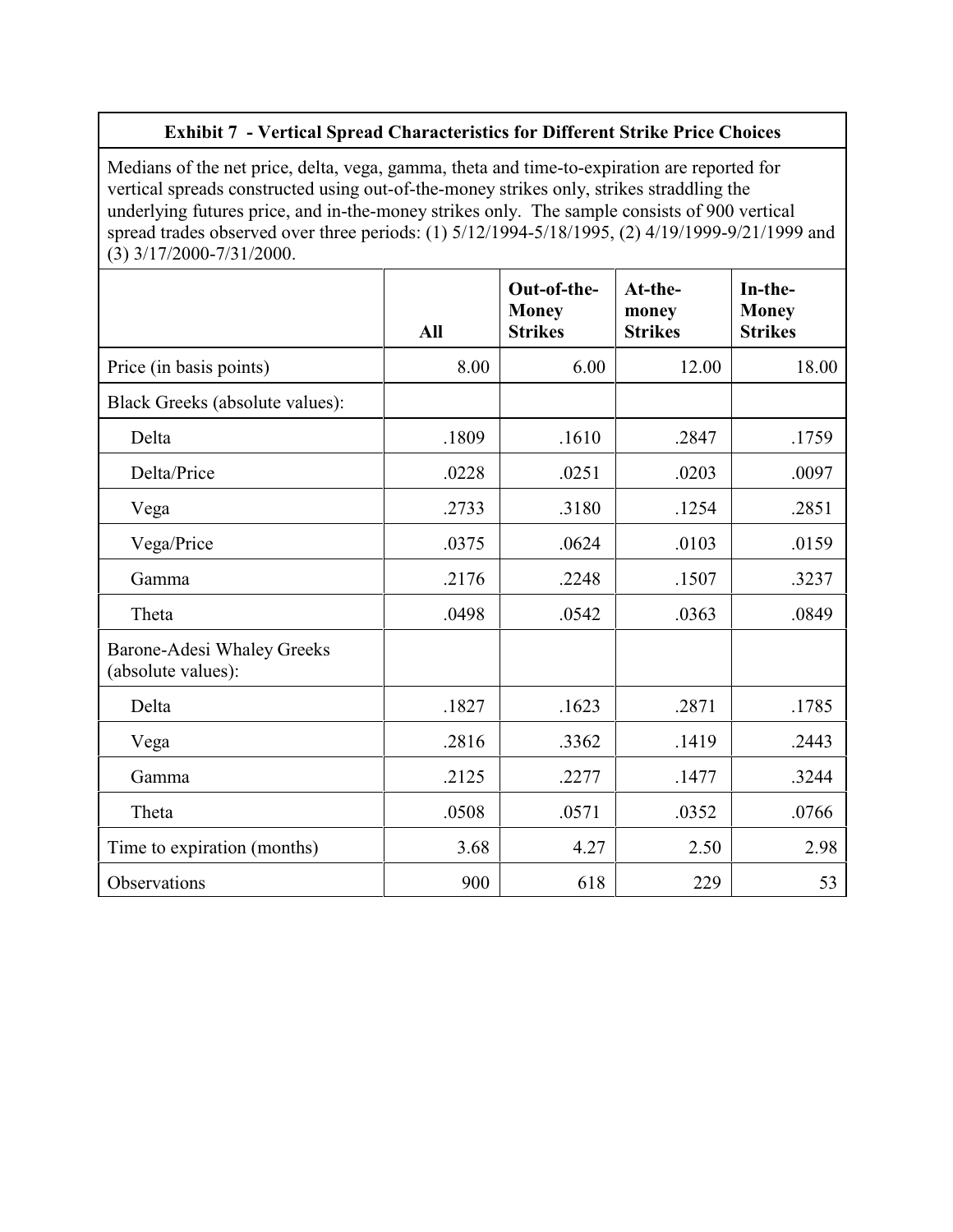|                                                                                                                                                                                                                                                                                                                                                                                                                                                                      | <b>Exhibit 8 - Implications of Strike Choices for OTM Debit Spreads</b> |                                 |                            |                    |  |
|----------------------------------------------------------------------------------------------------------------------------------------------------------------------------------------------------------------------------------------------------------------------------------------------------------------------------------------------------------------------------------------------------------------------------------------------------------------------|-------------------------------------------------------------------------|---------------------------------|----------------------------|--------------------|--|
| Means and medians (in parentheses) of characteristics of 266 out-of-the-money (OTM) debit<br>vertical spreads with a 25 basis point strike differential strikes are calculated. Also calculated are<br>estimated characteristics if the spread had instead utilized strikes 25 bp less OTM (possibly<br>ATM), strikes 25 bp further OTM, and the ATM strike pair maintaining the 25 bp differential.<br>Both Black and Barone-Adesi Whaley (BW) Greeks are reported. |                                                                         |                                 |                            |                    |  |
|                                                                                                                                                                                                                                                                                                                                                                                                                                                                      | Further OTM<br><b>Strikes</b>                                           | <b>Actual</b><br><b>Strikes</b> | Less OTM<br><b>Strikes</b> | <b>ATM</b> strikes |  |
| Price (in basis points)                                                                                                                                                                                                                                                                                                                                                                                                                                              | 2.57(1.97)                                                              | 5.69(6.00)                      | 9.71(10.27)                | 11.46(11.35)       |  |
| LIBOR minus mean strike<br>(absolute value)                                                                                                                                                                                                                                                                                                                                                                                                                          | 60.11(55.25)                                                            | 35.11 (30.25)                   | 14.57 (8.88)               | 5.90(6.25)         |  |
| Black Greeks (absolute values):                                                                                                                                                                                                                                                                                                                                                                                                                                      |                                                                         |                                 |                            |                    |  |
| Delta                                                                                                                                                                                                                                                                                                                                                                                                                                                                | .0777(.0824)                                                            | .1486 (.1438)                   | .2061(.2002)               | .2189(.2113)       |  |
| Delta/Price                                                                                                                                                                                                                                                                                                                                                                                                                                                          | .0476(.0369)                                                            | .0329(.0272)                    | .0249(.0202)               | .0199(.0180)       |  |
| Vega                                                                                                                                                                                                                                                                                                                                                                                                                                                                 | .2903 (.2899)                                                           | .3083(.2901)                    | .1629(.1433)               | .1096(.0944)       |  |
| Vega/Price                                                                                                                                                                                                                                                                                                                                                                                                                                                           | .2158 (.1580)                                                           | .0830(.0570)                    | .0393(.0132)               | .0099(.0083)       |  |
| Gamma                                                                                                                                                                                                                                                                                                                                                                                                                                                                | .2231 (.1803)                                                           | .3106 (.2195)                   | .1665(.1028)               | .1242(.0702)       |  |
| Theta                                                                                                                                                                                                                                                                                                                                                                                                                                                                | .0658(.0525)                                                            | .0687(.0497)                    | .0446(.0316)               | .0438(.0311)       |  |
| BW Greeks (absolute values):                                                                                                                                                                                                                                                                                                                                                                                                                                         |                                                                         |                                 |                            |                    |  |
| Delta                                                                                                                                                                                                                                                                                                                                                                                                                                                                | .0781 (.0829)                                                           | .1492(.1443)                    | .2076(.2010)               | .2208(.2125)       |  |
| Delta/Price                                                                                                                                                                                                                                                                                                                                                                                                                                                          | .0478(.0369)                                                            | .0331(.0274)                    | .0251(.1484)               | .0201(.0182)       |  |
| Vega                                                                                                                                                                                                                                                                                                                                                                                                                                                                 | .2968 (.2961)                                                           | .3197(.2980)                    | .1654(.1484)               | .1052(.0973)       |  |
| Vega/Price                                                                                                                                                                                                                                                                                                                                                                                                                                                           | .2186(.1594)                                                            | .0850(.0612)                    | .0408(.0124)               | .0098 (.0077)      |  |
| Gamma                                                                                                                                                                                                                                                                                                                                                                                                                                                                | .2240(.1812)                                                            | .3126(.2210)                    | .1670(.1021)               | .1234(.0690)       |  |
| Theta                                                                                                                                                                                                                                                                                                                                                                                                                                                                | .0668(.0540)                                                            | .0705(.0514)                    | .0435(.0292)               | .0408(.0280)       |  |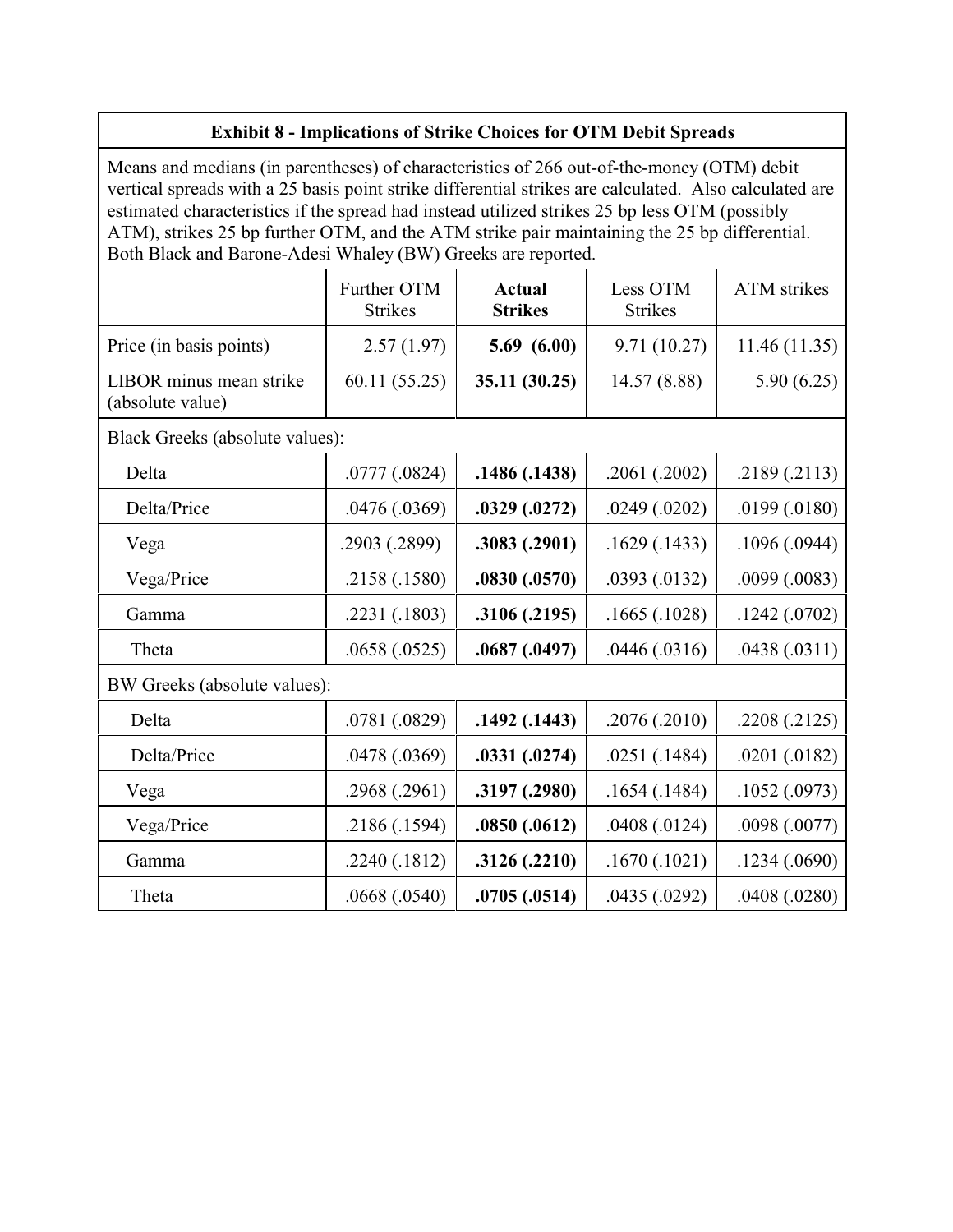

**Exhibit 9 - Vertical Spread Price and Delta as Functions of the Strike Price Differential.**  Black model values of the delta, the net price, and the ratio of delta/price are graphed as a function of the differential between the two strikes for the case when the interest rate, the underlying LIBOR futures, and the strike equal  $6\%$ ,  $\sigma$ =.15, and t=.25. Delta and the spread price are graphed on the left axis and their ratio on the right.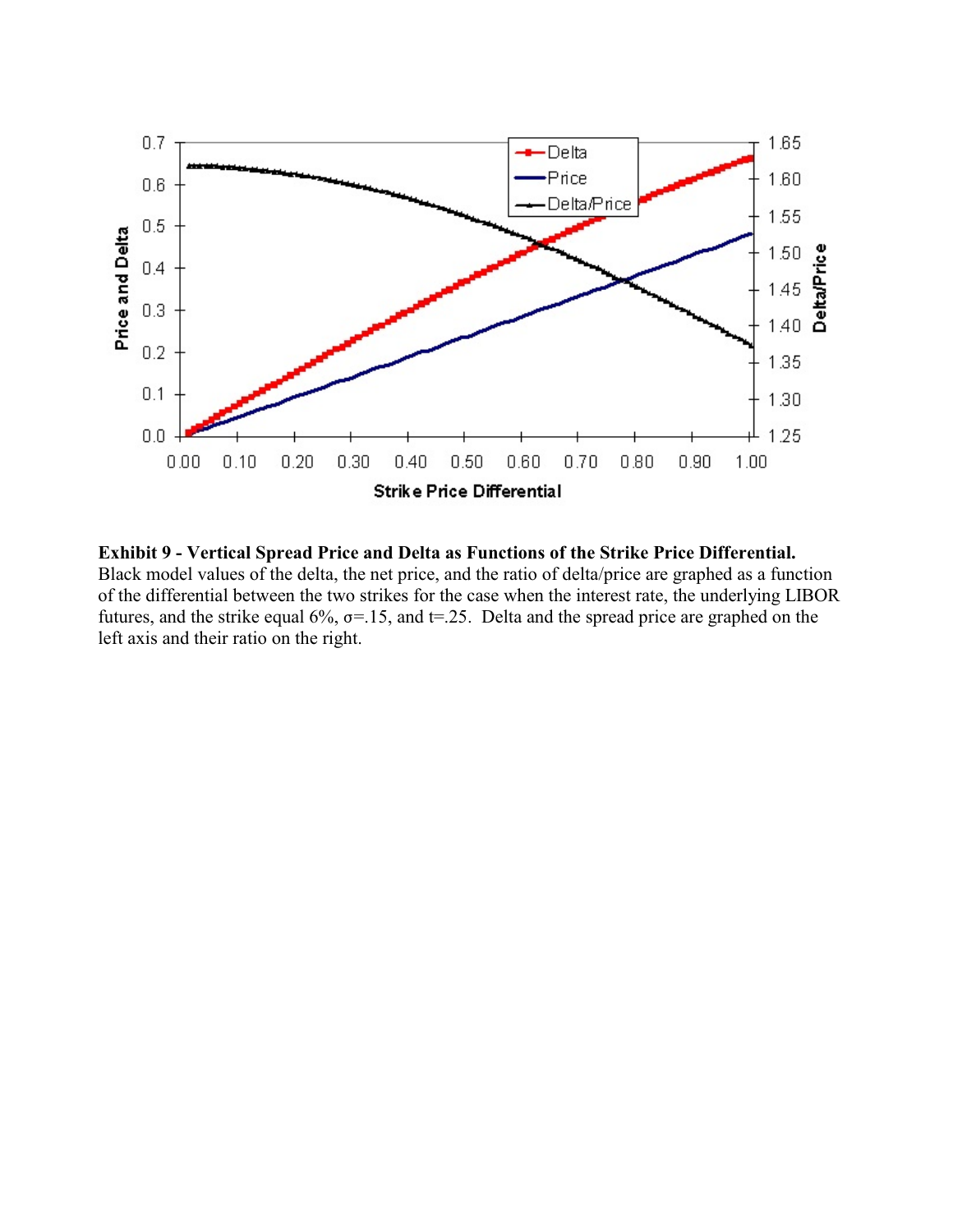# **Exhibit 10 - Spread Characteristics by Strike Price Differential**

Mean and median (in parentheses) values of vertical spread characteristics are reported where the sample is stratified by the difference between the two strike prices. Since the impact of an increased strike differential on vega, gamma, and theta depends on whether the strikes are in, at, or out-of-the-money, statistics for these characteristics are based on spreads in which both strikes are out-of-the-money (OTM). Greek statistics are for absolute values according to the Black model. Since mean times-to-expiration differ considerably by strike differential, we also report statistics for spreads expiring in three to six months.

|                                             | <b>Strike Differential</b> (in basis points) |               |               |               |  |  |
|---------------------------------------------|----------------------------------------------|---------------|---------------|---------------|--|--|
| Characteristic                              | 12 or 13 bp                                  | 25bp          | 50 or 37.5 bp | $> 50$ bp     |  |  |
| Panel A - Full Sample                       |                                              |               |               |               |  |  |
| Price (in basis points)                     | 4.03(3.50)                                   | 7.93(7.00)    | 13.27 (12.00) | 26.42 (16.00) |  |  |
| Delta                                       | .2197(.2054)                                 | .1872(.1630)  | .2178 (.1991) | .2613(.2448)  |  |  |
| Delta/Price Ratio                           | .0752(.0562)                                 | .0309(.0236)  | .0194(.0167)  | .0194(.0137)  |  |  |
| Vega (OTM only)                             | .2539(.2360)                                 | .3233 (.3017) | .4822 (.4726) | .6843(.6961)  |  |  |
| Gamma (OTM only)                            | 1.0112 (.7908)                               | .3340 (.2269) | .2230(.1577)  | .2464(.1870)  |  |  |
| Theta (OTM only)                            | .0788 (.0673)                                | .0522(.0522)  | .0618(.0497)  | .1072(.0837)  |  |  |
| Strike Gap (basis points)                   | 12.5(13.0)                                   | 25.0(25.0)    | 49.7 $(50.0)$ | 82.8 (75.0)   |  |  |
| Time to expiry (months)                     | 1.55(1.47)                                   | 3.99(3.50)    | 6.31(5.97)    | 5.76(4.95)    |  |  |
| Observations (OTM)                          | 83 (57)                                      | 584 (354)     | 201 (139)     | 32(21)        |  |  |
| Panel B - Options Expiring in 3 to 6 months |                                              |               |               |               |  |  |
| Price                                       |                                              | 7.47(7.00)    | 13.19 (12.00) | 20.67 (15.00) |  |  |
| Delta                                       |                                              | .1568(.1476)  | .2329 (.2379) | .2775 (.2828) |  |  |
| Delta/Price                                 |                                              | .0268(.0227)  | .0212(.0187)  | .0235(.0221)  |  |  |
| Vega (OTM only)                             |                                              | .3440(.3165)  | .4829 (.4759) | .6779(.6998)  |  |  |
| Gamma (OTM only)                            |                                              | .2717 (.2560) | .2818 (.2342) | .3507 (.3492) |  |  |
| Theta (OTM only)                            |                                              | .0521(.0493)  | .0836(.0825)  | .1496(.1306)  |  |  |
| Time to expiry (months)                     |                                              | 4.27(4.25)    | 4.54(4.57)    | 4.43(4.70)    |  |  |
| Observations (OTM)                          |                                              | 224 (157)     | 77 (49)       | 12(9)         |  |  |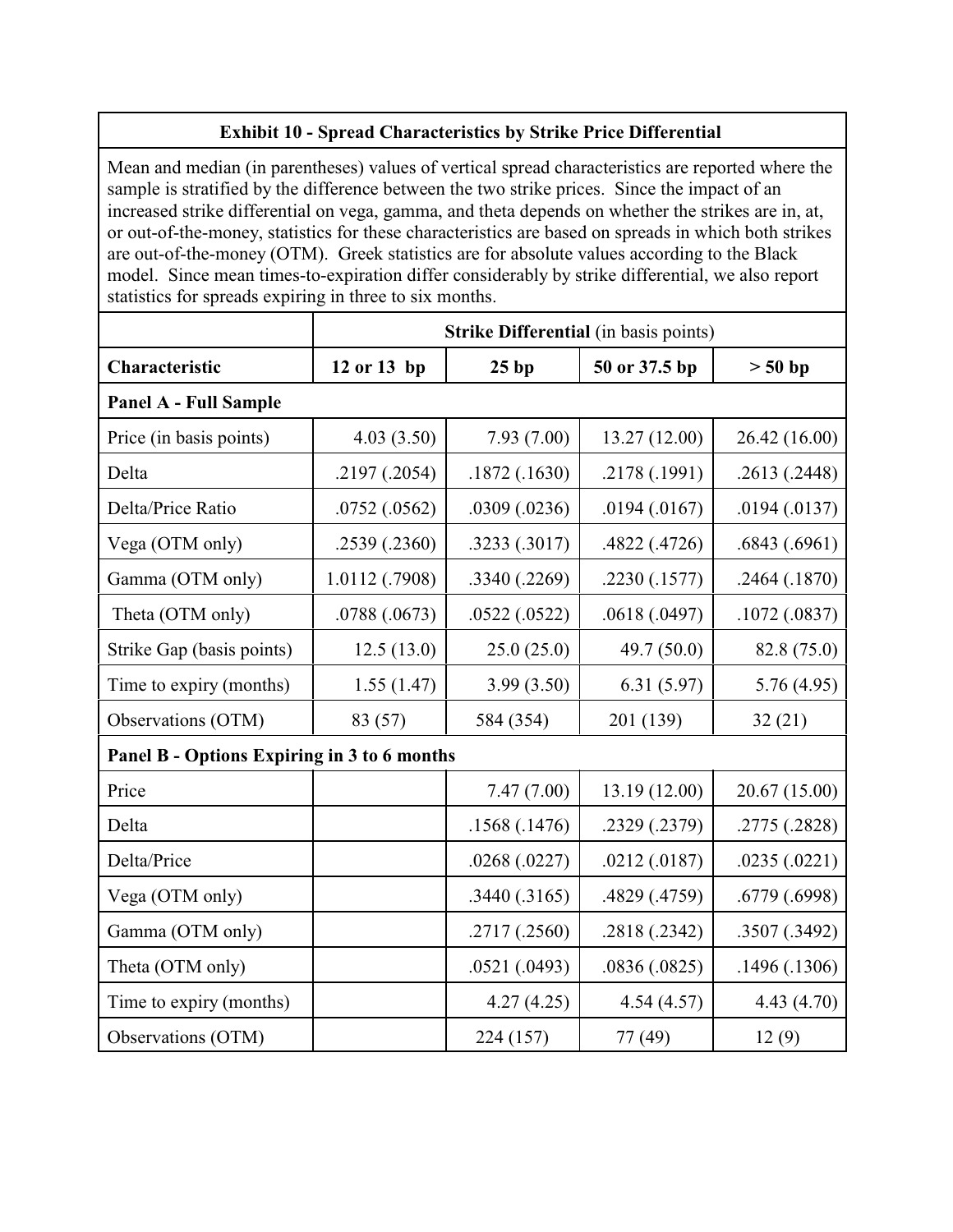



**Exhibit 11 - Seagulls** - Payoff patterns for four types of seagulls are shown. All four panels are constructed so that the option with the lowest strike (5.75) is a put (listed first in the panel title) and the option with the highest strike (6.25) is a call (listed last in the panel title). The option at the middle strike (6.0) may be either a call or put.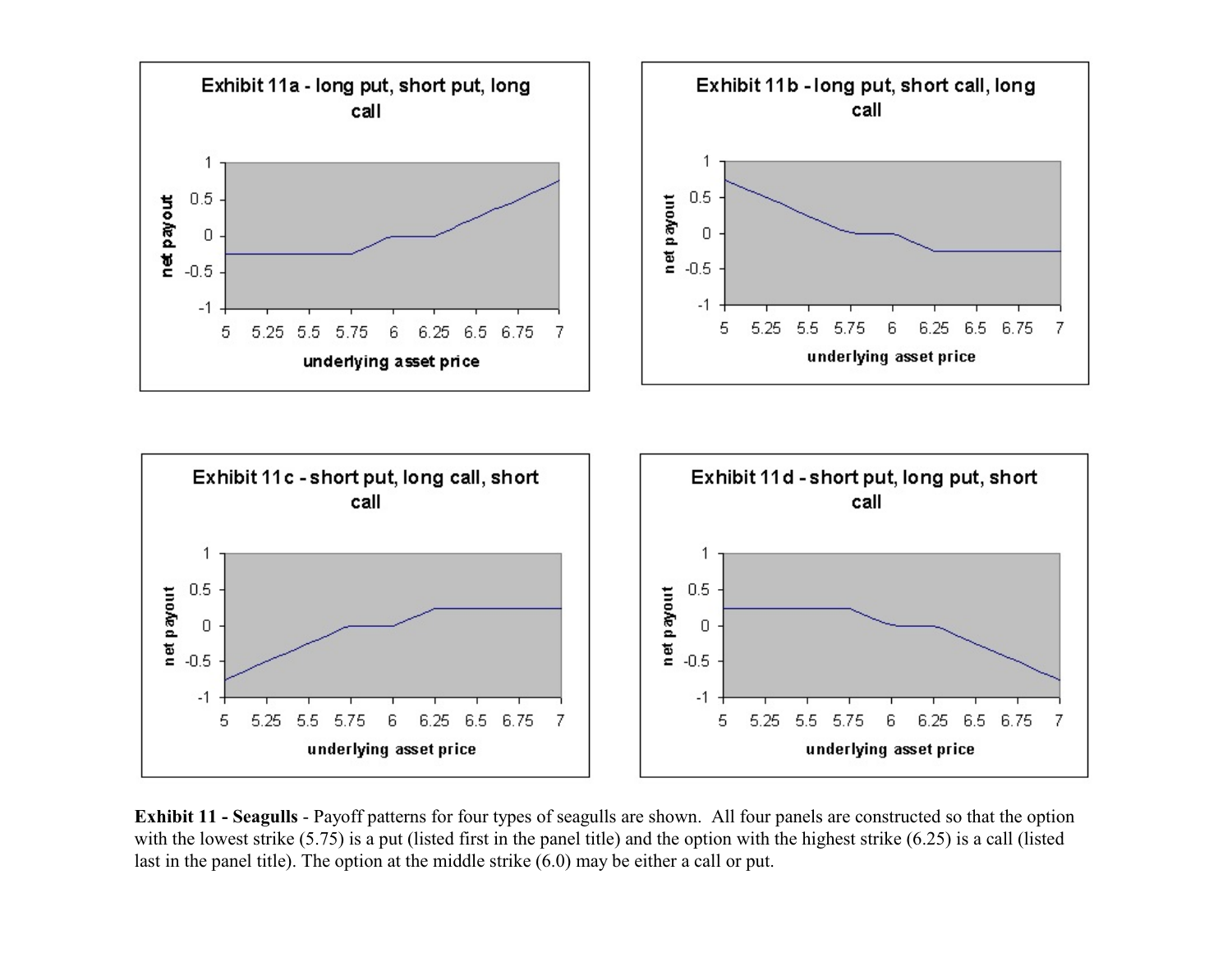# **Exhibit 12 - Seagull Examples**

Black model characteristics are calculated for (1) a written or short naked OTM call option, and (2) a call bull spread consisting of one ATM call option and one OTM call option, and (3) the seagull formed by combining the two. The calculations are based on an assumed underlying asset price of 6.00, a volatility of .15, and an expiry of four months. In panel A the assumed spread between the strike prices is 25 basis points and in panel B, 75 basis points.

|                                 | <b>Naked Short Put</b> | <b>Bull Call Spread</b> | <b>Resulting Seagull</b> |
|---------------------------------|------------------------|-------------------------|--------------------------|
| <b>Panel A - Strike Prices:</b> | 5.75                   | $6.00 \& 6.25$          |                          |
| Delta                           | .290                   | .179                    | .469                     |
| Initial Cash Flow (in bp)       | 9.96                   | $-9.55$                 | 0.41                     |
| Gamma                           | $-.651$                | .065                    | $-.586$                  |
| Vega                            | $-1.171$               | .117                    | $-1.054$                 |
| Theta                           | $-.257$                | .020                    | $-.237$                  |
|                                 |                        |                         |                          |
| <b>Panel B - Strike Prices:</b> | 5.25                   | $6.00 \& 6.75$          |                          |
| Delta                           | .055                   | .414                    | .469                     |
| Initial Cash Flow (in bp)       | 1.26                   | $-18.12$                | $-16.85$                 |
| Gamma                           | $-.214$                | .435                    | .222                     |
| Vega                            | $-.384$                | .783                    | .399                     |
| Theta                           | $-.086$                | .165                    | .079                     |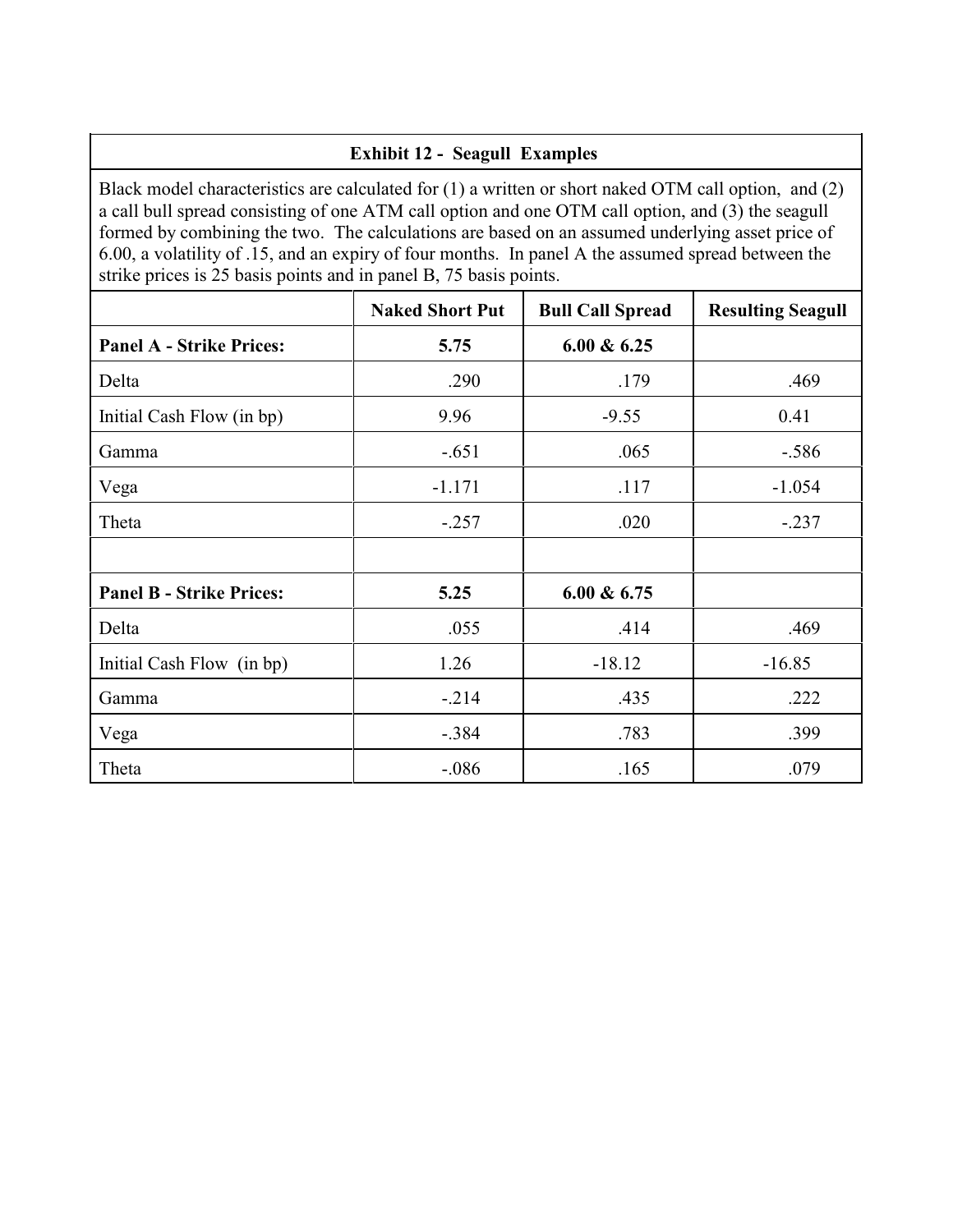# **Exhibit 13 - Characteristics of Seagulls and Their Components**

Mean and medians (in parentheses) of the absolute values of various characteristics for 91 seagulls traded in the Eurodollar options market over the periods 5/12/1994-5/18/1995, 4/19/1999-9/21/1999 and 3/17/2000-7/31/2000 are reported. Statistics for the vertical spread and the added third option (the tail) which make up the seagull are also reported. Finally we report the percentage of times the sign of that parameter for the seagull matched the sign of the third option (the tail); the remainder would match the sign of the vertical spread

|                             | <b>Seagull</b> | <b>Vertical</b><br><b>Spread</b><br>Component | <b>Third Option</b><br>(the tail) | $%$ Sign<br>Agreement<br><b>Between</b><br><b>Seagull and</b><br><b>Third Option</b> |
|-----------------------------|----------------|-----------------------------------------------|-----------------------------------|--------------------------------------------------------------------------------------|
| Price (in basis points)     | 4.06(3.00)     | 9.51(8.99)                                    | 7.62(5.41)                        | 33.0%                                                                                |
| <b>Delta</b>                | .408(.404)     | .203(.194)                                    | .206(.209)                        | <b>NA</b>                                                                            |
| Gamma                       | .358(.284)     | .333(.180)                                    | .607(.479)                        | 93.4%                                                                                |
| Vega                        | .817(.727)     | .379(.342)                                    | 1.187(1.206)                      | 96.7%                                                                                |
| Theta                       | .126(.104)     | .058(.041)                                    | .180(.171)                        | 98.9%                                                                                |
| Time to Expiration (months) | 5.91(5.73)     |                                               |                                   |                                                                                      |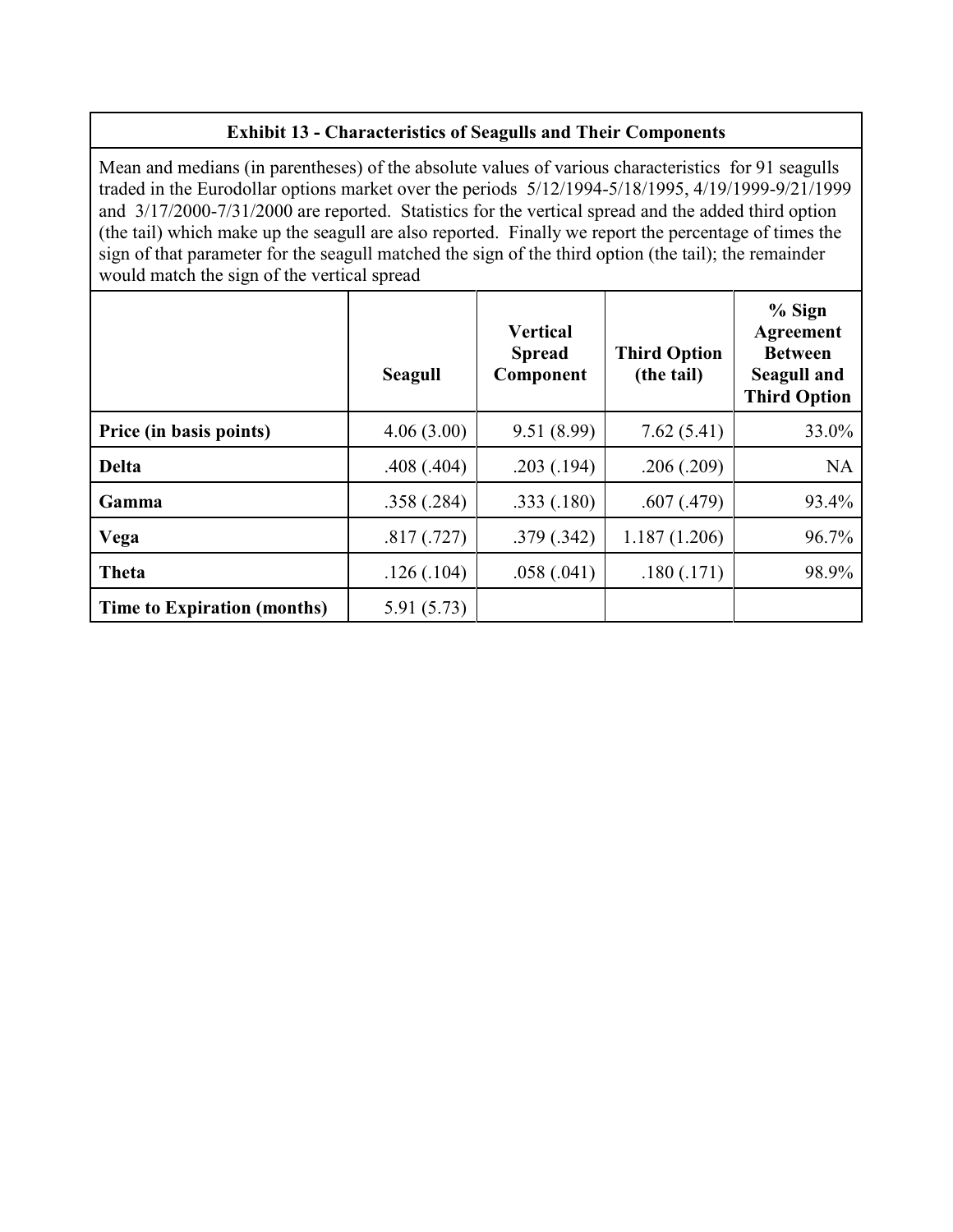# **ENDNOTES**

1. Eurodollar futures contracts are cash-settled contracts on the future 3-month LIBOR rate. Since LIBOR is a frequent benchmark rate for variable rate loans and interest rate swaps, hedging opportunities abound so this is a very active market.

2. Hence, these trades are not part of the "time and sales" or tick data reported by the exchanges but they are included in daily volume figures.

3. Additional information on the data are in Chaput and Ederington (2003).

4. For instance, consider a Eurodollar call with an exercise price of 94.00. Since it will be exercised if the futures price (100-LIBOR) is greater than 94, or if LIBOR<6.00%, a call in terms of 100-LIBOR is equivalent to a LIBOR put and vice versa.

5. We attempted to try to identify opening and closing trades by matching trades of the same size with the same clearing member, expiry, and strikes but only found 32 such pairs.

6. Based on conversations with traders by one author who worked in the Eurodollar pit, Black's model is by far the most popular. As shown in Chaput and Ederington (2003 and 2005), there is also evidence from our data that this is the model being employed by most volatility traders in this market.

7. Specifically, in a call bull spread, the trader pays  $C_1$ -C<sub>2</sub> for the spread. Then if the spread is in the money at expiration, she receives back either  $X_2$ - $X_1$  if both options are in the money or  $F_T$ - $X_1$  if only  $C_1$  is in the money. If a put bull spread, the trader receives  $P_2 - P_1 = -(C_1 - C_2) + (X_2 - X_1)e^{-rt}$ up front and pays money back at expiration if one or both options finish in the money. For instance, suppose volatility=.15 F= $r=6.1\%$  and  $r=4$  months. All are rounded mean values for our sample. Let the two chosen strike prices be 6.00% and 6.25%. According to the Black model, the cost of a bull call spread is  $C_1 - C_2 = 11.38$  basis points which represents the maximum loss on the spread. If the futures price rises above  $X_2=6.25$ , the maximum gain on the call spread is  $25e^{-0.061*0.333}$ -11.38=13.12 basis points. If instead puts are used to construct the vertical spread, the trader receives the 13.12 basis point net price of the spread up front and any losses are deducted from this.

8. It is possible that market inefficiencies exist so that some options are mis-priced. In this case, traders might tend to choose to use whichever (calls or puts) are cheapest at the time. However, in the experience of one author who has worked in the Eurodollar options market and according to conversations with brokers and traders, this rarely happens. According to market observers, traders normally ask for quotes on either a call spread or a put spread but not both. All involved assume that (with possible adjustments for early exercise differences), put-call parity basically holds so that the price of the other spread can be calculated using put-call parity.

9. Of course, a trader's delta can always be increased by increasing the number of vertical spreads held, but this entails higher transaction costs.

10. In the Eurodollar market, the traded strikes are currently in 25 basis point increments for all options expiring in three months or longer. For options maturing in less than three months, strikes are traded in increments of 12.5 basis points for strikes relatively close to the underlying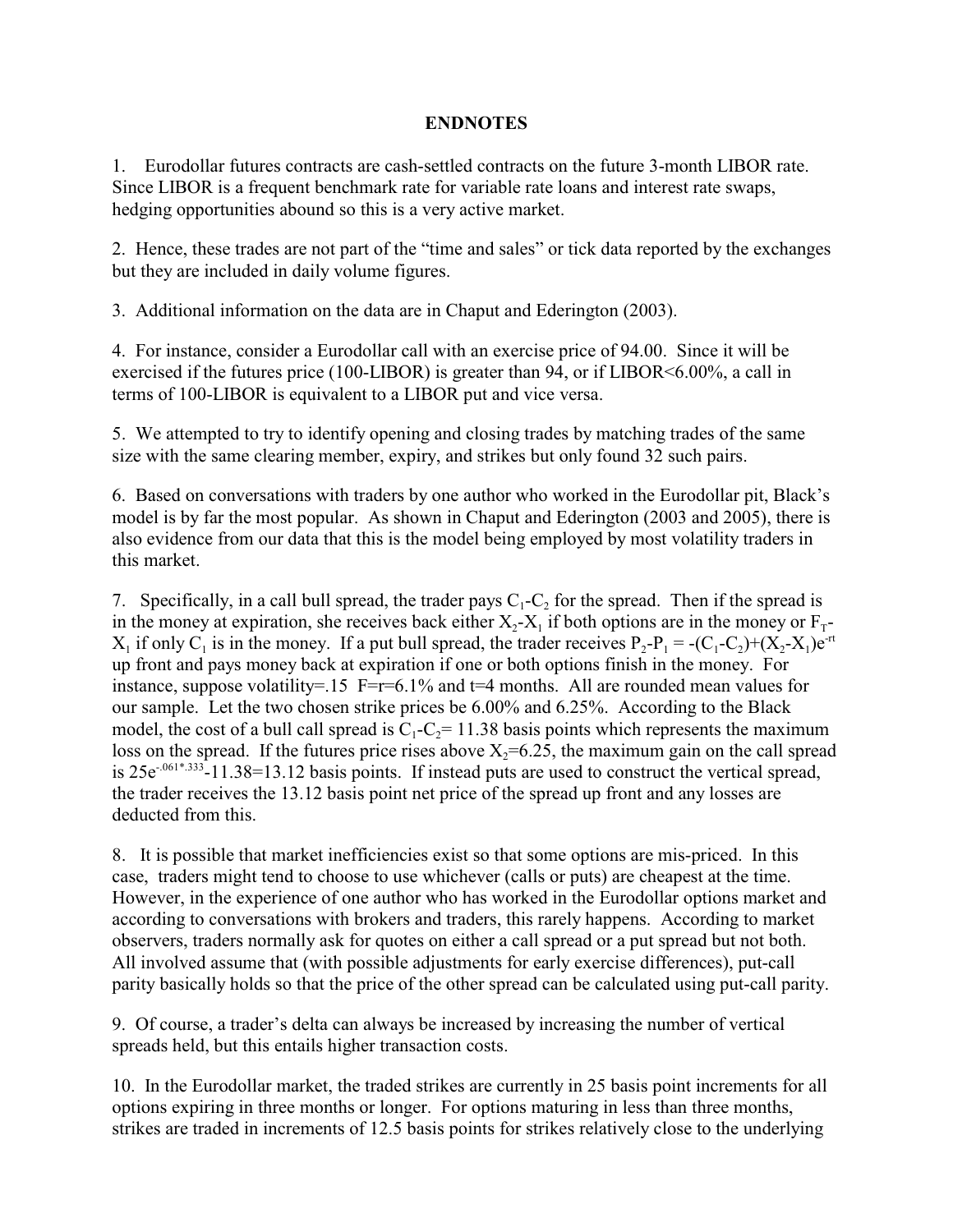asset price and in 25 basis points for those further away. Prior to May 1995 all were in 25 basis point increments regardless of expiry. Trading in the 12.5 strikes tends to be considerably lower than at the 25 bp strikes since they are not added until time-to-expiration is less than 3 months. Also over most of our time period, the strikes were always in integer basis point values so the smaller gaps were actually 12 and 13 basis points, not 12.5 but we shall use 12.5 for simplicity.

11. We thank the editor, Steve Figlewski for pointing out this likely objective.

12. Sometimes theta is expressed as the derivative of the option with respect to the time to expiration (so that naked options have positive thetas) and sometimes with respect to calendar time (so that naked options have negative thetas). We follow the former convention.

13. The exact point at which a vertical spread's theta is zero differs slightly from that at which vega and gamma are zero. Recall that vega and gamma were both zero when  $n(d_1)-n(d_2)=0$ . If 1 designate the bought option and 2 the sold option, theta=0 when  $[n(d_1)-n(d_2)-r(P_1-P_2)]=0$  where n(), and d are as defined above, r is the interest rate and  $P_1$  and  $P_2$  are the prices of the two options. For our example spread where  $t = 0.25$ ,  $F = 6.0\%$ ,  $\sigma = 0.15$ , and strike price gap is 25 basis points, the Black theta is zero when the geometric mean strike is 6.033% and the BAW theta is zero when the mean is 6.021%. Again, due to the limited number of traded strikes, the differences between the mean strikes at which theta is zero and the mean strikes at which vega and gamma are zero or delta maximized are inconsequential.

14. We considered using averages of the open, high, low and settlement prices on the day of the trade instead of the two settlement prices but settlement prices have the advantage that they are observed at the same time for both the futures and options. Also, since only a net price is recorded in spread trades, these trades are not reflected in the time and sales data. Consequently, for a few of our vertical spreads the time and sales data show no trades that day (and consequently no open, high, and low prices) for one or both of our options.

15. After May 1995, the exchange started trading strikes at 12 or 13 basis point increments for options with less than 3 months to expiration and strikes close to the underlying futures price. So, depending on the date, the time to expiration, and how far OTM the spread is, it is possible in some cases to shift to a strike pair 12 or 13 basis points from than chosen - particularly for the "less OTM" pair. However, since these strikes are added after the other strikes have been trading for some time, they are generally considerably less liquid than the original strikes. In almost all cases the closest available alternative liquid strike pair is 25 bp from the chosen pair.

16. The exception is that delta/price is slightly higher when the strike differential exceeds 50 bp than when it is 50 but the former is a small sample with only 12 observations and the mean strike differs between the two samples.

17. In two of the four exceptions, the deltas of the vertical spread and the accompanying futures have the same sign, e.g., an order to long futures accompanies a bull spread. In another two cases, the deltas of the vertical and the futures have opposite signs but, because the number of futures contracts equals the number of option contracts, the position's delta switches sign and increases in absolute terms.

18. If the final price of the underlying asset is below 5.75%, both puts are ITM so the net payoff is flat at -.25. If the final price is between 5.75 and 6.00, only the sold put is in the money so the